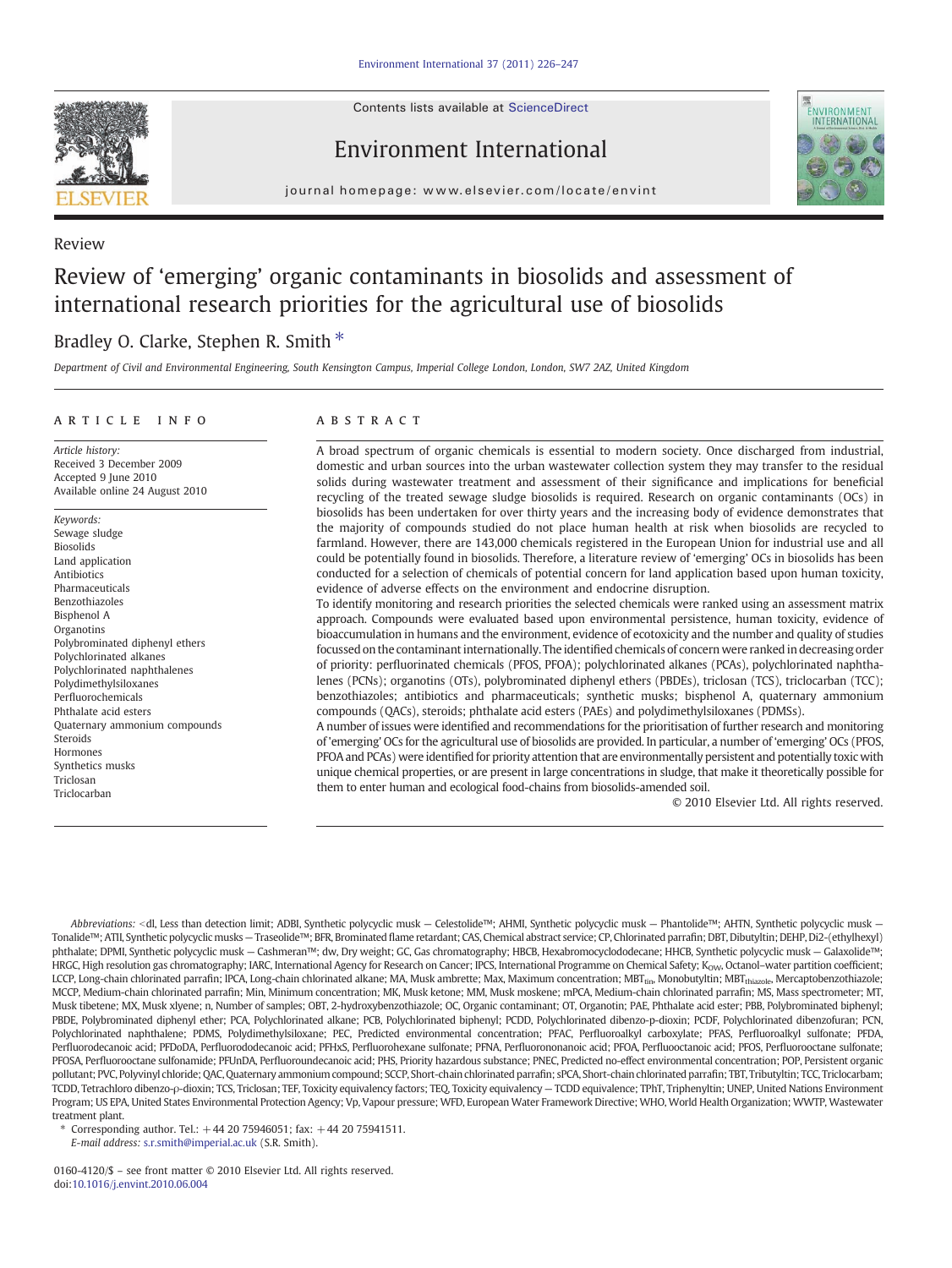| $\mathbf{1}$ . | Introduction. |     |
|----------------|---------------|-----|
| 2.             |               |     |
|                | 2.1.          |     |
|                | 2.2.          | 228 |
|                |               |     |
|                | 2.3.          | 231 |
|                | 2.4.          | 235 |
|                | 2.5.          |     |
|                | 2.6.          | 236 |
|                | 2.7.          |     |
|                | 2.8.          |     |
|                | 2.9.          | 237 |
|                | 2.10.         | 238 |
|                | 2.11.         | 238 |
|                | 2.12.         | 239 |
|                | 2.13.         | 239 |
|                | 2.14.         | 240 |
| 3 <sub>1</sub> |               |     |
|                | 3.1.          |     |
|                | 3.2.          | 241 |
|                | 3.3.          |     |
| 4 <sup>1</sup> |               |     |
|                |               | 243 |
|                |               |     |

#### 1. Introduction

The land application of biosolids (treated sewage sludge) is the option favoured internationally for sludge management as it contributes positively to recycling nutrients, soil properties and fertility [\(CEC, 1986; CEC, 1991; US EPA, 1993; European Commission,](#page-17-0) [2010\)](#page-17-0). Land application of biosolids is also likely to become an increasingly essential aspect of sustainable nutrient management as phosphorus resources become depleted [\(Steen, 1998\)](#page-20-0).

Modern society depends on a large range of organic chemicals and these may ultimately enter urban wastewater. Degradation and attenuation during wastewater and sludge treatment remove significant amounts of organic contaminants (OCs). However, many OCs have lipophilic properties and hence transfer to sewages sludge and may be present in residual concentrations ranging from  $\langle$ ng kg<sup>−1</sup> to % values in the dry solids depending on the initial amounts present, their lipophilicity and the extent of destruction during wastewater and sludge treatment.

Over the past thirty years a significant volume of research has been completed on this topic. Particular attention has been given to selected priority groups of persistent organic pollutants (POPs) such as chlorinated dioxins/furans (PCDD/Fs), polychlorinated biphenyls (PCBs) and polycyclic aromatic hydrocarbons (PAHs) [\(Wild et al.,](#page-21-0) [1991; Alcock et al., 1996; Stevens et al., 2001\)](#page-21-0). The body of published work on OCs in sludge covers: organochlorine pesticides ([McIntyre](#page-19-0) [and Lester, 1984; Clarke et al., 2010\)](#page-19-0), PCBs [\(Alcock and Jones, 1993;](#page-17-0) [Wilson et al., 1997\)](#page-17-0), dioxin-like compounds [\(Sewart et al., 1995;](#page-20-0) [Stevens et al., 2001; Clarke et al., 2008a\)](#page-20-0); and more recently: chlorinated napthalenes (PCNs), PAHs, polychlorinated alkanes (PCAs), synthetic musks [\(Stevens et al., 2003](#page-20-0)), oestrogens [\(Gomes et](#page-18-0) [al., 2009](#page-18-0)), organotin compounds [\(Voulvoulis et al., 2004; Voulvoulis](#page-21-0) [and Lester, 2006\)](#page-21-0) and nonyl phenol (NP) [\(Sjöström et al., 2008\)](#page-20-0). The concentrations of 'traditional' POPs (eg PAHs, PCBs, PCDD/Fs) in sludge have declined substantially due to effective source control [\(Wild et al.,](#page-21-0) [1990; Clarke et al., 2008a, 2010](#page-21-0)).

The 'traditional' POPs were considered as a risk to human health and the environment from biosolids land application due to their persistence, potential to bioaccumulate up foodwebs and toxicity [\(Chaney et](#page-17-0) [al., 1996\)](#page-17-0). However, hydrophobic non-ionic OCs are tightly sorbed to sludge and soil organic matter, thus reducing their bioavailablility to microorganisms and for plant uptake, but this characteristic also increases their persistence in soil ([Alexander, 2000](#page-17-0)). Risk assessments also found that entry into the human foodchain resulting from biosolids land application was negligible because plant uptake is minimal ([Briggs](#page-17-0) [et al., 1982; O'Connor et al., 1990; Hundal et al., 2008\)](#page-17-0), the strong sorption to the soil matrix prevents groundwater contamination [\(Wilson et al., 1996](#page-21-0)), while restrictions on surface application to pasture for grazing and the promotion of biosolids incorporation reduces the likelihood of OC accumulation by grazing animals. The assimilation of the available international research through risk assessment in the majority of studies concludes that the OCs examined do not pose a risk to human health when land applying biosolids ([Dean and Suess, 1985;](#page-18-0) [Jackson and Eduljee, 1994; Wild et al., 1994; Chaney et al., 1996;](#page-18-0) [Schowanek et al., 2004; Eriksen et al., 2009](#page-18-0)). Nevertheless, it is recognised that continued vigilance is required to monitor and determine the significance and implications of 'emerging' OCs for the land application of biosolids.

The aim of this review is to identify research and monitoring priorities for 'emerging' OCs in biosolids, and particularly identify chemicals that may be potentially significant for agricultural use of biosolids, requiring further assessment and investigation. A list of compounds was selected and the available published information for these chemicals was critically examined and reviewed. The OCs were selected for evaluation on the basis that they exhibited one or more of the following properties: environmental persistence, bioaccumulation, toxicity or endocrine disruption. Research and monitoring priorities for the 'emerging' OCs considered have been evaluated using a matrix assessment approach to rank the chemicals of concern. The assessment of OCs was based on the following criteria:

- persistence of the OC in soil;
- potential risks to the human foodchain from biosolids land application;
- evidence of bioaccumulation in ecological receptors;
- evidence of ecotoxicity;
- the extent, quality and consistency of the research conducted.

The OCs selected for review were:

- antibiotics and pharmaceuticals
- benzothiazoles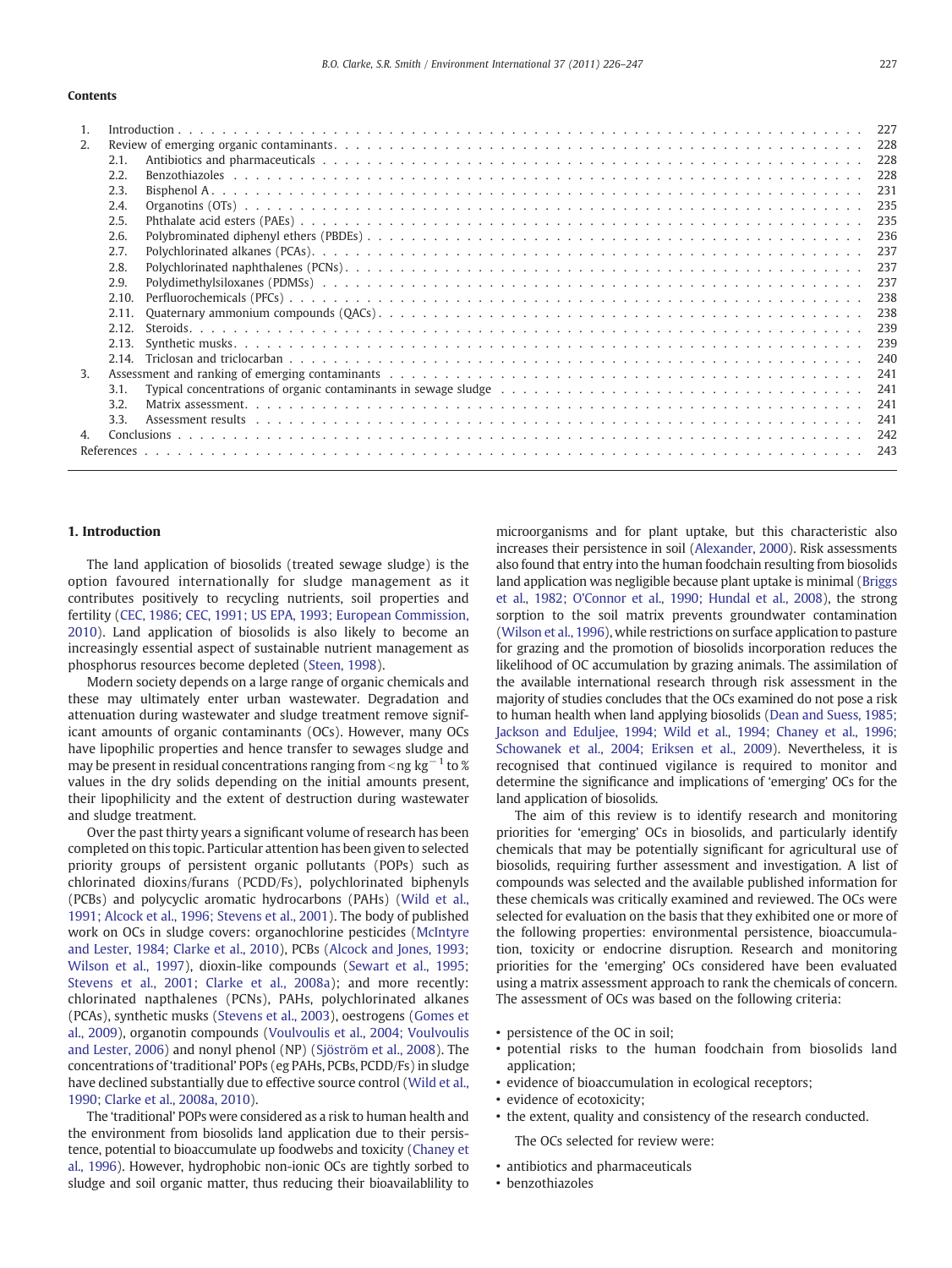- bisphenol A
- organotins (OTs)
- polybrominated diphenyl ethers (PBDEs)
- polychlorinated alkanes (PCAs)
- polychlorinated naphthalenes (PCNs)
- polydimethylsiloxanes (PDMSs)
- perfluorochemicals (PFCs)
- phthalate acid esters (PAEs)
- quaternary ammonium compounds (QACs)
- steroids
- synthetics musks
- triclosan (TCS) and triclocarban (TCC).

Chemical properties and structure of the selected compounds or class of compound are described in [Table 1](#page-3-0).

#### 2. Review of emerging organic contaminants

#### 2.1. Antibiotics and pharmaceuticals

The main transfer pathway for antibiotics and pharmaceuticals used in human medicine to enter the environment is via wastewater treatment plants (WWTPs). Antibiotics have been detected in sewage effluents ([Golet et al., 2002\)](#page-18-0), ground and river water [\(Hirsch et al.,](#page-19-0) [1999; Golet et al., 2001; Kolpin et al., 2002\)](#page-19-0), sewage sludge ([Gobel et](#page-18-0) [al., 2005\)](#page-18-0), as well as soil and manure (due to veterinary use) [\(Golet et](#page-18-0) [al., 2003](#page-18-0)). Studies on the fate of antibiotics and pharmaceuticals in wastewater, surface water and biosolids are primarily motivated by the question of whether antibiotics in the environment may contribute to the spread of antibiotic resistant bacterial pathogens [\(McArdell et al., 2003](#page-19-0)). However, concern regarding antibiotics and pharmaceuticals is also driven by understanding the ecological consequences of widespread environmental contamination and the possible entry of pharmaceuticals into the human foodchain [\(Daughton](#page-17-0) [and Ternes, 1999; Thiele-Bruhn, 2003](#page-17-0)).

The chemical properties of antibiotics and pharmaceuticals can vary widely, however many contain a non-polar core with a polar functional moiety [\(Thiele-Bruhn, 2003\)](#page-20-0). The varying chemical properties will influence the behaviour of the chemical through wastewater treatment as well as the mobility, persistence and bioavailability in the soil matrix. Antibiotics can be categorised into the following groups:

- fluoroquinolone (FQ)
- sulfonamide (SA)
- penicillin (PE)
- cephalosporin (CE)
- nitroimidazole (NI)
- tetracycline (TC)
- macrolide (MA)

In a study of antibiotics in Swedish WWTP, the most commonly detected antibiotics were: norfloxacin, ofloxacin, ciprofloxacin, trimethoprim, sulfamethoozole and doxycycline. Norfloxacin, ofloxacin, ciprofloxacin and doxycycline were the main antibiotics detected in sludge at the low mg  $kg^{-1}$  dry weight (dw) range [\(Lindberg et al., 2005](#page-19-0)). A mass balance study indicated that these chemicals passed unchanged through the WWTP and concentrations could be predicted based upon consumption and use data [\(Lindberg et](#page-19-0) [al., 2005\)](#page-19-0). Similar concentrations (low mg kg<sup>-1</sup> dw) were reported in a Swiss study that detected ciprofloxacin and norfloxacin in sewage sludge [\(Golet et al., 2002\)](#page-18-0). These compounds were also measured in biosolids-amended soil 21 months after application in the  $\mu$ g kg<sup>-1</sup> dw range [\(Golet et al., 2003](#page-18-0)). The longer environmental persistence of antibiotics in biosolids-amended soil is apparently in contrast to aquatic environments, where degradation occurs in a matter of days [\(Andreozzi et al., 2003\)](#page-17-0), and could be explained by increased sorption

to the sludge/soil matrix reducing bioavailability for microbial biodegradation ([Alexander, 2000; Drillia et al., 2005; Williams and](#page-17-0) [Adamsen, 2006\)](#page-17-0). Greenhouse plant uptake experiments have demonstrated that certain compounds, such as carbamazepine and sulfamethazine, can be translocated from the soil matrix and into the aerial plant components [\(Dolliver et al., 2007; Winker et al.,](#page-18-0) [2010\)](#page-18-0). However, the risk of human exposure via this pathway is considered low and unlikely to exceed acceptable daily intakes [\(Thiele-Bruhn, 2003; Boxall et al., 2006](#page-20-0)).

A recent Norwegian risk assessment [\(Eriksen et al., 2009](#page-18-0)) screened pharmaceutical compounds in sludge against consumption, estimated mass entering WWTP, human metabolism, biodegradation and behaviour in WWTP. Of the 1400 pharmaceutical compounds currently prescribed in Norway and screened in the risk assessment, only 14 were identified for further detailed investigation. The predicted environmental concentration (PEC) and the predicted noeffect environmental concentration (PNEC) of these compounds are presented in [Table 2.](#page-5-0) The concentrations of drug substances in agricultural soils amended with biosolids were estimated to be  $1$  mg kg<sup>-1</sup> dw and were significantly below the estimated soil PNEC values. The overall conclusion was that drug substances in sewage sludge constitute a low risk to the soil compartment [\(Eriksen et al.,](#page-18-0) [2009\)](#page-18-0).

A survey of US biosolids found that, for 72 pharmaceuticals, two (viz. ciprofloxacin, diphenhydramine) were found in all samples  $(n=84)$ and eight were found in at least 80 of the biosolids samples analysed. However, 15 pharmaceuticals were not found in any sample and 29 were present in fewer than three samples ([US EPA, 2009\)](#page-21-0). Many of the compounds identified as priorities in the Norwegian biosolids risk assessment were not included for analysis in the US biosolids survey. However, maximum concentrations of tetracycline (range: 0.04–5.3 and mean: 1.3 mg  $kg^{-1}$  dw) and ciprofloxacin (range: 0.08–41.0 and mean: 10.5 mg kg $^{-1}$  dw) measured in the US survey [\(Table 3](#page-6-0)) were 12 and 24 times larger, respectively, than the amounts estimated in sludge for risk assessment by [Eriksen et al. \(2009\).](#page-18-0) Nevertheless, applying these factors to the Norwegian soil $_{PEC}$  for the drug compounds [\(Eriksen et al., 2009](#page-18-0)) still results in a value that is well below the estimated soil $_{\text{PNEC}}$ .

The potential implications for human health of increased antibiotic resistance in soil bacteria are clearly a matter of concern ([Nwosu, 2001\)](#page-19-0). A large variety of soil-borne saprophytes including actinomycetes, fungi and bacteria are capable of synthesizing antibiotics and resistance develops in soil microbial communities to overcome the effects of natural microbial antibiotics released into the soil. However, antibiotic resistance levels may rise due to inputs of anthropogenic sources (eg antibiotics in wastes from intensively reared livestock for instance). These are apparently short-lived and return to the background level once the selection pressure has been removed, through biodegradation of the antibiotic, as there is no competitive advantage in maintaining this characteristic, which is subsequently lost from the soil microbial community ([Sengeløv et al., 2003; Rysz and Alvarez, 2004\)](#page-20-0). The Panel on Contaminants in the Norwegian Scientific Committee for Food Safety [\(Eriksen et al., 2009](#page-18-0)) noted the fluoroquinolone antibiotic drug, ciprofloxacin, could potentially lead to the development of antibacterial resistance, due to its persistence and limited mobility in soil. However, the risk assessment of biosolids application to agricultural land indicated that it was unlikely that antibacterial resistance would be promoted in treated effluent from WWTP, sewage sludge or amended soil ([Eriksen et al., 2009\)](#page-18-0).

#### 2.2. Benzothiazoles

The German Government has proposed limit values in biosolids for two rubber vulcanising agents: 2-mercaptobenzothiazole  $(MBT<sub>thiazole</sub>)$ and 2-hydroxybenzothiazole (OBT) ([BMU, 2007](http://www.bmu.de/files/pdfs/allgemein/application/pdf/novellierung_klaerschlammverordnung.pdf)). These chemicals, referred to as accelerators, are used for the polymerisation of sulphur with rubber (vulcanisation). They have been detected in wastewater in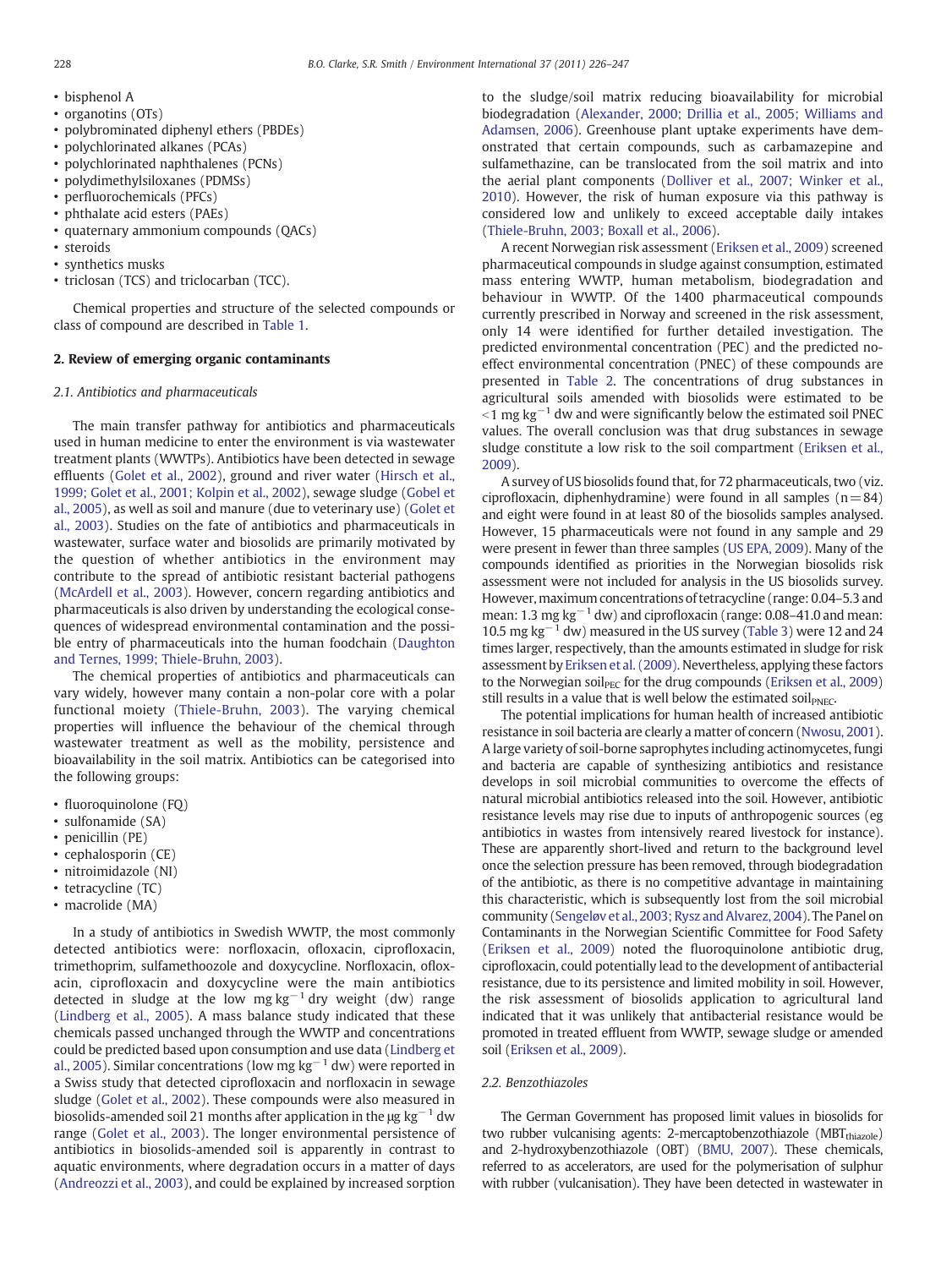#### <span id="page-3-0"></span>Table 1

Chemical structure and properties of 'emerging' organic contaminants.

| Compound                                                             | Chemical structure                                                                                                                                                    | Chemical properties                                                                                                                                                                                                   |
|----------------------------------------------------------------------|-----------------------------------------------------------------------------------------------------------------------------------------------------------------------|-----------------------------------------------------------------------------------------------------------------------------------------------------------------------------------------------------------------------|
| Benzothiazoles<br>2-Mercaptobenzothiazole (MBT <sub>thiazole</sub> ) |                                                                                                                                                                       | CAS No: 149-30-4<br>Formula: $C_7H_5NS_2$<br>Log $K_{OW}$ : 2.42<br>Vp: $< 0.0014$ Pa (25 °C)<br>Half-life (soil): unknown<br>(US EPA, 1984)                                                                          |
| 2-Hydroxybenzothiazole (OBT)                                         | ΟH                                                                                                                                                                    | CAS No: 934-34-9<br>Formula: $C_7H_5NOS$<br>Log $K_{\text{OW}}$ : 1.76<br>Vp: 466 (25 °C)<br>Half life (soil): unknown<br>(Reddy and Quinn, 1997)                                                                     |
| <b>Bisphenol A</b>                                                   | CH <sub>3</sub><br><b>OH</b><br>HO<br>CH <sub>3</sub>                                                                                                                 | CAS No: 56-35-9<br>Formula: $C_{15}H_{16}O_2$<br>Log $K_{\text{OW}}$ : 3.40<br>Vp: $1.15 \times 10^{-5}$ - 0.005 Pa (20 °C)<br>Half life (soil): days<br>Staples et al. (1998);<br>Oehlmann et al. (2008)             |
| Organotin compounds<br>Tributyltin (TBT) oxide                       | sn <sub>`O</sub> ~Sn                                                                                                                                                  | CAS No: 56-35-9<br>Formula: $C_{24}H_{54}OSn_2$<br>Log $K_{OW}$ : 3.19-3.84<br>Vp: $1 \times 10^{-3}$ Pa (20 °C)<br>Half life (soil): 70 days<br><b>IPCS (1990)</b>                                                   |
| Phthalate acid esters<br>Di (2-ethylhexyl) phthalate                 |                                                                                                                                                                       | CAS No: 84-74-2<br>Formula: $C_{16}H_{22}O_4$<br>Log Kow: 4.31-4.79<br>Vp: 0.01 Pa $(25 °C)$<br>Half life (soil): 23-100 days<br><b>IPCS</b> (1992)                                                                   |
| Polybrominated diphenyl ethers (PBDEs)                               | $\rm Br_y$<br>$\mathbf{p_1}^{\mathbf{X}}$                                                                                                                             | CAS No: varied<br>Formula: $C_{12}H_{(10-x,y)}Br_{x,y}O$<br>Log $K_{OW}$ : 4.28-9.9<br>Vp: 3.85-13.3 Pa (20-25 °C)<br>Half life (soil): 4-20 years<br>IPCS (1994); Sellstrom et al. (2005);<br>Eljarrat et al. (2008) |
| Polychlorinated alkanes (PCAs)                                       | Numerous isomers with varying<br>degrees of chlorine substitution.<br>Short-chain PCAs- $C_{10-13}$<br>Medium-chain PCAs- $C_{14-17}$<br>Long-chain PCAs- $C_{18-30}$ | CAS No: varied<br>Formula: $C_xH_{(2x+2)-y}Cl_y$<br>Log $K_{OW}$ : varied<br>Vp: varied<br>Half life (soil): unknown                                                                                                  |
| Polychlorinated naphthalenes (PCNs)                                  |                                                                                                                                                                       | CAS No: varied<br>Formula: $C_{12}H_{(8-x,y)}Cl_{x,y}$<br>$Log KOW: 6.42-10.11$<br>Vp: $3 \times 10^{-11} - 4.2 \times 10^{-9}$ Pa<br>Half life (soil): unknown/persistent<br><b>IPCS (2001)</b>                      |
| Polydimethylsiloxanes (PDMSs)                                        |                                                                                                                                                                       | CAS No: varied<br>Formula: $Me3SiO(SiMe2O)nSiMe3;$<br>n varies between $100$ and $>10,000$<br>Log $KOW$ : non-polar<br>Vp: variable<br>Half life (soil): 2-28 days<br>Griessbach and Lehmann (1999)                   |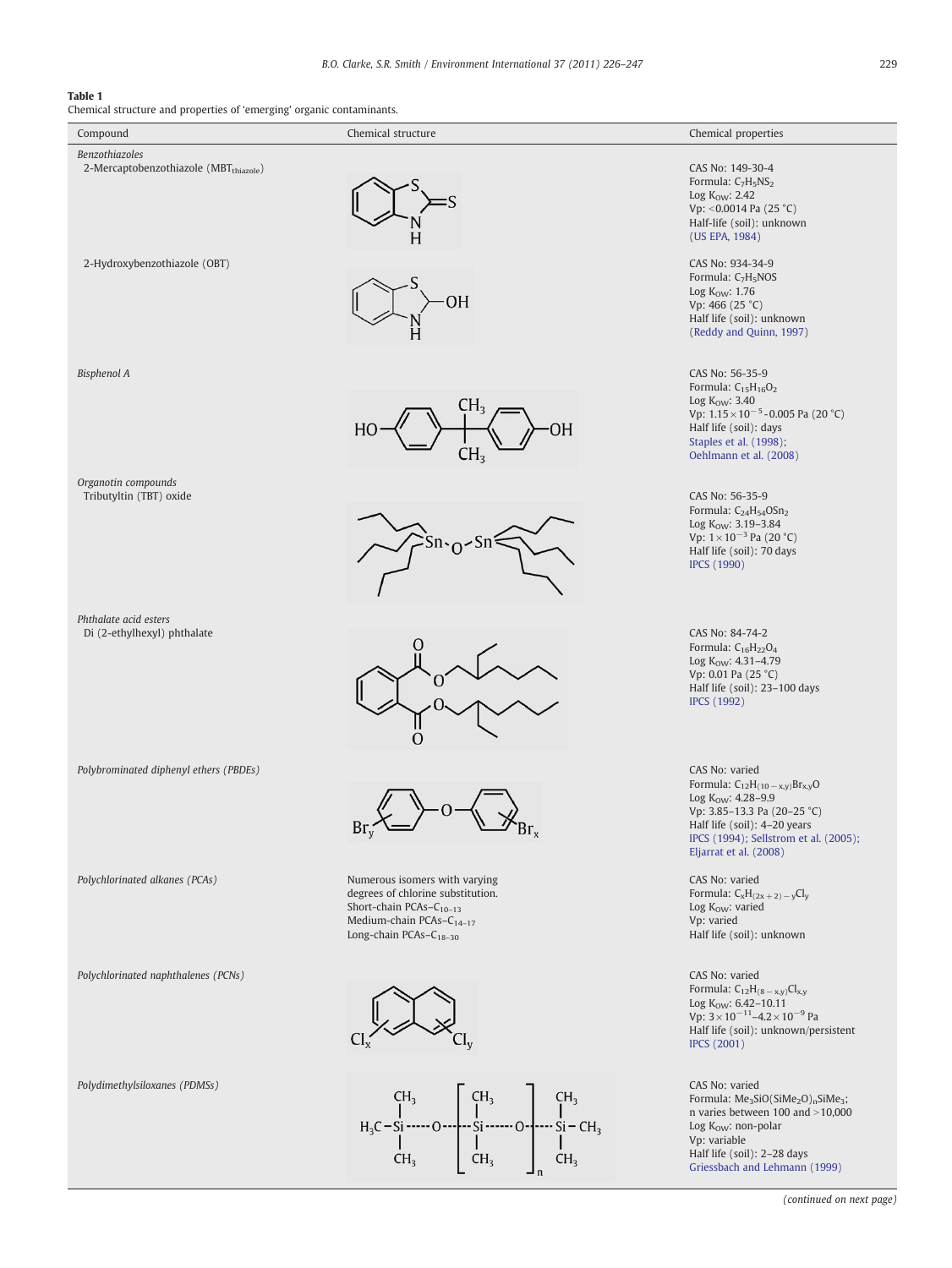

HO

Log  $K<sub>OW</sub>: 3.13$ Vp: 3.0 × 10−<sup>8</sup> Pa Half life (soil): a few days [Ternes et al. \(2002\); Lai et al. \(2002\)](#page-20-0)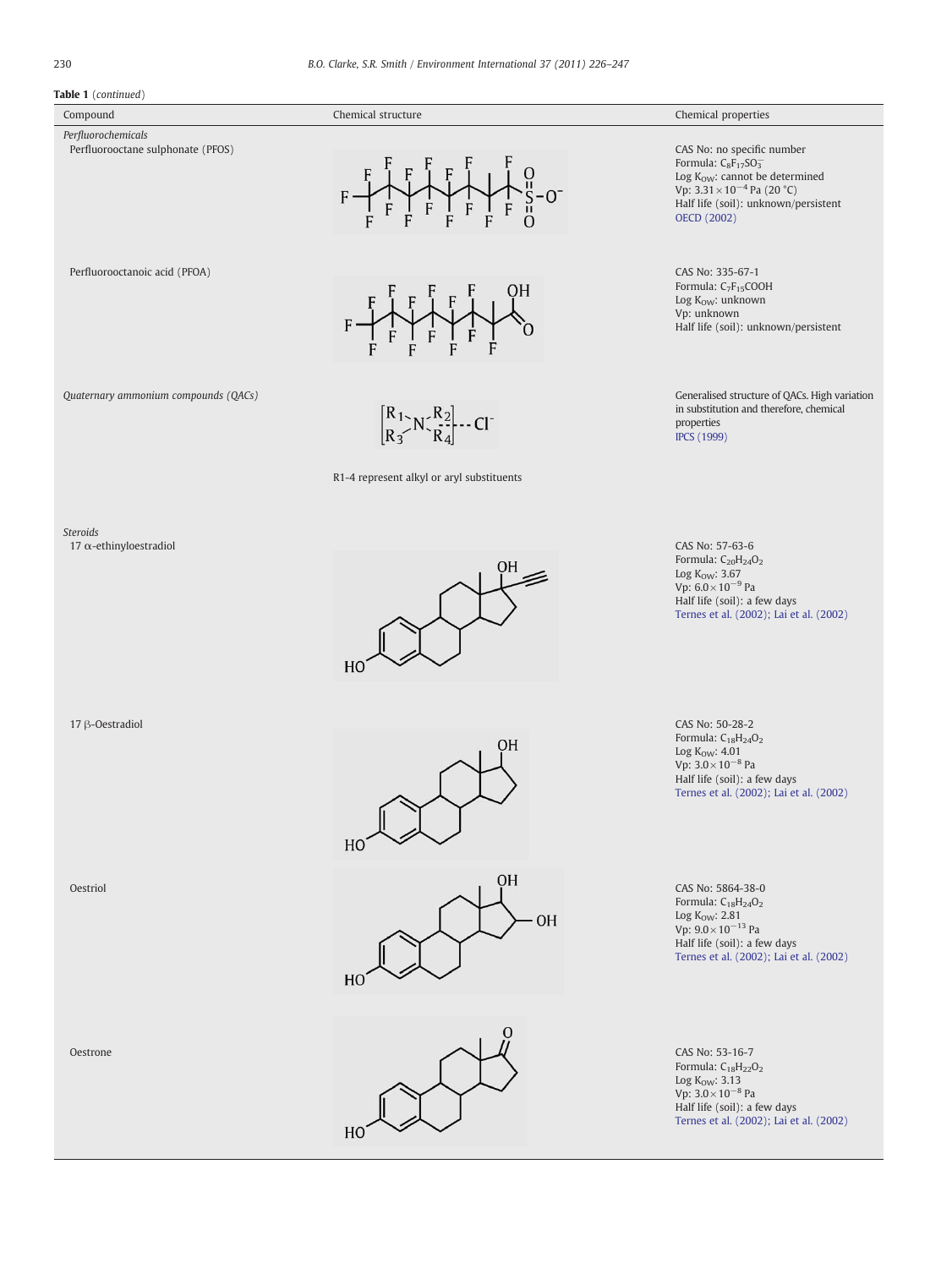<span id="page-5-0"></span>

the low ng  $L^{-1}$  range ([Kloepfer et al., 2004\)](#page-19-0). Degradation rates are reported in days and there are contradictory studies claiming that the dominant removal mechanisms involved are biological [\(de Wever and](#page-17-0) [Verachtert, 1997\)](#page-17-0) or chemical ([Gaja and Knapp, 1998](#page-18-0)). These compounds have a degree of aquatic toxicity and have also been employed as fungicide, herbicide and anti-algal agents [\(de Wever and Verachtert,](#page-17-0) [1997\)](#page-17-0). Not only are there no studies reporting the concentrations of  $MBT<sub>thiazole</sub>$  or OBT in sludge, but there also few studies reporting their environmental distribution [\(Spies et al., 1987](#page-20-0)). Only once empirical

measurements of MBTthiazole and OBT in sewage sludge have been completed will it be possible to assess whether these chemicals pose a risk to human health and/or the environment when land applying biosolids.

#### 2.3. Bisphenol A

Bisphenol A (2,2-Bis-(4-hydroxyphenyl)propane) is a plasticiser manufactured in high quantities and is used as a monomer for the production of polycarbonate and epoxy resins, unsaturated polyester-

#### Table 2

Risk assessment evaluation concentrations (mg kg<sup>-1</sup> dw) of selected pharmaceutical compounds in sludge-amended soil ([Eriksen et al., 2009](#page-18-0)).

| Therapeutical group             | Drug substance  | Predicted environmental concentration (PEC)             |            | Predicted no-effect  |  |
|---------------------------------|-----------------|---------------------------------------------------------|------------|----------------------|--|
|                                 |                 | Agricultural soil (60 t ha <sup><math>-1</math></sup> ) | Park areas | concentration (PNEC) |  |
| Alimentary tract and metabolism | Mesalazin       | 0.98                                                    | 6.70       | 12                   |  |
|                                 | Ranitidin       | 0.04                                                    | 0.30       | 5277                 |  |
| Blood and blood forming organs  | Dipyridamole    | 0.03                                                    | 0.17       | $-$                  |  |
| Cardiovascular system           | Sotalol         | 0.02                                                    | 0.15       | 4095                 |  |
|                                 | Metoprolol      | 0.02                                                    | 0.13       | 589                  |  |
|                                 | Losartan        | 0.03                                                    | 0.23       | $-$                  |  |
|                                 | Atorvastatin    | 0.05                                                    | 0.34       | 11                   |  |
| Antibacterial drugs             | Tetracycline    | 0.01                                                    | 0.08       | 8.8                  |  |
|                                 | Ciprofloxacin   | 0.04                                                    | 0.29       | 26                   |  |
| Muscular-skeletal system        | Carisoprodol    | 0.10                                                    | 0.68       | 24368                |  |
| Nervous system                  | Gabapentin      | 0.06                                                    | 0.39       | 20460                |  |
|                                 | Levetiracetam   | 0.02                                                    | 0.12       |                      |  |
|                                 | Chlorprothixene | 0.02                                                    | 0.16       | -                    |  |
| Respiratory organs              | Fexofenadine    | 0.03                                                    | 0.17       | -                    |  |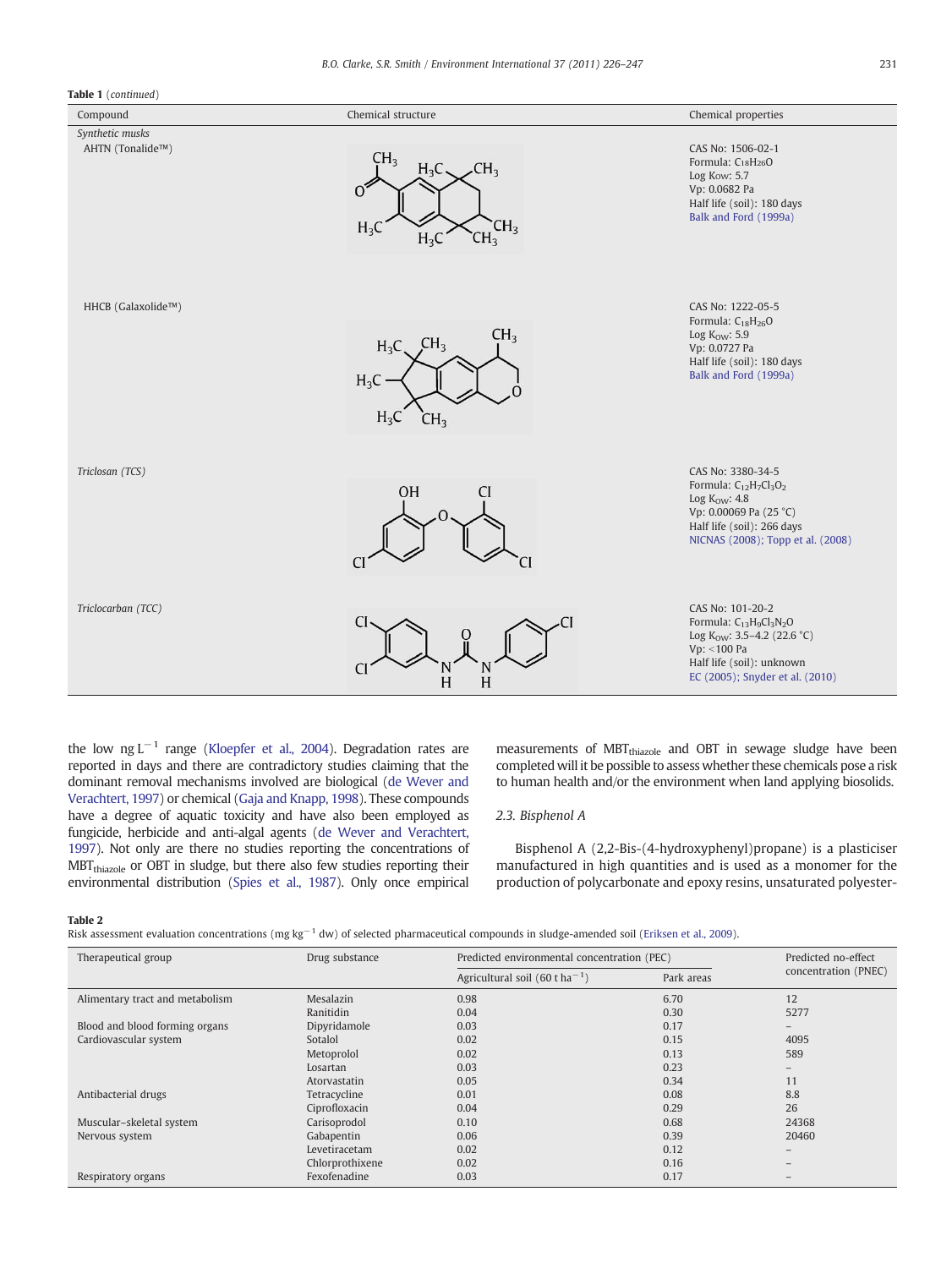### <span id="page-6-0"></span>Table 3

Concentrations (mg kg−<sup>1</sup> dw) of 'emerging' organic contaminants in sewage sludge/biosolids.

| Contaminant                        | Country                    | Year         | $\boldsymbol{\Pi}$               | Mean         | Min              | Max              | Reference                                   |
|------------------------------------|----------------------------|--------------|----------------------------------|--------------|------------------|------------------|---------------------------------------------|
| Antibiotics and pharmaceuticals    |                            |              |                                  |              |                  |                  |                                             |
| 4-Epitetracylcine                  | <b>USA</b>                 | 2009         | 84                               | 1.14         | 0.04             | 4.38             | <b>US EPA (2009)</b>                        |
| Azithromycin                       | <b>USA</b>                 | 2009         | 84                               | 0.83         | 0.008            | 5.21             | <b>US EPA (2009)</b>                        |
| Carbamazepine                      | <b>USA</b>                 | 2009         | 84                               | 0.14         | 0.009            | 6.03             | <b>US EPA (2009)</b>                        |
| Cimetidine                         | <b>USA</b>                 | 2009         | 84                               | 1.33         | 0.004            | 8.33             | <b>US EPA (2009)</b>                        |
| Ciprofloxacin                      | Germany                    | 2002         | 2                                | 2.35         | 2.27             | 2.42             | Golet et al. (2002)                         |
|                                    | Sweden                     | 2005         | 10                               | 2.5          | 0.5              | 4.8              | Lindberg et al. (2005)                      |
|                                    | <b>USA</b>                 | 2009         | 84                               | 10.5         | 0.075            | 40.8             | <b>US EPA (2009)</b>                        |
| Diphenhydramine                    | <b>USA</b>                 | 2009         | 84                               | 0.871        | 0.037            | 5.73             | <b>US EPA (2009)</b>                        |
| Doxycycline                        | Sweden                     | 2005         | 10                               | 1.4          | $<$ dl           | 1.5              | Lindberg et al. (2005)                      |
|                                    | <b>USA</b>                 | 2009         | 84                               | 0.877        | 0.034            | 5.09             | <b>US EPA (2009)</b>                        |
| Erthromycin (Total)                | <b>USA</b>                 | 2009         | 84                               | 0.036        | 0.002            | 0.18             | <b>US EPA (2009)</b>                        |
| Fluoxetine                         | <b>USA</b>                 | 2009         | 84                               | 0.245        | 0.010            | 3.13             | <b>US EPA (2009)</b>                        |
| Miconazole                         | <b>USA</b>                 | 2009         | 84                               | 1.239        | 0.007            | 9.21             | <b>US EPA (2009)</b>                        |
| Norfloxacin                        | Germany                    | 2002         | 2                                | 2.25         | 2.13             | 2.37             | Golet et al. (2002)                         |
|                                    | Sweden                     | 2005         | 10                               | 1.51         | 0.1              | 4.2              | Lindberg et al. (2005)                      |
| Ofloxacin                          | Sweden                     | 2005         | 10                               | 0.73         | < 0.1            | 2.0              | Lindberg et al. (2005)                      |
|                                    | <b>USA</b>                 | 2009         | 84                               | 8.573        | 0.025            | 58.10            | <b>US EPA (2009)</b>                        |
| Tetracycline                       | <b>USA</b>                 | 2009         | 84                               | 1.278        | 0.038            | 5.27             | <b>US EPA (2009)</b>                        |
| <b>Bisphenol A</b>                 |                            |              |                                  |              |                  |                  |                                             |
|                                    | Germany                    | 2002         | 38                               | *            | 0.004            | 1.363            | Fromme et al. (2002)                        |
|                                    | Germany                    | 2002         | 18                               | *            | $\sim$ 40        | $\sim$ 325       | Meesters and Schroder (2002)                |
|                                    | Australia                  | 2007         | $\overline{4}$                   | 0.089        | 0.004            | 0.158            | Tan et al. (2007)                           |
|                                    | Greece                     | 2007         | $\mathbf{1}$                     | 0.62         |                  | $\ast$           | Gatidou et al. (2007)                       |
|                                    | Greece                     | 2008         | $\mathbf{1}$                     | 0.03         | $\ast$           | $\ast$           | Pothitou and Voutsa (2008)                  |
|                                    | Greece                     | 2008         | 27                               | 0.53         | < 0.56           | 1.75             | Stasinakis et al. (2008)                    |
|                                    | China                      | 2009         | $\overline{2}$                   | 0.11         | 0.10             | 0.13             | Nie et al. (2009)                           |
|                                    | Overall                    |              | 91                               | 0.28         | 0.004            | ~1.325           |                                             |
|                                    |                            |              |                                  |              |                  |                  |                                             |
| Organotins                         |                            |              |                                  |              |                  |                  |                                             |
| Monobutyltin (MBT <sub>tin</sub> ) | Switzerland                | 1987         | $\overline{4}$                   | 3.3          | 0.2              | 6                | <b>Mueller</b> (1987)                       |
|                                    | Switzerland                | 1991         | 3                                | 0.78         | 0.10             | 0.97             | Fent et al. (1991)                          |
|                                    | Canada                     | 1992         | 36                               | 0.02         | *                |                  | Chau et al. (1992)                          |
|                                    | Switzerland                | 1996         | 25                               | 0.5          | *                |                  | Fent (1996b)                                |
|                                    | France                     | 2000         | $\mathbf{1}$                     | 0.24         | *<br>×           | $\ast$           | Bancon-Montigny et al. (2000)               |
|                                    | UK                         | 2004         | 40                               | 0.71         |                  |                  | Voulvoulis et al. (2004)                    |
|                                    | Overall                    |              | 109                              | 0.93         | 0.10             | 6                |                                             |
| Dibutyltin (DBT)                   | Switzerland<br>Switzerland | 1987<br>1987 | $\overline{4}$<br>$\overline{4}$ | 5<br>0.98    | 0.7<br>0.41      | 7.5<br>1.24      | <b>Mueller</b> (1987)<br>Fent et al. (1991) |
|                                    | Canada                     | 1991         | 3                                | 0.04         | $\ast$           | *                | Chau et al. (1992)                          |
|                                    | Switzerland                | 1992         | 36                               | 1.5          | *                | *                | Fent (1996b)                                |
|                                    | France                     | 1996         | 25                               | 0.08         | *                | *                | Bancon-Montigny et al. (2000)               |
|                                    | UK                         | 2004         | 40                               | 0.06         | *                | $\ast$           | Voulvoulis et al. (2004)                    |
|                                    | Overall                    |              | 112                              | 1.28         | 0.41             | 7.5              |                                             |
| Tributyltin (TBT)                  | Switzerland                | 1987         | $\overline{4}$                   | 3.5          | 0.3              | 6                | <b>Mueller</b> (1987)                       |
|                                    | Switzerland                | 1991         | 3                                | 0.99         | 0.28             | 1.51             | Fent et al. (1991)                          |
|                                    | Canada                     | 1992         | 36                               | 0.1          |                  |                  | Chau et al. (1992)                          |
|                                    | Switzerland                | 1996         | 25                               | 1.1          |                  |                  | Fent (1996b)                                |
|                                    | France                     | 2000         | $\mathbf{1}$                     | 0.05         | $\ast$           |                  | Bancon-Montigny et al. (2000)               |
|                                    | Switzerland                | 2004         | 24                               | 0.15         | 0.02             | 0.65             | Plagellat et al. (2004)                     |
|                                    | UK                         | 2004         | 40                               | 0.13         | $\ast$           | $\ast$           | Voulvoulis et al. (2004)                    |
|                                    | Overall                    |              | 133                              | 0.86         | 0.02             | 6                |                                             |
| Triphenyltin (TPhT)                | Switzerland                | 1987         | $\overline{4}$                   | 2.3          | < 0.02           | $\boldsymbol{9}$ | <b>Mueller</b> (1987)                       |
|                                    | Canada                     | 1991         | 36                               | 0.3          | *                | $\ast$           | Chau et al. (1992)                          |
|                                    | Switzerland                | 1992         | 25                               | 0.5          | $\ast$           |                  | Fent (1996b)                                |
|                                    | France                     | 1996         | $\mathbf{1}$                     | 0.01         |                  |                  | Bancon-Montigny et al. (2000)               |
|                                    | Switzerland<br>Overall     | 2000         | 24<br>90                         | 0.02<br>0.63 | $<$ dl<br>< 0.02 | 0.28<br>9        | Plagellat et al. (2004)                     |
|                                    |                            |              |                                  |              |                  |                  |                                             |
| Phthalate acid esters (PAEs)       |                            |              |                                  |              |                  |                  |                                             |
| <b>DEHP</b>                        | Canada                     | 1989         | 6                                | 65           | 3                | 176              | Webber and Lesage (1989)                    |
|                                    | Germany                    | 2002         | 15                               | ~57          | $\sim$ 28        | $\sim$ 154       | Fromme et al. (2002)                        |
|                                    | Canada                     | 2003         | 20                               | 2.7          | < 0.02           | 11               | Bright and Healey (2003)                    |
|                                    | Finland                    | 2003         | 13                               | 95           | 28               | 122              | Marttinen et al. (2003a)                    |
|                                    | Spain                      | 2005         | 134                              | 67           | 2                | 3514             | Abad et al. (2005)                          |
|                                    | UK                         | 2005         | $\mathbf{1}$                     | 62           | $\ast$           | $\ast$           | Gibson et al. (2005)                        |
|                                    | UK                         | 2005         |                                  | 30           | $\ast$           | $\ast$           | Oliver et al. (2005)                        |
|                                    | Denmark                    | 2007         | ×                                | 67           | 61               | 78               | Roslev et al. (2007)                        |
|                                    | Australia                  | 2007         | 5                                | 11.2         | 0.26             | 45.1             | Tan et al. (2007)                           |
|                                    | Australia                  | 2008         | 14                               | 17           | 2                | 44               | Clarke et al. (2008b)                       |
|                                    | France                     | 2009         | 10                               | 72.1         | $\ast$           | $\ast$           | Dargnat et al. (2009)                       |
|                                    | Spain                      | 2009         | $\overline{4}$                   | 159          | 13               | 345              | Aparicio et al. (2009)                      |
|                                    | <b>USA</b>                 | 2009         | 84<br>306                        | 53<br>58     | $<$ dl<br>< 0.02 | 310<br>3514      | <b>US EPA (2009)</b>                        |
|                                    | Overall                    |              |                                  |              |                  |                  |                                             |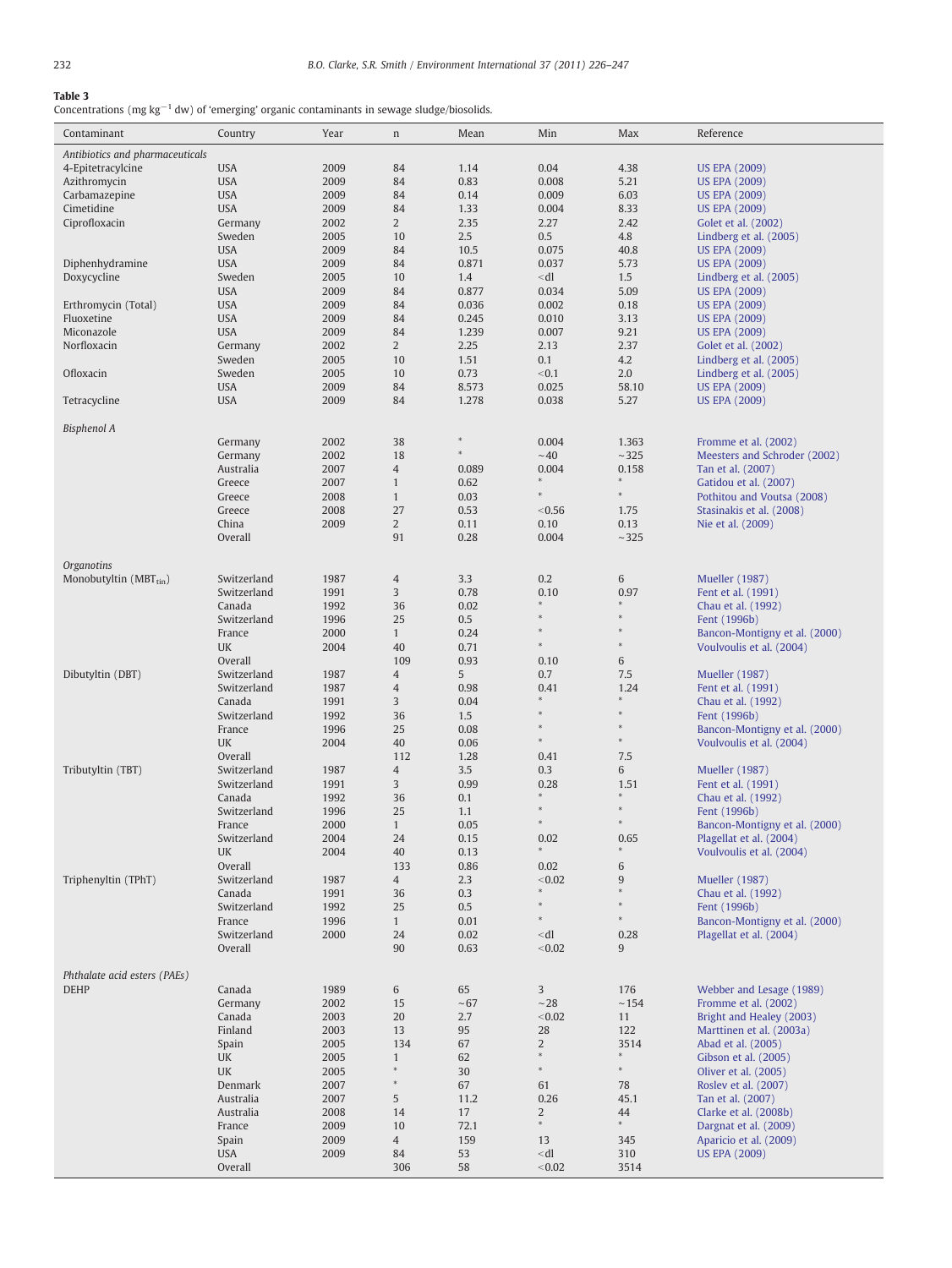| B.O. Clarke, S.R. Smith / Environment International 37 (2011) 226–247 | 233 |
|-----------------------------------------------------------------------|-----|

#### Table 3 (continued)

| Polybrominated diphenyl ethers (PBDEs)<br>BDE47<br>1992<br>$\overline{2}$<br>0.015<br>0.015<br>0.015<br>Sweden<br>Nylund et al. (1992)<br>3<br>Sweden<br>1999<br>0.065<br>0.036<br>0.080<br>Sellstrom et al. (1999)<br><b>USA</b><br>2001<br>11<br>0.568<br>0.754<br>0.359<br>Hale et al. (2001)<br>3<br>Netherlands<br>2003<br>0.020<br>0.010<br>0.040<br>de Boer et al. (2003)<br>$\,6$<br>2004<br>0.037<br>0.002<br>0.050<br>Spain<br>Fabrellas et al. (2004)<br>$\,$ 8 $\,$<br>2004<br>0.047<br>0.025<br>0.088<br>Germany<br>Hamm (2004)<br>$\ast$<br>$\ast$<br><b>USA</b><br>2004<br>$\mathbf{1}$<br>0.757<br>(North, 2004)<br>Sweden<br>2006<br>50<br>0.049<br>0.007<br>0.100<br>Law et al. (2006)<br>2007<br>19<br>0.020<br>Germany<br>0.052<br>0.115<br>Knoth et al. (2007)<br>2007<br>31<br>0.005<br>0.0004<br>0.059<br>China<br>Wang et al. (2007)<br>Australia<br>2008<br>16<br>0.126<br>< 0.001<br>0.410<br>Clarke et al. (2008c)<br>21<br>Kuwait<br>2008<br>0.002<br>0.0002<br>0.008<br>Gevao et al. (2008)<br>$\overline{2}$<br>2008<br>0.776<br>1.420<br>Antarctica<br>0.132<br>Hale et al. (2008)<br><b>USA</b><br>2009<br>84<br>0.709<br>0.073<br>5.000<br><b>US EPA (2009)</b><br><b>USA</b><br>2010<br>15<br>0.128<br>0.238<br>0.161<br>Andrade et al. (2010)<br>272<br>Overall<br>0.226<br>5.000<br>0.0002<br>$\overline{2}$<br>BDE99<br>Sweden<br>1992<br>0.019<br>0.019<br>0.019<br>Nylund et al. (1992)<br>3<br>Sweden<br>1999<br>0.085<br>0.056<br>0.100<br>Sellstrom et al. (1999)<br><b>USA</b><br>2001<br>11<br>0.661<br>1.157<br>0.391<br>Hale et al. (2001)<br>3<br>Netherlands<br>2003<br>0.021<br>0.011<br>0.038<br>de Boer et al. (2003)<br>$\,6\,$<br>2004<br>0.037<br>0.023<br>0.064<br>Fabrellas et al. (2004)<br>Spain<br>2004<br>8<br>0.070<br>0.037<br>0.127<br>Germany<br>Hamm (2004)<br>$\ast$<br>$\ast$<br><b>USA</b><br>2004<br>$\mathbf{1}$<br>0.940<br>North (2004)<br>Sweden<br>2006<br>50<br>0.060<br>0.008<br>0.150<br>Law et al. (2006)<br>Germany<br>2007<br>39<br>0.057<br>0.024<br>0.124<br>Knoth et al. (2007)<br>China<br>2007<br>31<br>0.005<br>0.003<br>0.068<br>Wang et al. (2007)<br>Australia<br>2008<br>14<br>0.141<br>0.0004<br>0.400<br>Clarke et al. (2008c)<br>Kuwait<br>2008<br>21<br>0.005<br>0.0004<br>0.015<br>Gevao et al. (2008)<br>2008<br>$\overline{c}$<br>0.735<br>0.200<br>1.270<br>Antarctica<br>Hale et al. (2008)<br><b>USA</b><br>2009<br>84<br>0.716<br>0.064<br>4.000<br><b>US EPA (2009)</b><br><b>USA</b><br>2010<br>15<br>0.169<br>0.245<br>Andrade et al. (2010)<br>0.128<br>Overall<br>290<br>0.248<br>0.0004<br>4.000<br>3<br><b>BDE209</b><br>Sweden<br>1999<br>0.220<br>0.270<br>0.170<br>Sellstrom et al. (1999)<br><b>USA</b><br>2001<br>11<br>1.370<br>0.085<br>4.890<br>Hale et al. (2001)<br>3<br>Netherlands<br>2003<br>0.096<br>0.009<br>0.190<br>de Boer et al. (2003)<br>$\,$ 6<br>2004<br>5.968<br>0.756<br>Spain<br>18.632<br>Fabrellas et al. (2004)<br>$\,$ 8 $\,$<br>2004<br>0.639<br>Germany<br>0.326<br>0.100<br>Hamm (2004)<br><b>USA</b><br>2004<br>$\mathbf{1}$<br>1.183<br>North (2004)<br>Sweden<br>2006<br>50<br>0.120<br>0.006<br>1.000<br>Law et al. (2006)<br>2007<br>39<br>0.442<br>1.339<br>Germany<br>0.113<br>Knoth et al. (2007)<br>China<br>2007<br>31<br>0.069<br>< 0.001<br>1.109<br>Wang et al. (2007)<br>Australia<br>2008<br>14<br>0.705<br>0.003<br>3.780<br>Clarke et al. (2008c)<br>Kuwait<br>2008<br>21<br>0.182<br>0.005<br>1.596<br>Gevao et al. (2008)<br>$\overline{2}$<br>2008<br>0.770<br>1.320<br>Antarctica<br>0.219<br>Hale et al. (2008)<br><b>USA</b><br>2009<br>84<br>2.180<br>17.000<br>0.150<br><b>US EPA (2009)</b><br><b>USA</b><br>2010<br>15<br>0.920<br>0.792<br>1.220<br>Andrade et al. (2010)<br>Overall<br>288<br>1.039<br>18.632<br>0.003<br>$\ast$<br><b>ΣPBDEs</b><br><b>USA</b><br>2004<br>3.381<br>$\mathbf{1}$<br>North (2004)<br>2007<br>39<br>0.555<br>0.142<br>2.491<br>Knoth et al. (2007)<br>Germany<br>China<br>2007<br>31<br>0.094<br>0.005<br>1.115<br>Wang et al. (2007)<br>Australia<br>2008<br>0.005<br>4.230<br>Clarke et al. (2008c)<br>14<br>1.137<br>Kuwait<br>2008<br>0.191<br>1.600<br>21<br>0.006<br>Gevao et al. (2008)<br>$\overline{2}$<br>Antarctica<br>2008<br>2.664<br>0.637<br>4.690<br>Hale et al. (2008)<br><b>USA</b><br>2010<br>15<br>1.496<br>1.330<br>1.820<br>Andrade et al. (2010)<br>4.690<br>Overall<br>123<br>1.360<br>0.005<br>Polychlorinated alkanes (PCAs)<br>$\overline{c}$<br>sPCA<br>1995<br>56<br>47<br>65<br>Rieger and Ballschmiter (1995)<br>Germany<br>UK<br>2003<br>14<br>42<br>$\overline{7}$<br>200<br>Stevens et al. (2003)<br>Overall<br>49<br>$\overline{7}$<br>200<br>16<br>$9\,$<br>UK<br>19.6<br>93<br>Nicholls et al. (2001)<br>mPCA<br>2001<br>1.8<br>UK<br>2003<br>14<br>1800<br>30<br>9700<br>Stevens et al. (2003)<br>Overall<br>23<br>910<br>1.8<br>9700<br>Polychlorinated napthalenes (PCNs)<br>$\overline{c}$<br>Sweden<br>1992<br>0.005<br>0.003<br>0.006<br>Nylund et al. (1992)<br>UK<br>2003<br>14<br>0.083<br>0.050<br>0.190<br>Stevens et al. (2003)<br>8<br>China<br>2008<br>0.028<br>0.001<br>Guo et al. (2008)<br>Overall<br>24<br>0.044<br>0.001<br>0.190<br>Polydimethylsiloxanes (PDMSs)<br>$\ast$<br>$\ast$<br>1984<br>$\mathbf{1}$<br>144<br>Watanabe et al. (1984)<br>Japan<br><b>USA</b><br>1997<br>12<br>1120<br>Fendinger et al. (1997)<br>122<br>5155<br>Overall<br>13<br>632<br>122<br>5155 | Contaminant | Country | Year | $\boldsymbol{\Pi}$ | Mean | Min | Max | Reference |
|-----------------------------------------------------------------------------------------------------------------------------------------------------------------------------------------------------------------------------------------------------------------------------------------------------------------------------------------------------------------------------------------------------------------------------------------------------------------------------------------------------------------------------------------------------------------------------------------------------------------------------------------------------------------------------------------------------------------------------------------------------------------------------------------------------------------------------------------------------------------------------------------------------------------------------------------------------------------------------------------------------------------------------------------------------------------------------------------------------------------------------------------------------------------------------------------------------------------------------------------------------------------------------------------------------------------------------------------------------------------------------------------------------------------------------------------------------------------------------------------------------------------------------------------------------------------------------------------------------------------------------------------------------------------------------------------------------------------------------------------------------------------------------------------------------------------------------------------------------------------------------------------------------------------------------------------------------------------------------------------------------------------------------------------------------------------------------------------------------------------------------------------------------------------------------------------------------------------------------------------------------------------------------------------------------------------------------------------------------------------------------------------------------------------------------------------------------------------------------------------------------------------------------------------------------------------------------------------------------------------------------------------------------------------------------------------------------------------------------------------------------------------------------------------------------------------------------------------------------------------------------------------------------------------------------------------------------------------------------------------------------------------------------------------------------------------------------------------------------------------------------------------------------------------------------------------------------------------------------------------------------------------------------------------------------------------------------------------------------------------------------------------------------------------------------------------------------------------------------------------------------------------------------------------------------------------------------------------------------------------------------------------------------------------------------------------------------------------------------------------------------------------------------------------------------------------------------------------------------------------------------------------------------------------------------------------------------------------------------------------------------------------------------------------------------------------------------------------------------------------------------------------------------------------------------------------------------------------------------------------------------------------------------------------------------------------------------------------------------------------------------------------------------------------------------------------------------------------------------------------------------------------------------------------------------------------------------------------------------------------------------------------------------------------------------------------------------------------------------------------------------------------------------------------------------------------------------------------------------------------------------------------------------------------------------------------------------------------------------------------------------------------------------------------------------------------------------------------------------------------------------------------------------------------------------------------------------------------------------------------------------------------------------------------------------------------------------------------------------------------------------------------------------------------------------------------------|-------------|---------|------|--------------------|------|-----|-----|-----------|
|                                                                                                                                                                                                                                                                                                                                                                                                                                                                                                                                                                                                                                                                                                                                                                                                                                                                                                                                                                                                                                                                                                                                                                                                                                                                                                                                                                                                                                                                                                                                                                                                                                                                                                                                                                                                                                                                                                                                                                                                                                                                                                                                                                                                                                                                                                                                                                                                                                                                                                                                                                                                                                                                                                                                                                                                                                                                                                                                                                                                                                                                                                                                                                                                                                                                                                                                                                                                                                                                                                                                                                                                                                                                                                                                                                                                                                                                                                                                                                                                                                                                                                                                                                                                                                                                                                                                                                                                                                                                                                                                                                                                                                                                                                                                                                                                                                                                                                                                                                                                                                                                                                                                                                                                                                                                                                                                                                                                                                               |             |         |      |                    |      |     |     |           |
|                                                                                                                                                                                                                                                                                                                                                                                                                                                                                                                                                                                                                                                                                                                                                                                                                                                                                                                                                                                                                                                                                                                                                                                                                                                                                                                                                                                                                                                                                                                                                                                                                                                                                                                                                                                                                                                                                                                                                                                                                                                                                                                                                                                                                                                                                                                                                                                                                                                                                                                                                                                                                                                                                                                                                                                                                                                                                                                                                                                                                                                                                                                                                                                                                                                                                                                                                                                                                                                                                                                                                                                                                                                                                                                                                                                                                                                                                                                                                                                                                                                                                                                                                                                                                                                                                                                                                                                                                                                                                                                                                                                                                                                                                                                                                                                                                                                                                                                                                                                                                                                                                                                                                                                                                                                                                                                                                                                                                                               |             |         |      |                    |      |     |     |           |
|                                                                                                                                                                                                                                                                                                                                                                                                                                                                                                                                                                                                                                                                                                                                                                                                                                                                                                                                                                                                                                                                                                                                                                                                                                                                                                                                                                                                                                                                                                                                                                                                                                                                                                                                                                                                                                                                                                                                                                                                                                                                                                                                                                                                                                                                                                                                                                                                                                                                                                                                                                                                                                                                                                                                                                                                                                                                                                                                                                                                                                                                                                                                                                                                                                                                                                                                                                                                                                                                                                                                                                                                                                                                                                                                                                                                                                                                                                                                                                                                                                                                                                                                                                                                                                                                                                                                                                                                                                                                                                                                                                                                                                                                                                                                                                                                                                                                                                                                                                                                                                                                                                                                                                                                                                                                                                                                                                                                                                               |             |         |      |                    |      |     |     |           |
|                                                                                                                                                                                                                                                                                                                                                                                                                                                                                                                                                                                                                                                                                                                                                                                                                                                                                                                                                                                                                                                                                                                                                                                                                                                                                                                                                                                                                                                                                                                                                                                                                                                                                                                                                                                                                                                                                                                                                                                                                                                                                                                                                                                                                                                                                                                                                                                                                                                                                                                                                                                                                                                                                                                                                                                                                                                                                                                                                                                                                                                                                                                                                                                                                                                                                                                                                                                                                                                                                                                                                                                                                                                                                                                                                                                                                                                                                                                                                                                                                                                                                                                                                                                                                                                                                                                                                                                                                                                                                                                                                                                                                                                                                                                                                                                                                                                                                                                                                                                                                                                                                                                                                                                                                                                                                                                                                                                                                                               |             |         |      |                    |      |     |     |           |
|                                                                                                                                                                                                                                                                                                                                                                                                                                                                                                                                                                                                                                                                                                                                                                                                                                                                                                                                                                                                                                                                                                                                                                                                                                                                                                                                                                                                                                                                                                                                                                                                                                                                                                                                                                                                                                                                                                                                                                                                                                                                                                                                                                                                                                                                                                                                                                                                                                                                                                                                                                                                                                                                                                                                                                                                                                                                                                                                                                                                                                                                                                                                                                                                                                                                                                                                                                                                                                                                                                                                                                                                                                                                                                                                                                                                                                                                                                                                                                                                                                                                                                                                                                                                                                                                                                                                                                                                                                                                                                                                                                                                                                                                                                                                                                                                                                                                                                                                                                                                                                                                                                                                                                                                                                                                                                                                                                                                                                               |             |         |      |                    |      |     |     |           |
|                                                                                                                                                                                                                                                                                                                                                                                                                                                                                                                                                                                                                                                                                                                                                                                                                                                                                                                                                                                                                                                                                                                                                                                                                                                                                                                                                                                                                                                                                                                                                                                                                                                                                                                                                                                                                                                                                                                                                                                                                                                                                                                                                                                                                                                                                                                                                                                                                                                                                                                                                                                                                                                                                                                                                                                                                                                                                                                                                                                                                                                                                                                                                                                                                                                                                                                                                                                                                                                                                                                                                                                                                                                                                                                                                                                                                                                                                                                                                                                                                                                                                                                                                                                                                                                                                                                                                                                                                                                                                                                                                                                                                                                                                                                                                                                                                                                                                                                                                                                                                                                                                                                                                                                                                                                                                                                                                                                                                                               |             |         |      |                    |      |     |     |           |
|                                                                                                                                                                                                                                                                                                                                                                                                                                                                                                                                                                                                                                                                                                                                                                                                                                                                                                                                                                                                                                                                                                                                                                                                                                                                                                                                                                                                                                                                                                                                                                                                                                                                                                                                                                                                                                                                                                                                                                                                                                                                                                                                                                                                                                                                                                                                                                                                                                                                                                                                                                                                                                                                                                                                                                                                                                                                                                                                                                                                                                                                                                                                                                                                                                                                                                                                                                                                                                                                                                                                                                                                                                                                                                                                                                                                                                                                                                                                                                                                                                                                                                                                                                                                                                                                                                                                                                                                                                                                                                                                                                                                                                                                                                                                                                                                                                                                                                                                                                                                                                                                                                                                                                                                                                                                                                                                                                                                                                               |             |         |      |                    |      |     |     |           |
|                                                                                                                                                                                                                                                                                                                                                                                                                                                                                                                                                                                                                                                                                                                                                                                                                                                                                                                                                                                                                                                                                                                                                                                                                                                                                                                                                                                                                                                                                                                                                                                                                                                                                                                                                                                                                                                                                                                                                                                                                                                                                                                                                                                                                                                                                                                                                                                                                                                                                                                                                                                                                                                                                                                                                                                                                                                                                                                                                                                                                                                                                                                                                                                                                                                                                                                                                                                                                                                                                                                                                                                                                                                                                                                                                                                                                                                                                                                                                                                                                                                                                                                                                                                                                                                                                                                                                                                                                                                                                                                                                                                                                                                                                                                                                                                                                                                                                                                                                                                                                                                                                                                                                                                                                                                                                                                                                                                                                                               |             |         |      |                    |      |     |     |           |
|                                                                                                                                                                                                                                                                                                                                                                                                                                                                                                                                                                                                                                                                                                                                                                                                                                                                                                                                                                                                                                                                                                                                                                                                                                                                                                                                                                                                                                                                                                                                                                                                                                                                                                                                                                                                                                                                                                                                                                                                                                                                                                                                                                                                                                                                                                                                                                                                                                                                                                                                                                                                                                                                                                                                                                                                                                                                                                                                                                                                                                                                                                                                                                                                                                                                                                                                                                                                                                                                                                                                                                                                                                                                                                                                                                                                                                                                                                                                                                                                                                                                                                                                                                                                                                                                                                                                                                                                                                                                                                                                                                                                                                                                                                                                                                                                                                                                                                                                                                                                                                                                                                                                                                                                                                                                                                                                                                                                                                               |             |         |      |                    |      |     |     |           |
|                                                                                                                                                                                                                                                                                                                                                                                                                                                                                                                                                                                                                                                                                                                                                                                                                                                                                                                                                                                                                                                                                                                                                                                                                                                                                                                                                                                                                                                                                                                                                                                                                                                                                                                                                                                                                                                                                                                                                                                                                                                                                                                                                                                                                                                                                                                                                                                                                                                                                                                                                                                                                                                                                                                                                                                                                                                                                                                                                                                                                                                                                                                                                                                                                                                                                                                                                                                                                                                                                                                                                                                                                                                                                                                                                                                                                                                                                                                                                                                                                                                                                                                                                                                                                                                                                                                                                                                                                                                                                                                                                                                                                                                                                                                                                                                                                                                                                                                                                                                                                                                                                                                                                                                                                                                                                                                                                                                                                                               |             |         |      |                    |      |     |     |           |
|                                                                                                                                                                                                                                                                                                                                                                                                                                                                                                                                                                                                                                                                                                                                                                                                                                                                                                                                                                                                                                                                                                                                                                                                                                                                                                                                                                                                                                                                                                                                                                                                                                                                                                                                                                                                                                                                                                                                                                                                                                                                                                                                                                                                                                                                                                                                                                                                                                                                                                                                                                                                                                                                                                                                                                                                                                                                                                                                                                                                                                                                                                                                                                                                                                                                                                                                                                                                                                                                                                                                                                                                                                                                                                                                                                                                                                                                                                                                                                                                                                                                                                                                                                                                                                                                                                                                                                                                                                                                                                                                                                                                                                                                                                                                                                                                                                                                                                                                                                                                                                                                                                                                                                                                                                                                                                                                                                                                                                               |             |         |      |                    |      |     |     |           |
|                                                                                                                                                                                                                                                                                                                                                                                                                                                                                                                                                                                                                                                                                                                                                                                                                                                                                                                                                                                                                                                                                                                                                                                                                                                                                                                                                                                                                                                                                                                                                                                                                                                                                                                                                                                                                                                                                                                                                                                                                                                                                                                                                                                                                                                                                                                                                                                                                                                                                                                                                                                                                                                                                                                                                                                                                                                                                                                                                                                                                                                                                                                                                                                                                                                                                                                                                                                                                                                                                                                                                                                                                                                                                                                                                                                                                                                                                                                                                                                                                                                                                                                                                                                                                                                                                                                                                                                                                                                                                                                                                                                                                                                                                                                                                                                                                                                                                                                                                                                                                                                                                                                                                                                                                                                                                                                                                                                                                                               |             |         |      |                    |      |     |     |           |
|                                                                                                                                                                                                                                                                                                                                                                                                                                                                                                                                                                                                                                                                                                                                                                                                                                                                                                                                                                                                                                                                                                                                                                                                                                                                                                                                                                                                                                                                                                                                                                                                                                                                                                                                                                                                                                                                                                                                                                                                                                                                                                                                                                                                                                                                                                                                                                                                                                                                                                                                                                                                                                                                                                                                                                                                                                                                                                                                                                                                                                                                                                                                                                                                                                                                                                                                                                                                                                                                                                                                                                                                                                                                                                                                                                                                                                                                                                                                                                                                                                                                                                                                                                                                                                                                                                                                                                                                                                                                                                                                                                                                                                                                                                                                                                                                                                                                                                                                                                                                                                                                                                                                                                                                                                                                                                                                                                                                                                               |             |         |      |                    |      |     |     |           |
|                                                                                                                                                                                                                                                                                                                                                                                                                                                                                                                                                                                                                                                                                                                                                                                                                                                                                                                                                                                                                                                                                                                                                                                                                                                                                                                                                                                                                                                                                                                                                                                                                                                                                                                                                                                                                                                                                                                                                                                                                                                                                                                                                                                                                                                                                                                                                                                                                                                                                                                                                                                                                                                                                                                                                                                                                                                                                                                                                                                                                                                                                                                                                                                                                                                                                                                                                                                                                                                                                                                                                                                                                                                                                                                                                                                                                                                                                                                                                                                                                                                                                                                                                                                                                                                                                                                                                                                                                                                                                                                                                                                                                                                                                                                                                                                                                                                                                                                                                                                                                                                                                                                                                                                                                                                                                                                                                                                                                                               |             |         |      |                    |      |     |     |           |
|                                                                                                                                                                                                                                                                                                                                                                                                                                                                                                                                                                                                                                                                                                                                                                                                                                                                                                                                                                                                                                                                                                                                                                                                                                                                                                                                                                                                                                                                                                                                                                                                                                                                                                                                                                                                                                                                                                                                                                                                                                                                                                                                                                                                                                                                                                                                                                                                                                                                                                                                                                                                                                                                                                                                                                                                                                                                                                                                                                                                                                                                                                                                                                                                                                                                                                                                                                                                                                                                                                                                                                                                                                                                                                                                                                                                                                                                                                                                                                                                                                                                                                                                                                                                                                                                                                                                                                                                                                                                                                                                                                                                                                                                                                                                                                                                                                                                                                                                                                                                                                                                                                                                                                                                                                                                                                                                                                                                                                               |             |         |      |                    |      |     |     |           |
|                                                                                                                                                                                                                                                                                                                                                                                                                                                                                                                                                                                                                                                                                                                                                                                                                                                                                                                                                                                                                                                                                                                                                                                                                                                                                                                                                                                                                                                                                                                                                                                                                                                                                                                                                                                                                                                                                                                                                                                                                                                                                                                                                                                                                                                                                                                                                                                                                                                                                                                                                                                                                                                                                                                                                                                                                                                                                                                                                                                                                                                                                                                                                                                                                                                                                                                                                                                                                                                                                                                                                                                                                                                                                                                                                                                                                                                                                                                                                                                                                                                                                                                                                                                                                                                                                                                                                                                                                                                                                                                                                                                                                                                                                                                                                                                                                                                                                                                                                                                                                                                                                                                                                                                                                                                                                                                                                                                                                                               |             |         |      |                    |      |     |     |           |
|                                                                                                                                                                                                                                                                                                                                                                                                                                                                                                                                                                                                                                                                                                                                                                                                                                                                                                                                                                                                                                                                                                                                                                                                                                                                                                                                                                                                                                                                                                                                                                                                                                                                                                                                                                                                                                                                                                                                                                                                                                                                                                                                                                                                                                                                                                                                                                                                                                                                                                                                                                                                                                                                                                                                                                                                                                                                                                                                                                                                                                                                                                                                                                                                                                                                                                                                                                                                                                                                                                                                                                                                                                                                                                                                                                                                                                                                                                                                                                                                                                                                                                                                                                                                                                                                                                                                                                                                                                                                                                                                                                                                                                                                                                                                                                                                                                                                                                                                                                                                                                                                                                                                                                                                                                                                                                                                                                                                                                               |             |         |      |                    |      |     |     |           |
|                                                                                                                                                                                                                                                                                                                                                                                                                                                                                                                                                                                                                                                                                                                                                                                                                                                                                                                                                                                                                                                                                                                                                                                                                                                                                                                                                                                                                                                                                                                                                                                                                                                                                                                                                                                                                                                                                                                                                                                                                                                                                                                                                                                                                                                                                                                                                                                                                                                                                                                                                                                                                                                                                                                                                                                                                                                                                                                                                                                                                                                                                                                                                                                                                                                                                                                                                                                                                                                                                                                                                                                                                                                                                                                                                                                                                                                                                                                                                                                                                                                                                                                                                                                                                                                                                                                                                                                                                                                                                                                                                                                                                                                                                                                                                                                                                                                                                                                                                                                                                                                                                                                                                                                                                                                                                                                                                                                                                                               |             |         |      |                    |      |     |     |           |
|                                                                                                                                                                                                                                                                                                                                                                                                                                                                                                                                                                                                                                                                                                                                                                                                                                                                                                                                                                                                                                                                                                                                                                                                                                                                                                                                                                                                                                                                                                                                                                                                                                                                                                                                                                                                                                                                                                                                                                                                                                                                                                                                                                                                                                                                                                                                                                                                                                                                                                                                                                                                                                                                                                                                                                                                                                                                                                                                                                                                                                                                                                                                                                                                                                                                                                                                                                                                                                                                                                                                                                                                                                                                                                                                                                                                                                                                                                                                                                                                                                                                                                                                                                                                                                                                                                                                                                                                                                                                                                                                                                                                                                                                                                                                                                                                                                                                                                                                                                                                                                                                                                                                                                                                                                                                                                                                                                                                                                               |             |         |      |                    |      |     |     |           |
|                                                                                                                                                                                                                                                                                                                                                                                                                                                                                                                                                                                                                                                                                                                                                                                                                                                                                                                                                                                                                                                                                                                                                                                                                                                                                                                                                                                                                                                                                                                                                                                                                                                                                                                                                                                                                                                                                                                                                                                                                                                                                                                                                                                                                                                                                                                                                                                                                                                                                                                                                                                                                                                                                                                                                                                                                                                                                                                                                                                                                                                                                                                                                                                                                                                                                                                                                                                                                                                                                                                                                                                                                                                                                                                                                                                                                                                                                                                                                                                                                                                                                                                                                                                                                                                                                                                                                                                                                                                                                                                                                                                                                                                                                                                                                                                                                                                                                                                                                                                                                                                                                                                                                                                                                                                                                                                                                                                                                                               |             |         |      |                    |      |     |     |           |
|                                                                                                                                                                                                                                                                                                                                                                                                                                                                                                                                                                                                                                                                                                                                                                                                                                                                                                                                                                                                                                                                                                                                                                                                                                                                                                                                                                                                                                                                                                                                                                                                                                                                                                                                                                                                                                                                                                                                                                                                                                                                                                                                                                                                                                                                                                                                                                                                                                                                                                                                                                                                                                                                                                                                                                                                                                                                                                                                                                                                                                                                                                                                                                                                                                                                                                                                                                                                                                                                                                                                                                                                                                                                                                                                                                                                                                                                                                                                                                                                                                                                                                                                                                                                                                                                                                                                                                                                                                                                                                                                                                                                                                                                                                                                                                                                                                                                                                                                                                                                                                                                                                                                                                                                                                                                                                                                                                                                                                               |             |         |      |                    |      |     |     |           |
|                                                                                                                                                                                                                                                                                                                                                                                                                                                                                                                                                                                                                                                                                                                                                                                                                                                                                                                                                                                                                                                                                                                                                                                                                                                                                                                                                                                                                                                                                                                                                                                                                                                                                                                                                                                                                                                                                                                                                                                                                                                                                                                                                                                                                                                                                                                                                                                                                                                                                                                                                                                                                                                                                                                                                                                                                                                                                                                                                                                                                                                                                                                                                                                                                                                                                                                                                                                                                                                                                                                                                                                                                                                                                                                                                                                                                                                                                                                                                                                                                                                                                                                                                                                                                                                                                                                                                                                                                                                                                                                                                                                                                                                                                                                                                                                                                                                                                                                                                                                                                                                                                                                                                                                                                                                                                                                                                                                                                                               |             |         |      |                    |      |     |     |           |
|                                                                                                                                                                                                                                                                                                                                                                                                                                                                                                                                                                                                                                                                                                                                                                                                                                                                                                                                                                                                                                                                                                                                                                                                                                                                                                                                                                                                                                                                                                                                                                                                                                                                                                                                                                                                                                                                                                                                                                                                                                                                                                                                                                                                                                                                                                                                                                                                                                                                                                                                                                                                                                                                                                                                                                                                                                                                                                                                                                                                                                                                                                                                                                                                                                                                                                                                                                                                                                                                                                                                                                                                                                                                                                                                                                                                                                                                                                                                                                                                                                                                                                                                                                                                                                                                                                                                                                                                                                                                                                                                                                                                                                                                                                                                                                                                                                                                                                                                                                                                                                                                                                                                                                                                                                                                                                                                                                                                                                               |             |         |      |                    |      |     |     |           |
|                                                                                                                                                                                                                                                                                                                                                                                                                                                                                                                                                                                                                                                                                                                                                                                                                                                                                                                                                                                                                                                                                                                                                                                                                                                                                                                                                                                                                                                                                                                                                                                                                                                                                                                                                                                                                                                                                                                                                                                                                                                                                                                                                                                                                                                                                                                                                                                                                                                                                                                                                                                                                                                                                                                                                                                                                                                                                                                                                                                                                                                                                                                                                                                                                                                                                                                                                                                                                                                                                                                                                                                                                                                                                                                                                                                                                                                                                                                                                                                                                                                                                                                                                                                                                                                                                                                                                                                                                                                                                                                                                                                                                                                                                                                                                                                                                                                                                                                                                                                                                                                                                                                                                                                                                                                                                                                                                                                                                                               |             |         |      |                    |      |     |     |           |
|                                                                                                                                                                                                                                                                                                                                                                                                                                                                                                                                                                                                                                                                                                                                                                                                                                                                                                                                                                                                                                                                                                                                                                                                                                                                                                                                                                                                                                                                                                                                                                                                                                                                                                                                                                                                                                                                                                                                                                                                                                                                                                                                                                                                                                                                                                                                                                                                                                                                                                                                                                                                                                                                                                                                                                                                                                                                                                                                                                                                                                                                                                                                                                                                                                                                                                                                                                                                                                                                                                                                                                                                                                                                                                                                                                                                                                                                                                                                                                                                                                                                                                                                                                                                                                                                                                                                                                                                                                                                                                                                                                                                                                                                                                                                                                                                                                                                                                                                                                                                                                                                                                                                                                                                                                                                                                                                                                                                                                               |             |         |      |                    |      |     |     |           |
|                                                                                                                                                                                                                                                                                                                                                                                                                                                                                                                                                                                                                                                                                                                                                                                                                                                                                                                                                                                                                                                                                                                                                                                                                                                                                                                                                                                                                                                                                                                                                                                                                                                                                                                                                                                                                                                                                                                                                                                                                                                                                                                                                                                                                                                                                                                                                                                                                                                                                                                                                                                                                                                                                                                                                                                                                                                                                                                                                                                                                                                                                                                                                                                                                                                                                                                                                                                                                                                                                                                                                                                                                                                                                                                                                                                                                                                                                                                                                                                                                                                                                                                                                                                                                                                                                                                                                                                                                                                                                                                                                                                                                                                                                                                                                                                                                                                                                                                                                                                                                                                                                                                                                                                                                                                                                                                                                                                                                                               |             |         |      |                    |      |     |     |           |
|                                                                                                                                                                                                                                                                                                                                                                                                                                                                                                                                                                                                                                                                                                                                                                                                                                                                                                                                                                                                                                                                                                                                                                                                                                                                                                                                                                                                                                                                                                                                                                                                                                                                                                                                                                                                                                                                                                                                                                                                                                                                                                                                                                                                                                                                                                                                                                                                                                                                                                                                                                                                                                                                                                                                                                                                                                                                                                                                                                                                                                                                                                                                                                                                                                                                                                                                                                                                                                                                                                                                                                                                                                                                                                                                                                                                                                                                                                                                                                                                                                                                                                                                                                                                                                                                                                                                                                                                                                                                                                                                                                                                                                                                                                                                                                                                                                                                                                                                                                                                                                                                                                                                                                                                                                                                                                                                                                                                                                               |             |         |      |                    |      |     |     |           |
|                                                                                                                                                                                                                                                                                                                                                                                                                                                                                                                                                                                                                                                                                                                                                                                                                                                                                                                                                                                                                                                                                                                                                                                                                                                                                                                                                                                                                                                                                                                                                                                                                                                                                                                                                                                                                                                                                                                                                                                                                                                                                                                                                                                                                                                                                                                                                                                                                                                                                                                                                                                                                                                                                                                                                                                                                                                                                                                                                                                                                                                                                                                                                                                                                                                                                                                                                                                                                                                                                                                                                                                                                                                                                                                                                                                                                                                                                                                                                                                                                                                                                                                                                                                                                                                                                                                                                                                                                                                                                                                                                                                                                                                                                                                                                                                                                                                                                                                                                                                                                                                                                                                                                                                                                                                                                                                                                                                                                                               |             |         |      |                    |      |     |     |           |
|                                                                                                                                                                                                                                                                                                                                                                                                                                                                                                                                                                                                                                                                                                                                                                                                                                                                                                                                                                                                                                                                                                                                                                                                                                                                                                                                                                                                                                                                                                                                                                                                                                                                                                                                                                                                                                                                                                                                                                                                                                                                                                                                                                                                                                                                                                                                                                                                                                                                                                                                                                                                                                                                                                                                                                                                                                                                                                                                                                                                                                                                                                                                                                                                                                                                                                                                                                                                                                                                                                                                                                                                                                                                                                                                                                                                                                                                                                                                                                                                                                                                                                                                                                                                                                                                                                                                                                                                                                                                                                                                                                                                                                                                                                                                                                                                                                                                                                                                                                                                                                                                                                                                                                                                                                                                                                                                                                                                                                               |             |         |      |                    |      |     |     |           |
|                                                                                                                                                                                                                                                                                                                                                                                                                                                                                                                                                                                                                                                                                                                                                                                                                                                                                                                                                                                                                                                                                                                                                                                                                                                                                                                                                                                                                                                                                                                                                                                                                                                                                                                                                                                                                                                                                                                                                                                                                                                                                                                                                                                                                                                                                                                                                                                                                                                                                                                                                                                                                                                                                                                                                                                                                                                                                                                                                                                                                                                                                                                                                                                                                                                                                                                                                                                                                                                                                                                                                                                                                                                                                                                                                                                                                                                                                                                                                                                                                                                                                                                                                                                                                                                                                                                                                                                                                                                                                                                                                                                                                                                                                                                                                                                                                                                                                                                                                                                                                                                                                                                                                                                                                                                                                                                                                                                                                                               |             |         |      |                    |      |     |     |           |
|                                                                                                                                                                                                                                                                                                                                                                                                                                                                                                                                                                                                                                                                                                                                                                                                                                                                                                                                                                                                                                                                                                                                                                                                                                                                                                                                                                                                                                                                                                                                                                                                                                                                                                                                                                                                                                                                                                                                                                                                                                                                                                                                                                                                                                                                                                                                                                                                                                                                                                                                                                                                                                                                                                                                                                                                                                                                                                                                                                                                                                                                                                                                                                                                                                                                                                                                                                                                                                                                                                                                                                                                                                                                                                                                                                                                                                                                                                                                                                                                                                                                                                                                                                                                                                                                                                                                                                                                                                                                                                                                                                                                                                                                                                                                                                                                                                                                                                                                                                                                                                                                                                                                                                                                                                                                                                                                                                                                                                               |             |         |      |                    |      |     |     |           |
|                                                                                                                                                                                                                                                                                                                                                                                                                                                                                                                                                                                                                                                                                                                                                                                                                                                                                                                                                                                                                                                                                                                                                                                                                                                                                                                                                                                                                                                                                                                                                                                                                                                                                                                                                                                                                                                                                                                                                                                                                                                                                                                                                                                                                                                                                                                                                                                                                                                                                                                                                                                                                                                                                                                                                                                                                                                                                                                                                                                                                                                                                                                                                                                                                                                                                                                                                                                                                                                                                                                                                                                                                                                                                                                                                                                                                                                                                                                                                                                                                                                                                                                                                                                                                                                                                                                                                                                                                                                                                                                                                                                                                                                                                                                                                                                                                                                                                                                                                                                                                                                                                                                                                                                                                                                                                                                                                                                                                                               |             |         |      |                    |      |     |     |           |
|                                                                                                                                                                                                                                                                                                                                                                                                                                                                                                                                                                                                                                                                                                                                                                                                                                                                                                                                                                                                                                                                                                                                                                                                                                                                                                                                                                                                                                                                                                                                                                                                                                                                                                                                                                                                                                                                                                                                                                                                                                                                                                                                                                                                                                                                                                                                                                                                                                                                                                                                                                                                                                                                                                                                                                                                                                                                                                                                                                                                                                                                                                                                                                                                                                                                                                                                                                                                                                                                                                                                                                                                                                                                                                                                                                                                                                                                                                                                                                                                                                                                                                                                                                                                                                                                                                                                                                                                                                                                                                                                                                                                                                                                                                                                                                                                                                                                                                                                                                                                                                                                                                                                                                                                                                                                                                                                                                                                                                               |             |         |      |                    |      |     |     |           |
|                                                                                                                                                                                                                                                                                                                                                                                                                                                                                                                                                                                                                                                                                                                                                                                                                                                                                                                                                                                                                                                                                                                                                                                                                                                                                                                                                                                                                                                                                                                                                                                                                                                                                                                                                                                                                                                                                                                                                                                                                                                                                                                                                                                                                                                                                                                                                                                                                                                                                                                                                                                                                                                                                                                                                                                                                                                                                                                                                                                                                                                                                                                                                                                                                                                                                                                                                                                                                                                                                                                                                                                                                                                                                                                                                                                                                                                                                                                                                                                                                                                                                                                                                                                                                                                                                                                                                                                                                                                                                                                                                                                                                                                                                                                                                                                                                                                                                                                                                                                                                                                                                                                                                                                                                                                                                                                                                                                                                                               |             |         |      |                    |      |     |     |           |
|                                                                                                                                                                                                                                                                                                                                                                                                                                                                                                                                                                                                                                                                                                                                                                                                                                                                                                                                                                                                                                                                                                                                                                                                                                                                                                                                                                                                                                                                                                                                                                                                                                                                                                                                                                                                                                                                                                                                                                                                                                                                                                                                                                                                                                                                                                                                                                                                                                                                                                                                                                                                                                                                                                                                                                                                                                                                                                                                                                                                                                                                                                                                                                                                                                                                                                                                                                                                                                                                                                                                                                                                                                                                                                                                                                                                                                                                                                                                                                                                                                                                                                                                                                                                                                                                                                                                                                                                                                                                                                                                                                                                                                                                                                                                                                                                                                                                                                                                                                                                                                                                                                                                                                                                                                                                                                                                                                                                                                               |             |         |      |                    |      |     |     |           |
|                                                                                                                                                                                                                                                                                                                                                                                                                                                                                                                                                                                                                                                                                                                                                                                                                                                                                                                                                                                                                                                                                                                                                                                                                                                                                                                                                                                                                                                                                                                                                                                                                                                                                                                                                                                                                                                                                                                                                                                                                                                                                                                                                                                                                                                                                                                                                                                                                                                                                                                                                                                                                                                                                                                                                                                                                                                                                                                                                                                                                                                                                                                                                                                                                                                                                                                                                                                                                                                                                                                                                                                                                                                                                                                                                                                                                                                                                                                                                                                                                                                                                                                                                                                                                                                                                                                                                                                                                                                                                                                                                                                                                                                                                                                                                                                                                                                                                                                                                                                                                                                                                                                                                                                                                                                                                                                                                                                                                                               |             |         |      |                    |      |     |     |           |
|                                                                                                                                                                                                                                                                                                                                                                                                                                                                                                                                                                                                                                                                                                                                                                                                                                                                                                                                                                                                                                                                                                                                                                                                                                                                                                                                                                                                                                                                                                                                                                                                                                                                                                                                                                                                                                                                                                                                                                                                                                                                                                                                                                                                                                                                                                                                                                                                                                                                                                                                                                                                                                                                                                                                                                                                                                                                                                                                                                                                                                                                                                                                                                                                                                                                                                                                                                                                                                                                                                                                                                                                                                                                                                                                                                                                                                                                                                                                                                                                                                                                                                                                                                                                                                                                                                                                                                                                                                                                                                                                                                                                                                                                                                                                                                                                                                                                                                                                                                                                                                                                                                                                                                                                                                                                                                                                                                                                                                               |             |         |      |                    |      |     |     |           |
|                                                                                                                                                                                                                                                                                                                                                                                                                                                                                                                                                                                                                                                                                                                                                                                                                                                                                                                                                                                                                                                                                                                                                                                                                                                                                                                                                                                                                                                                                                                                                                                                                                                                                                                                                                                                                                                                                                                                                                                                                                                                                                                                                                                                                                                                                                                                                                                                                                                                                                                                                                                                                                                                                                                                                                                                                                                                                                                                                                                                                                                                                                                                                                                                                                                                                                                                                                                                                                                                                                                                                                                                                                                                                                                                                                                                                                                                                                                                                                                                                                                                                                                                                                                                                                                                                                                                                                                                                                                                                                                                                                                                                                                                                                                                                                                                                                                                                                                                                                                                                                                                                                                                                                                                                                                                                                                                                                                                                                               |             |         |      |                    |      |     |     |           |
|                                                                                                                                                                                                                                                                                                                                                                                                                                                                                                                                                                                                                                                                                                                                                                                                                                                                                                                                                                                                                                                                                                                                                                                                                                                                                                                                                                                                                                                                                                                                                                                                                                                                                                                                                                                                                                                                                                                                                                                                                                                                                                                                                                                                                                                                                                                                                                                                                                                                                                                                                                                                                                                                                                                                                                                                                                                                                                                                                                                                                                                                                                                                                                                                                                                                                                                                                                                                                                                                                                                                                                                                                                                                                                                                                                                                                                                                                                                                                                                                                                                                                                                                                                                                                                                                                                                                                                                                                                                                                                                                                                                                                                                                                                                                                                                                                                                                                                                                                                                                                                                                                                                                                                                                                                                                                                                                                                                                                                               |             |         |      |                    |      |     |     |           |
|                                                                                                                                                                                                                                                                                                                                                                                                                                                                                                                                                                                                                                                                                                                                                                                                                                                                                                                                                                                                                                                                                                                                                                                                                                                                                                                                                                                                                                                                                                                                                                                                                                                                                                                                                                                                                                                                                                                                                                                                                                                                                                                                                                                                                                                                                                                                                                                                                                                                                                                                                                                                                                                                                                                                                                                                                                                                                                                                                                                                                                                                                                                                                                                                                                                                                                                                                                                                                                                                                                                                                                                                                                                                                                                                                                                                                                                                                                                                                                                                                                                                                                                                                                                                                                                                                                                                                                                                                                                                                                                                                                                                                                                                                                                                                                                                                                                                                                                                                                                                                                                                                                                                                                                                                                                                                                                                                                                                                                               |             |         |      |                    |      |     |     |           |
|                                                                                                                                                                                                                                                                                                                                                                                                                                                                                                                                                                                                                                                                                                                                                                                                                                                                                                                                                                                                                                                                                                                                                                                                                                                                                                                                                                                                                                                                                                                                                                                                                                                                                                                                                                                                                                                                                                                                                                                                                                                                                                                                                                                                                                                                                                                                                                                                                                                                                                                                                                                                                                                                                                                                                                                                                                                                                                                                                                                                                                                                                                                                                                                                                                                                                                                                                                                                                                                                                                                                                                                                                                                                                                                                                                                                                                                                                                                                                                                                                                                                                                                                                                                                                                                                                                                                                                                                                                                                                                                                                                                                                                                                                                                                                                                                                                                                                                                                                                                                                                                                                                                                                                                                                                                                                                                                                                                                                                               |             |         |      |                    |      |     |     |           |
|                                                                                                                                                                                                                                                                                                                                                                                                                                                                                                                                                                                                                                                                                                                                                                                                                                                                                                                                                                                                                                                                                                                                                                                                                                                                                                                                                                                                                                                                                                                                                                                                                                                                                                                                                                                                                                                                                                                                                                                                                                                                                                                                                                                                                                                                                                                                                                                                                                                                                                                                                                                                                                                                                                                                                                                                                                                                                                                                                                                                                                                                                                                                                                                                                                                                                                                                                                                                                                                                                                                                                                                                                                                                                                                                                                                                                                                                                                                                                                                                                                                                                                                                                                                                                                                                                                                                                                                                                                                                                                                                                                                                                                                                                                                                                                                                                                                                                                                                                                                                                                                                                                                                                                                                                                                                                                                                                                                                                                               |             |         |      |                    |      |     |     |           |
|                                                                                                                                                                                                                                                                                                                                                                                                                                                                                                                                                                                                                                                                                                                                                                                                                                                                                                                                                                                                                                                                                                                                                                                                                                                                                                                                                                                                                                                                                                                                                                                                                                                                                                                                                                                                                                                                                                                                                                                                                                                                                                                                                                                                                                                                                                                                                                                                                                                                                                                                                                                                                                                                                                                                                                                                                                                                                                                                                                                                                                                                                                                                                                                                                                                                                                                                                                                                                                                                                                                                                                                                                                                                                                                                                                                                                                                                                                                                                                                                                                                                                                                                                                                                                                                                                                                                                                                                                                                                                                                                                                                                                                                                                                                                                                                                                                                                                                                                                                                                                                                                                                                                                                                                                                                                                                                                                                                                                                               |             |         |      |                    |      |     |     |           |
|                                                                                                                                                                                                                                                                                                                                                                                                                                                                                                                                                                                                                                                                                                                                                                                                                                                                                                                                                                                                                                                                                                                                                                                                                                                                                                                                                                                                                                                                                                                                                                                                                                                                                                                                                                                                                                                                                                                                                                                                                                                                                                                                                                                                                                                                                                                                                                                                                                                                                                                                                                                                                                                                                                                                                                                                                                                                                                                                                                                                                                                                                                                                                                                                                                                                                                                                                                                                                                                                                                                                                                                                                                                                                                                                                                                                                                                                                                                                                                                                                                                                                                                                                                                                                                                                                                                                                                                                                                                                                                                                                                                                                                                                                                                                                                                                                                                                                                                                                                                                                                                                                                                                                                                                                                                                                                                                                                                                                                               |             |         |      |                    |      |     |     |           |
|                                                                                                                                                                                                                                                                                                                                                                                                                                                                                                                                                                                                                                                                                                                                                                                                                                                                                                                                                                                                                                                                                                                                                                                                                                                                                                                                                                                                                                                                                                                                                                                                                                                                                                                                                                                                                                                                                                                                                                                                                                                                                                                                                                                                                                                                                                                                                                                                                                                                                                                                                                                                                                                                                                                                                                                                                                                                                                                                                                                                                                                                                                                                                                                                                                                                                                                                                                                                                                                                                                                                                                                                                                                                                                                                                                                                                                                                                                                                                                                                                                                                                                                                                                                                                                                                                                                                                                                                                                                                                                                                                                                                                                                                                                                                                                                                                                                                                                                                                                                                                                                                                                                                                                                                                                                                                                                                                                                                                                               |             |         |      |                    |      |     |     |           |
|                                                                                                                                                                                                                                                                                                                                                                                                                                                                                                                                                                                                                                                                                                                                                                                                                                                                                                                                                                                                                                                                                                                                                                                                                                                                                                                                                                                                                                                                                                                                                                                                                                                                                                                                                                                                                                                                                                                                                                                                                                                                                                                                                                                                                                                                                                                                                                                                                                                                                                                                                                                                                                                                                                                                                                                                                                                                                                                                                                                                                                                                                                                                                                                                                                                                                                                                                                                                                                                                                                                                                                                                                                                                                                                                                                                                                                                                                                                                                                                                                                                                                                                                                                                                                                                                                                                                                                                                                                                                                                                                                                                                                                                                                                                                                                                                                                                                                                                                                                                                                                                                                                                                                                                                                                                                                                                                                                                                                                               |             |         |      |                    |      |     |     |           |
|                                                                                                                                                                                                                                                                                                                                                                                                                                                                                                                                                                                                                                                                                                                                                                                                                                                                                                                                                                                                                                                                                                                                                                                                                                                                                                                                                                                                                                                                                                                                                                                                                                                                                                                                                                                                                                                                                                                                                                                                                                                                                                                                                                                                                                                                                                                                                                                                                                                                                                                                                                                                                                                                                                                                                                                                                                                                                                                                                                                                                                                                                                                                                                                                                                                                                                                                                                                                                                                                                                                                                                                                                                                                                                                                                                                                                                                                                                                                                                                                                                                                                                                                                                                                                                                                                                                                                                                                                                                                                                                                                                                                                                                                                                                                                                                                                                                                                                                                                                                                                                                                                                                                                                                                                                                                                                                                                                                                                                               |             |         |      |                    |      |     |     |           |
|                                                                                                                                                                                                                                                                                                                                                                                                                                                                                                                                                                                                                                                                                                                                                                                                                                                                                                                                                                                                                                                                                                                                                                                                                                                                                                                                                                                                                                                                                                                                                                                                                                                                                                                                                                                                                                                                                                                                                                                                                                                                                                                                                                                                                                                                                                                                                                                                                                                                                                                                                                                                                                                                                                                                                                                                                                                                                                                                                                                                                                                                                                                                                                                                                                                                                                                                                                                                                                                                                                                                                                                                                                                                                                                                                                                                                                                                                                                                                                                                                                                                                                                                                                                                                                                                                                                                                                                                                                                                                                                                                                                                                                                                                                                                                                                                                                                                                                                                                                                                                                                                                                                                                                                                                                                                                                                                                                                                                                               |             |         |      |                    |      |     |     |           |
|                                                                                                                                                                                                                                                                                                                                                                                                                                                                                                                                                                                                                                                                                                                                                                                                                                                                                                                                                                                                                                                                                                                                                                                                                                                                                                                                                                                                                                                                                                                                                                                                                                                                                                                                                                                                                                                                                                                                                                                                                                                                                                                                                                                                                                                                                                                                                                                                                                                                                                                                                                                                                                                                                                                                                                                                                                                                                                                                                                                                                                                                                                                                                                                                                                                                                                                                                                                                                                                                                                                                                                                                                                                                                                                                                                                                                                                                                                                                                                                                                                                                                                                                                                                                                                                                                                                                                                                                                                                                                                                                                                                                                                                                                                                                                                                                                                                                                                                                                                                                                                                                                                                                                                                                                                                                                                                                                                                                                                               |             |         |      |                    |      |     |     |           |
|                                                                                                                                                                                                                                                                                                                                                                                                                                                                                                                                                                                                                                                                                                                                                                                                                                                                                                                                                                                                                                                                                                                                                                                                                                                                                                                                                                                                                                                                                                                                                                                                                                                                                                                                                                                                                                                                                                                                                                                                                                                                                                                                                                                                                                                                                                                                                                                                                                                                                                                                                                                                                                                                                                                                                                                                                                                                                                                                                                                                                                                                                                                                                                                                                                                                                                                                                                                                                                                                                                                                                                                                                                                                                                                                                                                                                                                                                                                                                                                                                                                                                                                                                                                                                                                                                                                                                                                                                                                                                                                                                                                                                                                                                                                                                                                                                                                                                                                                                                                                                                                                                                                                                                                                                                                                                                                                                                                                                                               |             |         |      |                    |      |     |     |           |
|                                                                                                                                                                                                                                                                                                                                                                                                                                                                                                                                                                                                                                                                                                                                                                                                                                                                                                                                                                                                                                                                                                                                                                                                                                                                                                                                                                                                                                                                                                                                                                                                                                                                                                                                                                                                                                                                                                                                                                                                                                                                                                                                                                                                                                                                                                                                                                                                                                                                                                                                                                                                                                                                                                                                                                                                                                                                                                                                                                                                                                                                                                                                                                                                                                                                                                                                                                                                                                                                                                                                                                                                                                                                                                                                                                                                                                                                                                                                                                                                                                                                                                                                                                                                                                                                                                                                                                                                                                                                                                                                                                                                                                                                                                                                                                                                                                                                                                                                                                                                                                                                                                                                                                                                                                                                                                                                                                                                                                               |             |         |      |                    |      |     |     |           |
|                                                                                                                                                                                                                                                                                                                                                                                                                                                                                                                                                                                                                                                                                                                                                                                                                                                                                                                                                                                                                                                                                                                                                                                                                                                                                                                                                                                                                                                                                                                                                                                                                                                                                                                                                                                                                                                                                                                                                                                                                                                                                                                                                                                                                                                                                                                                                                                                                                                                                                                                                                                                                                                                                                                                                                                                                                                                                                                                                                                                                                                                                                                                                                                                                                                                                                                                                                                                                                                                                                                                                                                                                                                                                                                                                                                                                                                                                                                                                                                                                                                                                                                                                                                                                                                                                                                                                                                                                                                                                                                                                                                                                                                                                                                                                                                                                                                                                                                                                                                                                                                                                                                                                                                                                                                                                                                                                                                                                                               |             |         |      |                    |      |     |     |           |
|                                                                                                                                                                                                                                                                                                                                                                                                                                                                                                                                                                                                                                                                                                                                                                                                                                                                                                                                                                                                                                                                                                                                                                                                                                                                                                                                                                                                                                                                                                                                                                                                                                                                                                                                                                                                                                                                                                                                                                                                                                                                                                                                                                                                                                                                                                                                                                                                                                                                                                                                                                                                                                                                                                                                                                                                                                                                                                                                                                                                                                                                                                                                                                                                                                                                                                                                                                                                                                                                                                                                                                                                                                                                                                                                                                                                                                                                                                                                                                                                                                                                                                                                                                                                                                                                                                                                                                                                                                                                                                                                                                                                                                                                                                                                                                                                                                                                                                                                                                                                                                                                                                                                                                                                                                                                                                                                                                                                                                               |             |         |      |                    |      |     |     |           |
|                                                                                                                                                                                                                                                                                                                                                                                                                                                                                                                                                                                                                                                                                                                                                                                                                                                                                                                                                                                                                                                                                                                                                                                                                                                                                                                                                                                                                                                                                                                                                                                                                                                                                                                                                                                                                                                                                                                                                                                                                                                                                                                                                                                                                                                                                                                                                                                                                                                                                                                                                                                                                                                                                                                                                                                                                                                                                                                                                                                                                                                                                                                                                                                                                                                                                                                                                                                                                                                                                                                                                                                                                                                                                                                                                                                                                                                                                                                                                                                                                                                                                                                                                                                                                                                                                                                                                                                                                                                                                                                                                                                                                                                                                                                                                                                                                                                                                                                                                                                                                                                                                                                                                                                                                                                                                                                                                                                                                                               |             |         |      |                    |      |     |     |           |
|                                                                                                                                                                                                                                                                                                                                                                                                                                                                                                                                                                                                                                                                                                                                                                                                                                                                                                                                                                                                                                                                                                                                                                                                                                                                                                                                                                                                                                                                                                                                                                                                                                                                                                                                                                                                                                                                                                                                                                                                                                                                                                                                                                                                                                                                                                                                                                                                                                                                                                                                                                                                                                                                                                                                                                                                                                                                                                                                                                                                                                                                                                                                                                                                                                                                                                                                                                                                                                                                                                                                                                                                                                                                                                                                                                                                                                                                                                                                                                                                                                                                                                                                                                                                                                                                                                                                                                                                                                                                                                                                                                                                                                                                                                                                                                                                                                                                                                                                                                                                                                                                                                                                                                                                                                                                                                                                                                                                                                               |             |         |      |                    |      |     |     |           |
|                                                                                                                                                                                                                                                                                                                                                                                                                                                                                                                                                                                                                                                                                                                                                                                                                                                                                                                                                                                                                                                                                                                                                                                                                                                                                                                                                                                                                                                                                                                                                                                                                                                                                                                                                                                                                                                                                                                                                                                                                                                                                                                                                                                                                                                                                                                                                                                                                                                                                                                                                                                                                                                                                                                                                                                                                                                                                                                                                                                                                                                                                                                                                                                                                                                                                                                                                                                                                                                                                                                                                                                                                                                                                                                                                                                                                                                                                                                                                                                                                                                                                                                                                                                                                                                                                                                                                                                                                                                                                                                                                                                                                                                                                                                                                                                                                                                                                                                                                                                                                                                                                                                                                                                                                                                                                                                                                                                                                                               |             |         |      |                    |      |     |     |           |
|                                                                                                                                                                                                                                                                                                                                                                                                                                                                                                                                                                                                                                                                                                                                                                                                                                                                                                                                                                                                                                                                                                                                                                                                                                                                                                                                                                                                                                                                                                                                                                                                                                                                                                                                                                                                                                                                                                                                                                                                                                                                                                                                                                                                                                                                                                                                                                                                                                                                                                                                                                                                                                                                                                                                                                                                                                                                                                                                                                                                                                                                                                                                                                                                                                                                                                                                                                                                                                                                                                                                                                                                                                                                                                                                                                                                                                                                                                                                                                                                                                                                                                                                                                                                                                                                                                                                                                                                                                                                                                                                                                                                                                                                                                                                                                                                                                                                                                                                                                                                                                                                                                                                                                                                                                                                                                                                                                                                                                               |             |         |      |                    |      |     |     |           |
|                                                                                                                                                                                                                                                                                                                                                                                                                                                                                                                                                                                                                                                                                                                                                                                                                                                                                                                                                                                                                                                                                                                                                                                                                                                                                                                                                                                                                                                                                                                                                                                                                                                                                                                                                                                                                                                                                                                                                                                                                                                                                                                                                                                                                                                                                                                                                                                                                                                                                                                                                                                                                                                                                                                                                                                                                                                                                                                                                                                                                                                                                                                                                                                                                                                                                                                                                                                                                                                                                                                                                                                                                                                                                                                                                                                                                                                                                                                                                                                                                                                                                                                                                                                                                                                                                                                                                                                                                                                                                                                                                                                                                                                                                                                                                                                                                                                                                                                                                                                                                                                                                                                                                                                                                                                                                                                                                                                                                                               |             |         |      |                    |      |     |     |           |
|                                                                                                                                                                                                                                                                                                                                                                                                                                                                                                                                                                                                                                                                                                                                                                                                                                                                                                                                                                                                                                                                                                                                                                                                                                                                                                                                                                                                                                                                                                                                                                                                                                                                                                                                                                                                                                                                                                                                                                                                                                                                                                                                                                                                                                                                                                                                                                                                                                                                                                                                                                                                                                                                                                                                                                                                                                                                                                                                                                                                                                                                                                                                                                                                                                                                                                                                                                                                                                                                                                                                                                                                                                                                                                                                                                                                                                                                                                                                                                                                                                                                                                                                                                                                                                                                                                                                                                                                                                                                                                                                                                                                                                                                                                                                                                                                                                                                                                                                                                                                                                                                                                                                                                                                                                                                                                                                                                                                                                               |             |         |      |                    |      |     |     |           |
|                                                                                                                                                                                                                                                                                                                                                                                                                                                                                                                                                                                                                                                                                                                                                                                                                                                                                                                                                                                                                                                                                                                                                                                                                                                                                                                                                                                                                                                                                                                                                                                                                                                                                                                                                                                                                                                                                                                                                                                                                                                                                                                                                                                                                                                                                                                                                                                                                                                                                                                                                                                                                                                                                                                                                                                                                                                                                                                                                                                                                                                                                                                                                                                                                                                                                                                                                                                                                                                                                                                                                                                                                                                                                                                                                                                                                                                                                                                                                                                                                                                                                                                                                                                                                                                                                                                                                                                                                                                                                                                                                                                                                                                                                                                                                                                                                                                                                                                                                                                                                                                                                                                                                                                                                                                                                                                                                                                                                                               |             |         |      |                    |      |     |     |           |
|                                                                                                                                                                                                                                                                                                                                                                                                                                                                                                                                                                                                                                                                                                                                                                                                                                                                                                                                                                                                                                                                                                                                                                                                                                                                                                                                                                                                                                                                                                                                                                                                                                                                                                                                                                                                                                                                                                                                                                                                                                                                                                                                                                                                                                                                                                                                                                                                                                                                                                                                                                                                                                                                                                                                                                                                                                                                                                                                                                                                                                                                                                                                                                                                                                                                                                                                                                                                                                                                                                                                                                                                                                                                                                                                                                                                                                                                                                                                                                                                                                                                                                                                                                                                                                                                                                                                                                                                                                                                                                                                                                                                                                                                                                                                                                                                                                                                                                                                                                                                                                                                                                                                                                                                                                                                                                                                                                                                                                               |             |         |      |                    |      |     |     |           |
|                                                                                                                                                                                                                                                                                                                                                                                                                                                                                                                                                                                                                                                                                                                                                                                                                                                                                                                                                                                                                                                                                                                                                                                                                                                                                                                                                                                                                                                                                                                                                                                                                                                                                                                                                                                                                                                                                                                                                                                                                                                                                                                                                                                                                                                                                                                                                                                                                                                                                                                                                                                                                                                                                                                                                                                                                                                                                                                                                                                                                                                                                                                                                                                                                                                                                                                                                                                                                                                                                                                                                                                                                                                                                                                                                                                                                                                                                                                                                                                                                                                                                                                                                                                                                                                                                                                                                                                                                                                                                                                                                                                                                                                                                                                                                                                                                                                                                                                                                                                                                                                                                                                                                                                                                                                                                                                                                                                                                                               |             |         |      |                    |      |     |     |           |
|                                                                                                                                                                                                                                                                                                                                                                                                                                                                                                                                                                                                                                                                                                                                                                                                                                                                                                                                                                                                                                                                                                                                                                                                                                                                                                                                                                                                                                                                                                                                                                                                                                                                                                                                                                                                                                                                                                                                                                                                                                                                                                                                                                                                                                                                                                                                                                                                                                                                                                                                                                                                                                                                                                                                                                                                                                                                                                                                                                                                                                                                                                                                                                                                                                                                                                                                                                                                                                                                                                                                                                                                                                                                                                                                                                                                                                                                                                                                                                                                                                                                                                                                                                                                                                                                                                                                                                                                                                                                                                                                                                                                                                                                                                                                                                                                                                                                                                                                                                                                                                                                                                                                                                                                                                                                                                                                                                                                                                               |             |         |      |                    |      |     |     |           |
|                                                                                                                                                                                                                                                                                                                                                                                                                                                                                                                                                                                                                                                                                                                                                                                                                                                                                                                                                                                                                                                                                                                                                                                                                                                                                                                                                                                                                                                                                                                                                                                                                                                                                                                                                                                                                                                                                                                                                                                                                                                                                                                                                                                                                                                                                                                                                                                                                                                                                                                                                                                                                                                                                                                                                                                                                                                                                                                                                                                                                                                                                                                                                                                                                                                                                                                                                                                                                                                                                                                                                                                                                                                                                                                                                                                                                                                                                                                                                                                                                                                                                                                                                                                                                                                                                                                                                                                                                                                                                                                                                                                                                                                                                                                                                                                                                                                                                                                                                                                                                                                                                                                                                                                                                                                                                                                                                                                                                                               |             |         |      |                    |      |     |     |           |
|                                                                                                                                                                                                                                                                                                                                                                                                                                                                                                                                                                                                                                                                                                                                                                                                                                                                                                                                                                                                                                                                                                                                                                                                                                                                                                                                                                                                                                                                                                                                                                                                                                                                                                                                                                                                                                                                                                                                                                                                                                                                                                                                                                                                                                                                                                                                                                                                                                                                                                                                                                                                                                                                                                                                                                                                                                                                                                                                                                                                                                                                                                                                                                                                                                                                                                                                                                                                                                                                                                                                                                                                                                                                                                                                                                                                                                                                                                                                                                                                                                                                                                                                                                                                                                                                                                                                                                                                                                                                                                                                                                                                                                                                                                                                                                                                                                                                                                                                                                                                                                                                                                                                                                                                                                                                                                                                                                                                                                               |             |         |      |                    |      |     |     |           |
|                                                                                                                                                                                                                                                                                                                                                                                                                                                                                                                                                                                                                                                                                                                                                                                                                                                                                                                                                                                                                                                                                                                                                                                                                                                                                                                                                                                                                                                                                                                                                                                                                                                                                                                                                                                                                                                                                                                                                                                                                                                                                                                                                                                                                                                                                                                                                                                                                                                                                                                                                                                                                                                                                                                                                                                                                                                                                                                                                                                                                                                                                                                                                                                                                                                                                                                                                                                                                                                                                                                                                                                                                                                                                                                                                                                                                                                                                                                                                                                                                                                                                                                                                                                                                                                                                                                                                                                                                                                                                                                                                                                                                                                                                                                                                                                                                                                                                                                                                                                                                                                                                                                                                                                                                                                                                                                                                                                                                                               |             |         |      |                    |      |     |     |           |
|                                                                                                                                                                                                                                                                                                                                                                                                                                                                                                                                                                                                                                                                                                                                                                                                                                                                                                                                                                                                                                                                                                                                                                                                                                                                                                                                                                                                                                                                                                                                                                                                                                                                                                                                                                                                                                                                                                                                                                                                                                                                                                                                                                                                                                                                                                                                                                                                                                                                                                                                                                                                                                                                                                                                                                                                                                                                                                                                                                                                                                                                                                                                                                                                                                                                                                                                                                                                                                                                                                                                                                                                                                                                                                                                                                                                                                                                                                                                                                                                                                                                                                                                                                                                                                                                                                                                                                                                                                                                                                                                                                                                                                                                                                                                                                                                                                                                                                                                                                                                                                                                                                                                                                                                                                                                                                                                                                                                                                               |             |         |      |                    |      |     |     |           |
|                                                                                                                                                                                                                                                                                                                                                                                                                                                                                                                                                                                                                                                                                                                                                                                                                                                                                                                                                                                                                                                                                                                                                                                                                                                                                                                                                                                                                                                                                                                                                                                                                                                                                                                                                                                                                                                                                                                                                                                                                                                                                                                                                                                                                                                                                                                                                                                                                                                                                                                                                                                                                                                                                                                                                                                                                                                                                                                                                                                                                                                                                                                                                                                                                                                                                                                                                                                                                                                                                                                                                                                                                                                                                                                                                                                                                                                                                                                                                                                                                                                                                                                                                                                                                                                                                                                                                                                                                                                                                                                                                                                                                                                                                                                                                                                                                                                                                                                                                                                                                                                                                                                                                                                                                                                                                                                                                                                                                                               |             |         |      |                    |      |     |     |           |

(continued on next page)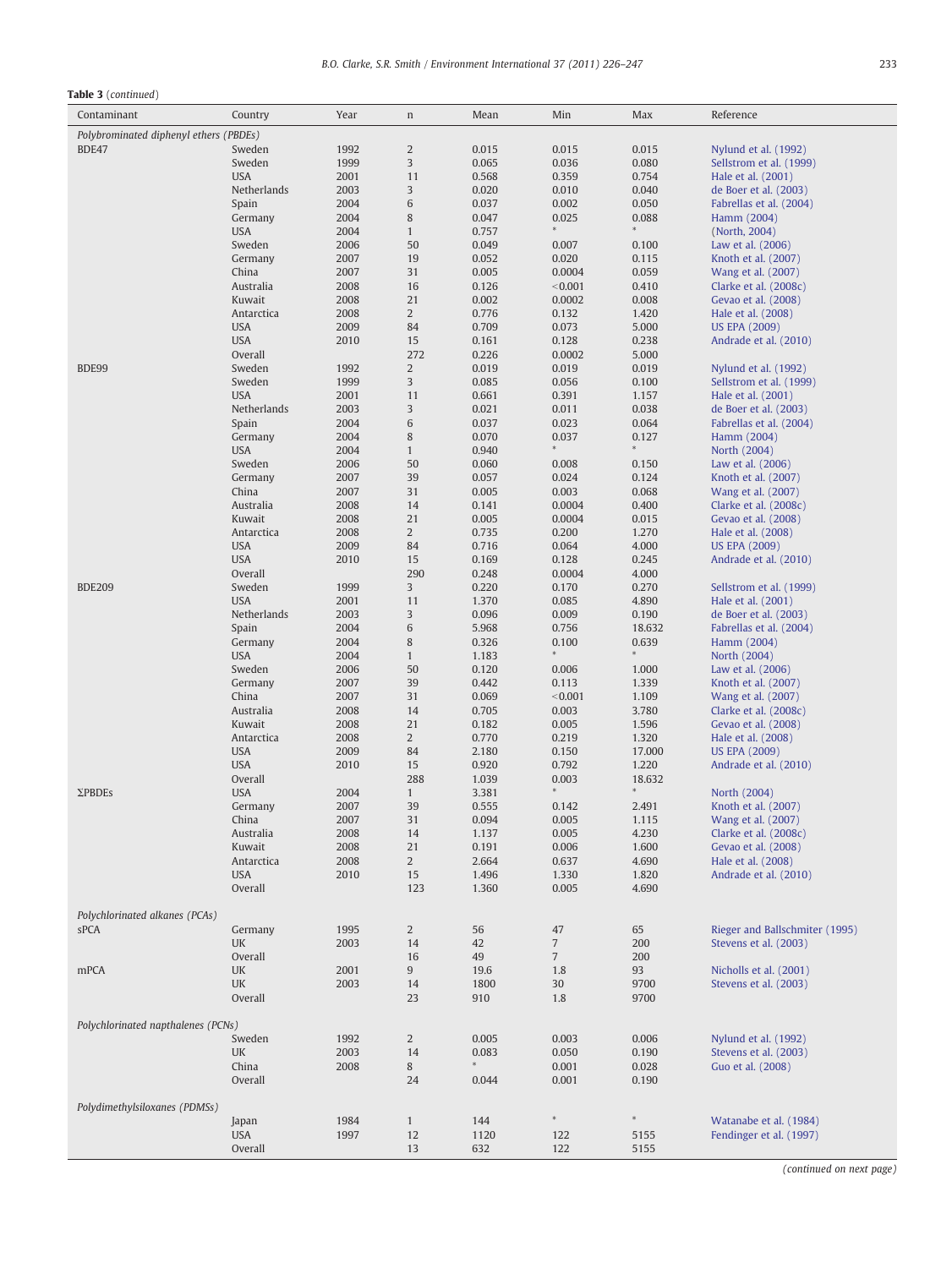#### Table 3 (continued)

| Contaminant                          | Country     | Year | n              | Mean    | Min                                                          | Max     | Reference                          |
|--------------------------------------|-------------|------|----------------|---------|--------------------------------------------------------------|---------|------------------------------------|
| Perfluorochemicals                   |             |      |                |         |                                                              |         |                                    |
| <b>PFOS</b>                          | <b>USA</b>  | 2001 | 12             | 0.58    | 0.06                                                         | 3.12    | 3M Environmental Laboratory (2001) |
|                                      |             |      | *              |         |                                                              |         |                                    |
|                                      | <b>USA</b>  | 2006 |                | 0.100   | 0.081                                                        | 0.160   | Schultz et al. (2006)              |
|                                      | <b>USA</b>  | 2006 | 10             | 0.031   | < 0.010                                                      | 0.065   | Sinclair and Kannan (2006)         |
|                                      | <b>USA</b>  | 2007 | 8              | 0.073   | 0.008                                                        | 0.110   | Loganathan et al. (2007)           |
|                                      | Denmark     | 2008 | $\overline{7}$ |         | 0.005                                                        | 0.074   | Bossi et al. (2008)                |
|                                      | Overall     |      | 37             | 0.196   | 0.005                                                        | 3.12    |                                    |
| <b>PFOA</b>                          | <b>USA</b>  | 2001 | 5              | 0.049   | 0.002                                                        | 0.244   | 3M Environmental Laboratory (2001) |
|                                      | <b>USA</b>  | 2006 | $\ast$         | < 0.003 | *                                                            | $\ast$  | Schultz et al. (2006)              |
|                                      | <b>USA</b>  | 2006 | 10             | 0.107   | 0.018                                                        | 0.241   | Sinclair and Kannan (2006)         |
|                                      | <b>USA</b>  | 2007 | 8              |         | 0.0083                                                       |         |                                    |
|                                      |             |      |                | 0.068   |                                                              | 0.219   | Loganathan et al. (2007)           |
|                                      | Denmark     | 2008 | $\overline{7}$ |         | 0.001                                                        | 0.020   | Bossi et al. (2008)                |
|                                      | Overall     |      | 30             | 0.075   | 0.001                                                        | 0.244   |                                    |
|                                      |             |      |                |         |                                                              |         |                                    |
| Quaternary ammonium compounds (QACs) |             |      |                |         |                                                              |         |                                    |
| <b>DTDMAC</b>                        | Switzerland | 1991 | 5              | 3670    | 2570                                                         | 5870    | Fernandez et al. (1996)            |
|                                      | Switzerland | 1992 | 5              | 960     | 730                                                          | 1510    | Fernandez et al. (1996)            |
|                                      | Switzerland | 1993 | 5              | 470     | 300                                                          | 570     | Fernandez et al. (1996)            |
|                                      | Switzerland | 1994 | 5              | 210     | 150                                                          | 300     | Fernandez et al. (1996)            |
| Total QACs                           | Austria     | 2007 | 6              |         | 22                                                           | 103     | Martinez-Carballo et al. (2007)    |
|                                      |             |      |                |         |                                                              |         |                                    |
|                                      | Overall     |      | 26             | 1328    | 22                                                           | 5870    |                                    |
|                                      |             |      |                |         |                                                              |         |                                    |
| <b>Steroids</b>                      |             |      |                |         |                                                              |         |                                    |
| Beta stigmastanol                    | <b>USA</b>  | 2009 | 84             | 168     | 3.44                                                         | 1330    | <b>US EPA (2009)</b>               |
| Campesterol                          | <b>USA</b>  | 2009 | 84             | 101     | 2.84                                                         | 524     | <b>US EPA (2009)</b>               |
| Cholestanol                          | <b>USA</b>  | 2009 | 84             | 680     | 3.86                                                         | 4590    | <b>US EPA (2009)</b>               |
| Cholesterol                          | <b>USA</b>  | 2009 | 84             | 1129    | 2.34                                                         | 5390    | <b>US EPA (2009)</b>               |
| Coprostanol                          | <b>USA</b>  | 2009 | 84             | 4367    | 7.72                                                         | 43700   | <b>US EPA (2009)</b>               |
|                                      | <b>USA</b>  | 2009 | 84             | 1703    | 0.87                                                         | 6030    | <b>US EPA (2009)</b>               |
| Epicoprostanol                       |             |      |                |         |                                                              |         |                                    |
| Stigmasterol                         | <b>USA</b>  | 2009 | 84             | 321     | 0.46                                                         | 569     | <b>US EPA (2009)</b>               |
| $17\alpha$ -Ethinyloestradiol        | Germany     | 2002 | $\overline{4}$ | 0.005   | < 0.004                                                      | 0.017   | Ternes et al. (2002)               |
|                                      | China       | 2009 | 2              |         | $<$ dl                                                       | $<$ dl  | Nie et al. (2009)                  |
|                                      | <b>USA</b>  | 2009 | 84             |         | $<$ dl                                                       | 0.355   | <b>US EPA (2009)</b>               |
| 17β-Oestradiol                       | Germany     | 2002 | $\overline{4}$ | 0.020   | 0.005                                                        | 0.049   | Ternes et al. (2002)               |
|                                      | China       | 2009 | $\overline{c}$ |         | $<$ dl                                                       | $<$ dl  | Nie et al. (2009)                  |
|                                      | <b>USA</b>  | 2009 | 84             |         | $<$ dl                                                       | 0.355   | <b>US EPA (2009)</b>               |
| Oestriol                             | China       | 2009 | 2              | 0.010   | 0.010                                                        | 0.011   |                                    |
|                                      |             |      |                |         |                                                              |         | Nie et al. (2009)                  |
|                                      | <b>USA</b>  | 2009 | 84             |         | <dl< td=""><td>0.232</td><td><b>US EPA (2009)</b></td></dl<> | 0.232   | <b>US EPA (2009)</b>               |
| Oestrone                             | Germany     | 2002 | $\overline{4}$ | 0.027   | < 0.002                                                      | 0.037   | Ternes et al. (2002)               |
|                                      | China       | 2009 | 2              | 0.016   | 0.011                                                        | 0.022   | Nie et al. (2009)                  |
|                                      | <b>USA</b>  | 2009 | 84             |         | <dl< td=""><td>0.965</td><td><b>US EPA (2009)</b></td></dl<> | 0.965   | <b>US EPA (2009)</b>               |
|                                      |             |      |                |         |                                                              |         |                                    |
| Synthetic musks                      |             |      |                |         |                                                              |         |                                    |
| AHTN (tonalid)                       | Switzerland | 2000 | 12             | 1.54    | 0.74                                                         | 4.16    | Herren and Berset (2000)           |
|                                      | Germany     | 2002 | $\overline{4}$ | 3.56    | 2.52                                                         | 5.07    | Heberer (2002)                     |
|                                      | Spain       | 2003 | $\mathbf{1}$   | 0.052   |                                                              |         | Llompart et al. (2003)             |
|                                      | UK          | 2003 | 14             | 4.7     | 0.12                                                         | 16      |                                    |
|                                      |             |      |                |         |                                                              |         | Stevens et al. (2003)              |
|                                      | Switzerland | 2004 | 16             | 7.3     | 2.5                                                          | 11.2    | Kupper et al. (2004)               |
|                                      | China       | 2005 | 3              | 2.56    | 0.72                                                         | 6.20    | Zeng et al. (2005)                 |
|                                      | Hong Kong   | 2008 | 30             | 5.85    | 0.475                                                        | 13.9    | Shek et al. (2008)                 |
|                                      | Overall     |      | 80             | 3.65    | 0.12                                                         | 16      |                                    |
| HHCB (galaxolide)                    | Switzerland | 2000 | 12             | 4.85    | 2.29                                                         | 12.16   | Herren and Berset (2000)           |
|                                      | Germany     | 2002 | 4              | 8.26    | 6.03                                                         | 11.45   | Heberer (2002)                     |
|                                      | Spain       | 2003 | $\mathbf{1}$   | 0.162   |                                                              |         | Llompart et al. (2003)             |
|                                      | UK          | 2003 | 14             | 27      | 1.9                                                          | 81      | Stevens et al. (2003)              |
|                                      |             |      |                |         |                                                              |         |                                    |
|                                      | Switzerland | 2004 | 16             | 20.3    | 7.4                                                          | 36.0    | Kupper et al. (2004)               |
|                                      | China       | 2005 | 3              | 10.76   | 5.42                                                         | 21.21   | Zeng et al. (2005)                 |
|                                      | Hong Kong   | 2008 | 30             | 27.1    | 3.58                                                         | 78.6    | Shek et al. (2008)                 |
|                                      | Overall     |      | 80             | 14.06   | 1.9                                                          | 81      |                                    |
|                                      |             |      |                |         |                                                              |         |                                    |
| Triclosan                            |             |      |                |         |                                                              |         |                                    |
|                                      | <b>USA</b>  | 2002 | 10             | 4.55    | 0.53                                                         | 15.6    | McAvoy et al. (2002)               |
|                                      | Germany     | 2003 | 20             |         | 0.40                                                         | 8.80    | Bester (2003)                      |
|                                      | Spain       | 2005 | $\overline{7}$ | 2.83    | 0.42                                                         | 5.40    | Morales et al. (2005)              |
|                                      | Canada      | 2007 | 12             | 3.21    | 0.62                                                         | 11.55   | Chu and Metcalfe (2007)            |
|                                      |             |      |                |         |                                                              |         |                                    |
|                                      | Australia   | 2007 | 19             | 5.58    | 0.09                                                         | 16.79   | Ying and Kookana (2007)            |
|                                      | Greece      | 2007 | $\mathbf{1}$   | 1.84    | *                                                            | $^\ast$ | Gatidou et al. (2007)              |
|                                      | Greece      | 2008 | 5              | 0.46    | $\ast$                                                       | $\ast$  | Pothitou and Voutsa (2008)         |
|                                      | Greece      | 2008 | 27             | 3.21    | 0.19                                                         | 9.85    | Stasinakis et al. (2008)           |
|                                      | <b>USA</b>  | 2009 | $\overline{4}$ | 1.87    | 0.09                                                         | 7.06    | Cha and Cupples (2009)             |
|                                      | <b>USA</b>  | 2009 | 84             | 16.10   | 0.33                                                         | 133     | <b>US EPA (2009)</b>               |
|                                      | Overall     |      | 189            | 4.41    | 0.09                                                         | 133     |                                    |
|                                      |             |      |                |         |                                                              |         |                                    |
| Triclocarban                         |             |      |                |         |                                                              |         |                                    |
|                                      |             |      |                |         | *                                                            | $\ast$  |                                    |
|                                      | <b>USA</b>  | 2006 | 3              | 51      |                                                              |         | Heidler et al. (2006)              |
|                                      | Canada      | 2007 | 12             | 4.17    | 2.17                                                         | 5.97    | Chu and Metcalfe (2007)            |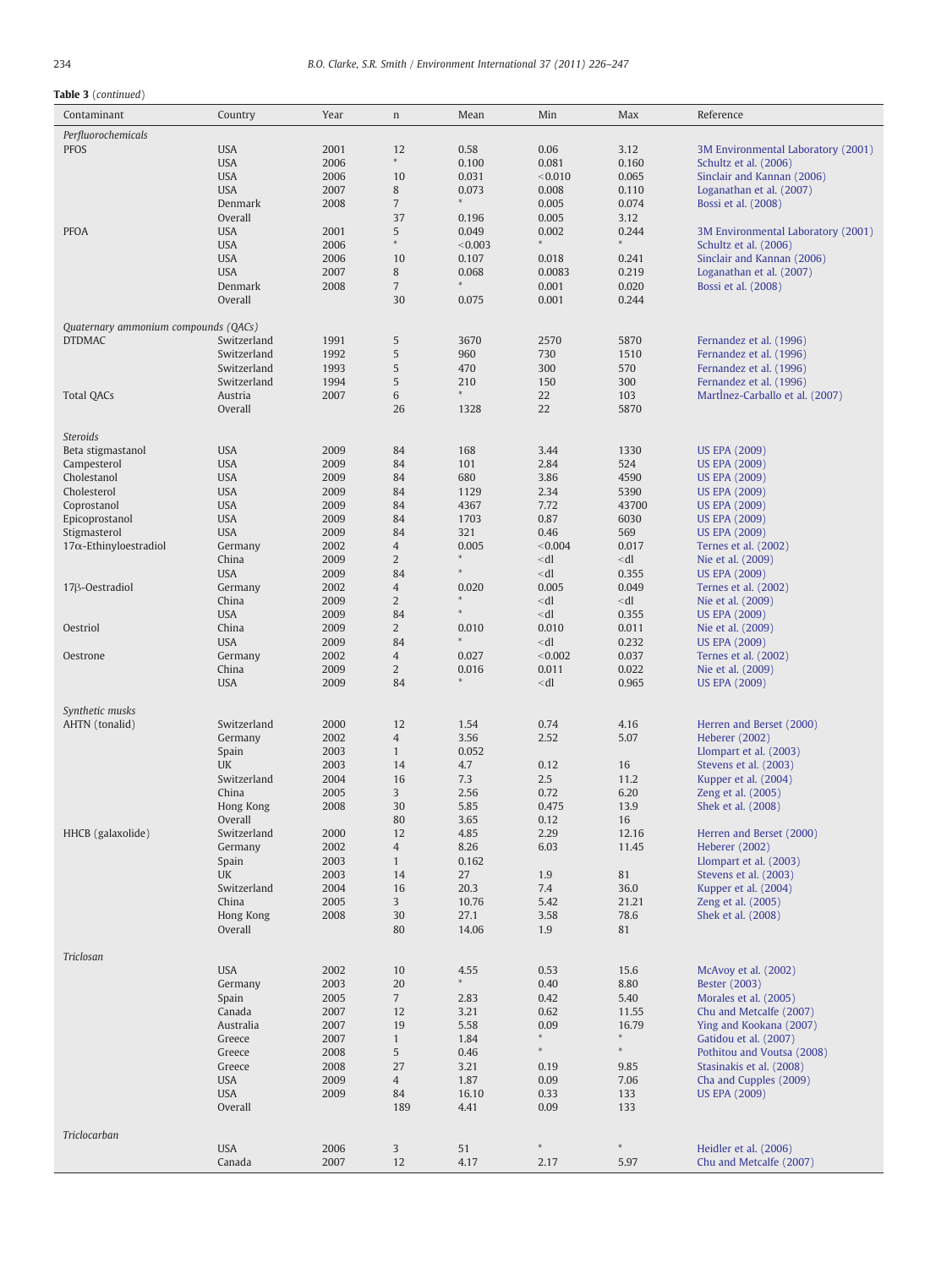#### Table 3 (continued)

| Contaminant  | Countrv                                           | Year                 | n         | Mean                          | Min                         | Max                        | Reference                                                               |
|--------------|---------------------------------------------------|----------------------|-----------|-------------------------------|-----------------------------|----------------------------|-------------------------------------------------------------------------|
| Triclocarban | <b>USA</b><br><b>USA</b><br><b>USA</b><br>Overall | 2007<br>2009<br>2009 | 84<br>108 | 19.3<br>7.19<br>39.43<br>24.2 | 7.5<br>4.89<br>0.19<br>0.19 | 25.9<br>9.28<br>441<br>441 | Sapkota et al. (2007)<br>Cha and Cupples (2009)<br><b>US EPA (2009)</b> |

 $*$ No data; <dl  $-$  less than detection limit.

styrene resins and flame retardants ([Staples et al., 1998\)](#page-20-0). The final products are used as coatings on cans, as powder paints, as additives in thermal paper, in dental fillings and as antioxidants in plastics [\(Staples et al., 1998](#page-20-0)). Release into the environment is possible during manufacturing processes and by leaching from final products [\(Fromme et al., 2002](#page-18-0)). Bisphenol A has been shown to be weakly oestrogenic and to possess some anti-androgenic activity [\(Sohoni and](#page-20-0) [Sumpter, 1998\)](#page-20-0). However, the relative potency ranges are approximately  $1 \times 10^{-6}$  to  $5 \times 10^{-7}$  times less than 17 $\beta$ -oestradiol [\(Harris et](#page-18-0) [al., 1997](#page-18-0)). Based on in vitro receptor-interaction studies, the oestrogenic activity was estimated to be  $2 \times 10^{-3}$  fold lower than for oestradiol. Bisphenol A has been implicated as an endocrine disrupting chemical and laboratory studies (using mice) indicate that development problems can be associated with environmentally relevant exposure ([Newbold et al., 2009](#page-19-0)). The chemical structure of bisphenol A is given in [Table 1](#page-3-0).

Bisphenol A is regularly detected in surface waters primarily because it is continuously released into the environment [\(Heemken et](#page-18-0) [al., 2001; Fromme et al., 2002; Oehlmann et al., 2008](#page-18-0)) and not because it is environmentally persistent ([Dorn et al., 1987\)](#page-18-0). While there is no direct evidence to confirm a detrimental causal link from exposure to bisphenol A (human or environmental) concern exists about this compound due to reports of adverse reproductive and developmental effects in wildlife that are possibly mediated via endocrine disruptive pathways [\(Fürhacker et al., 2000; Vandenberg et al., 2007; Oehlmann](#page-18-0) [et al., 2008; Newbold et al., 2009\)](#page-18-0).

Bisphenol A is widely used in households and industry, therefore, it can be expected to be present in raw sewage ([Fürhacker et al.,](#page-18-0) [2000\)](#page-18-0). A German study identified that the paper industry was the major contributor of bisphenol A in wastewater ([Fürhacker et al.,](#page-18-0) [2000\)](#page-18-0). WWTP mass balance studies have detected bisphenol A in raw water, sewage sludge and effluents [\(Meesters and Schroder, 2002](#page-19-0)). Significant reductions (up to 99%) during wastewater treatment have been reported [\(Fürhacker et al., 2000; Tan et al., 2007\)](#page-18-0) and biodegradation is thought to be the principal removal mechanism [\(Pothitou and Voutsa, 2008\)](#page-20-0).

There is a large variation in reported bisphenol A concentrations in sludges internationally, with values ranging from low  $\mu$ g kg<sup>-1</sup> dw [\(Fromme et al., 2002; Gatidou et al., 2007; Tan et al., 2007; Pothitou](#page-18-0) [and Voutsa, 2008; Nie et al., 2009](#page-18-0)) to mid mg kg<sup>−</sup> <sup>1</sup> dw ([Meesters and](#page-19-0) [Schroder, 2002](#page-19-0)). Bisphenol A is a bulk chemical manufactured in similar quantities to phthalates acid esters (PAEs), however, concentrations of bisphenol A are two orders of magnitude smaller in sludge than PAEs. This suggests that bisphenol A is considerably more degradable during wastewater and sludge treatment compared to phthalates. Similarly, bisphenol A is reported to rapidly dissipate in soil and has an estimated half-life of <3 days ([Fent et al.,](#page-18-0) [2003](#page-18-0)). A study of the toxic effects of bisphenol A to soil isopods has been reported, however, the concentrations used (10–300 mg kg<sup>-1</sup> dw) were far higher than environmentally relevant values and the toxicity was associated with the delivery solvent rather than bisphenol A solely [\(Lemos et al., 2009\)](#page-19-0). Few studies have examined the ecotoxicological effects of bisphenol A in soil and this requires further attention. Studies are also required to more accurately determine the concentrations of bisphenol A in sludge. Nevertheless, the concentrations of bisphenol A reported in sludge are not high and, coupled with its rapid biodegradation during wastewater treatment, this compound is unlikely to pose

an issue when land applying biosolids. Bisphenol A is under review for possible identification as a European Water Framework Directive (WFD) Priority Substance or Priority Hazardous Substance (PHS) to control emission sources ([EPCEU, 2008](#page-18-0)). While evidence is indicating that bisphenol A is an endocrine disrupting chemical ([Li et al., 2009;](#page-19-0) [Newbold et al., 2009\)](#page-19-0) that can be found in the human body [\(Lee et al.,](#page-19-0) [2008](#page-19-0)), exposure primarily occurs in the domestic environment and via direct ingestion ([Vandenberg et al., 2007](#page-21-0)). Transfer to humans from biosolids-amended soil, by contrast, is extremely unlikely since there is little evidence that bisphenol A is environmentally persistent or bioaccumulates via food-chain mediated pathways.

#### 2.4. Organotins (OTs)

Organotin compounds (OTs) have been used since the 1960s for industrial and agricultural purposes viz., polyvinyl chloride (PVC) stabilisers, fungicides, bactericides, insecticides, industrial catalysts and wood preservatives [\(Hoch, 2001](#page-19-0)). This includes the use of monobutyltin  $(MBT_{tin})$  and dibutyltin (DBT) as heat and light stabilisers in PVC processing, the use of tributyltin (TBT) in antifouling formulations and as a general-purpose wood preservative, as well as the use of triphenyltins (TPhT) in agriculture. The use of TBT as an antifouling agent for ship hulls and as a general wood preservative has ceased in the UK and internationally because of high toxicity in aquatic ecosystems [\(Alzieu,](#page-17-0) [1991; Fent, 1996a; Voulvoulis et al., 2004](#page-17-0)).

Mass balances for OTs in WWTP demonstrate that they are effectively removed during wastewater treatment and are concentrated in the sludge. Reported removal rates of MBT $_{\text{tin}}$ , DBT and TBT are 95%, 84% and 86%, respectively [\(Voulvoulis et al., 2004\)](#page-21-0). OT concentrations in wastewater show diurnal fluctuations, however there is no explanation for this apparent behaviour [\(Voulvoulis et al., 2004\)](#page-21-0).

There is contradictory evidence from laboratory studies concerning the biodegradation of TBT and TPhT by the activated sludge process. For example, [Stasinakis et al. \(2005\)](#page-20-0) showed these compounds were degraded by biological wastewater treatment, whereas [Voulvoulis and](#page-21-0) [Lester \(2006\)](#page-21-0) found minimal degradation. In a laboratory study, 50% of TBT and 20% of TPhT applied to soil in biosolids remained in the soil after 2 months [\(Marcic et al., 2006\)](#page-19-0). The biodegradability of OTs in soil is also reported to decline with increasing substitution [\(Heroult et al., 2008\)](#page-18-0).

The concentration of OT compounds in sewage sludge ([Table 3\)](#page-6-0) has been reported from Switzerland ([Mueller, 1987; Fent and Mueller, 1991;](#page-19-0) [Fent, 1996b](#page-19-0)), Canada [\(Chau et al., 1992\)](#page-17-0), France [\(Bancon-Montigny et al.,](#page-17-0) [2000](#page-17-0)) and the UK [\(Voulvoulis et al., 2004; Voulvoulis and Lester, 2006](#page-21-0)). There is no consistent trend in the concentration data, however, values for the main OTs rarely exceed 1 mg  $kg^{-1}$  dw in contemporary sludge samples, which may reflect the declining use of these compounds [\(Table 3](#page-6-0)).

#### 2.5. Phthalate acid esters (PAEs)

Phthalate acid esters (PAEs) have been in use for over 50 years, mainly in the manufacture of resins and plastics such as PVC [\(Fromme et](#page-18-0) [al., 2002](#page-18-0)). PAEs are also used in other non-PVC applications such as paints, rubber products, adhesives and some cosmetics. PAEs soften plastic resins without chemically binding with them and as a consequence leach from plastic products into the surrounding environment. The PAE content of plastic generally ranges from 20 to 40%, but in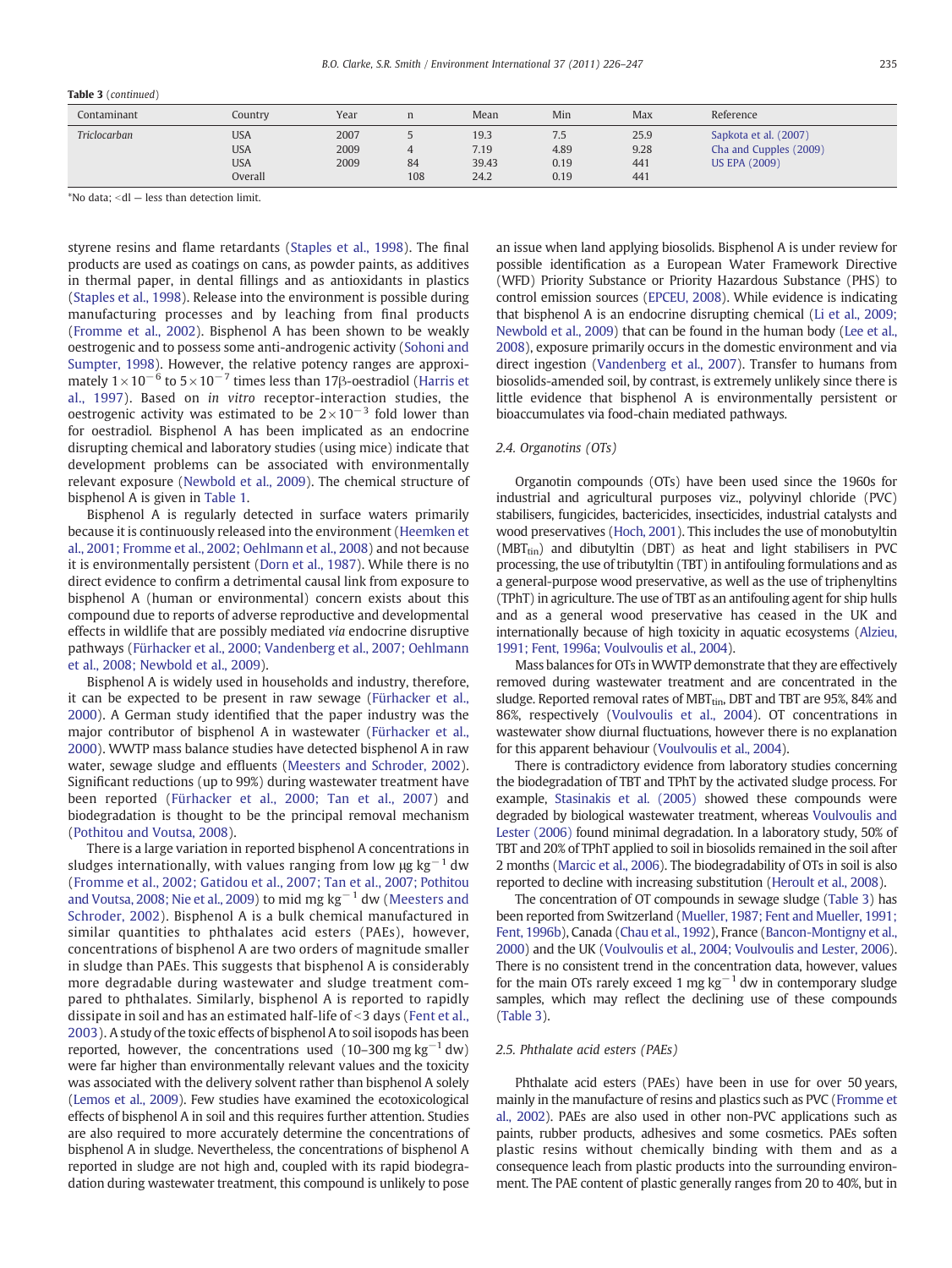some cases is as high as 55% [\(Fatoki and Vernon, 1990](#page-18-0)). The most common PAE is di(2-ethylhexyl)phthalate (DEHP) and approximately 95% of DEHP production is directed towards plasticizer use, particularly in PVC products such as tubing and medical device components. The chemical structure and properties of DEHP are given in [Table 1.](#page-3-0) Recently, use of DEHP has declined to an extent, due to concerns that it may disrupt endocrine systems, and the use of other phthalate plasticizers has increased, in particular diisononyl phthalate (DINP) and diisodecyl phthalate (DIDP), which may, in fact be more environmentally persistent [\(Cadogan, 2002](#page-17-0)). There is contradictory information published regarding the impact and significance of phthalates for human health and the environment. A recent Chinese study found that significant contamination of the aerial components of vegetable plants occurred from a plastic based mulch with a DEHP concentration of 16.5% [\(Du et al., 2009](#page-18-0)). The results of this study appear contrary to currently accepted models of organic pollutants movement into plants [\(Briggs et al., 1982; Travis and](#page-17-0) [Arms, 1988](#page-17-0)) and other experimental investigations that show there is minimal uptake of DEHP by crop plants [\(Schmitzer et al., 1988; Yin et al.,](#page-20-0) [2003](#page-20-0)). Given that [Du et al. \(2009\)](#page-18-0) report that the DEHP concentration was smaller in the roots of the plant it is possible that volatilisation or direct contamination might have played a significant role in the accumulation of DEHP in leaves and stems in this case. However, evidence from biosolids-amended systems indicates the minimal uptake of DEHP into plants [\(Aranda et al., 1989](#page-17-0)). In contrast to the apparent uptake of DEHP by vegetables from plastic in direct contact with the soil and crop, the sorption of DEHP onto the sludge matrix may thus control its bioavailability preventing movement and transfer into crops. Nevertheless, further research is warranted to clarify the bioavailability of DEHP to plants and whether contamination of aerial plant components can occur from contaminated soil. There is no reported evidence that DEHP has a negative impact upon the soil ecosystem [\(Kirchmann et al.,](#page-19-0) [1991; Cartwright et al., 2000; Jensen et al., 2001\)](#page-19-0).

PAEs are not environmentally persistent and are readily degraded in soils and sewage sludge under both aerobic and anaerobic conditions ([Keyser et al., 1976; Walker et al., 1984; Shanker et al.,](#page-19-0) [1985; Group, 1986; Staples et al., 1997](#page-19-0)). They are readily metabolised and do not accumulate in mammals even when fed artificially in diets high in PAEs ([Giam et al., 1984\)](#page-18-0). Organisms ingesting high doses of PAEs were quickly able to remove phthalate compounds from their body tissues once the chemical was excluded from the feed [\(Giam et](#page-18-0) [al., 1984](#page-18-0)).

Only a relatively small number of international studies were found reporting PAE concentrations in sewage sludge. It may be expected that PAEs would increase in sewage sludge and the environment generally in proportion to their use within society, however, there is no evidence indicating that this is the case. The concentration of PAEs in sludge is reported from Canada [\(Webber and Lesage,](#page-21-0) [1989; Bright and Healey, 2003](#page-21-0)), Germany ([Fromme et al., 2002](#page-18-0)), Finland ([Marttinen et al., 2003a,b\)](#page-19-0), Spain [\(Abad et al., 2005\)](#page-17-0), the UK [\(Gibson et al., 2005; Oliver et al., 2005\)](#page-18-0), Australia ([Tan et al., 2007;](#page-20-0) [Clarke et al., 2008b](#page-20-0)) and the USA [\(US EPA, 2009\)](#page-21-0). A summary of DEHP concentration data is compiled in [Table 3.](#page-6-0)

[Abad et al. \(2005\)](#page-17-0) reported the concentration of DEHP in Spanish sewage sludge  $(n= 139)$  over a number of years and for different WWTPs  $(n=20)$ . The concentration of DEHP was highly variable ranging from 1.5 to 3513.8 mg kg−<sup>1</sup> dw. DEHP concentrations varied from  $18.4 \rightarrow 16.9 \rightarrow 76.8 \rightarrow 3513.8 \rightarrow 157.4 \rightarrow 11.4$  mg kg<sup>-1</sup> dw over a two-year period at one WWTP demonstrating the high variability in the DEHP content of sewage sludge. Nevertheless, the DEHP concentration was typically between 10 and 50 mg kg<sup> $-1$ </sup> dw [\(Abad](#page-17-0) [et al., 2005\)](#page-17-0) and was consistent with other survey data for DEHP in sewage sludge ([Marttinen et al., 2004; Bago et al., 2005; Gibson et al.,](#page-19-0) [2005; Oliver et al., 2005](#page-19-0)).

PAEs are well known to degrade during wastewater treatment and degradation under both aerobic and anaerobic conditions increases with water solubility ([Shelton et al., 1984; Ziogou et al., 1989; Jianlong](#page-20-0) [et al., 2000; Fauser et al., 2003; Marttinen et al., 2004; Amir et al.,](#page-20-0) [2005\)](#page-20-0). PAEs characteristically have high log  $K_{ow}$  values >4 and therefore partition strongly to the sewage sludge during wastewater treatment [\(Table 1](#page-3-0)). They are rapidly degraded by aerobic sludge treatment processes, such as composting ([Cheng et al., 2008; Pakou et](#page-17-0) [al., 2009](#page-17-0)), but reported removals by anaerobic digestion vary from no observed anaerobic biodegradation up to 23–61% removal of DEHP in digested sludge ([Fountoulakis et al., 2006](#page-18-0)). Consequently DEHP is typically present in sewage sludge from the low mg kg<sup>-1</sup> to  $\leq$ 200 mg kg<sup>−1</sup> dw range [\(Table 3\)](#page-6-0).

#### 2.6. Polybrominated diphenyl ethers (PBDEs)

PBDEs are a class of brominated fire retardants (BFRs) that were used in plastics, textiles, electronic circuitry, and other materials. There are 209 PBDE congeners and they are numbered according to the IUPAC system for PCBs ([Ballscmitter and Zell, 1980](#page-17-0)). PBDEs were sold in three commercial formulations; each named for the prominent homologue in the mixture viz., pentaBDE (BDE 47, 99, 100, 153, 154), octaBDE (BDE 183), and decaBDE (BDE 209) [\(Sjödin et al., 1998\)](#page-20-0). Despite the commercial formulation names each contains many BDE congeners [\(BSEF, 2005\)](#page-17-0). PBDEs have low vapour pressures  $(4.69 \times 10^{-5} - 6.59 \times 10^{-6}$  Pa) and are highly lipophilic (log K<sub>ow</sub> values of 5.9–10) [\(IPCS, 1994; Braekevelt et al.,](#page-19-0) [2003](#page-19-0)). Due to the potential threat to human health and the environment, PBDEs (specifically pentaBDE and octaBDE) were listed as United Nations Environment Programme (UNEP) Persistent Organic Pollutants (POPs) in 2008 ([UNEP, 2001; UNEP, 2009\)](#page-20-0).

Assessment of health risks associated with human exposure and accumulation of PBDEs is complicated and has not been adequately characterized. However, the potential risks associated with exposure to the most bioactive congeners (tri- to octa-BDE) include thyroid hormone disruption, neuro-developmental defects and cancer. Several studies have shown that PBDEs share similar general properties to organo-halogenated compounds as in vivo exposure of rodents resulted in reduction of serum total and free thyroid hormone (thyroxine T4) levels [\(Darnerud et al., 2001; McDonald, 2002](#page-17-0)). Altered thyroid hormone function, particularly during development, is profound and has been hypothesized to lead to disrupted brain development and permanent neurological damage ([Legler and](#page-19-0) [Brouwer, 2003](#page-19-0)).

PBDEs are routinely detected in sewage sludge in the low mg  $kg^{-1}$  dw range ([Table 3\)](#page-6-0) and values have been reported from Sweden [\(Nylund](#page-19-0) [et al., 1992; Sellstrom et al., 1999; Law et al., 2006\)](#page-19-0), USA ([de Carlo, 1979;](#page-17-0) [Hale et al., 2001; North, 2004](#page-17-0)), Germany [\(Knoth et al., 2007\)](#page-19-0), The Netherlands [\(de Boer et al., 2003\)](#page-17-0), China [\(Wang et al., 2007](#page-21-0)), Australia [\(Clarke et al., 2008c\)](#page-17-0), Kuwait ([Gevao et al., 2008\)](#page-18-0) and Antarctica [\(Hale et](#page-18-0) [al., 2008](#page-18-0)).

Three congeners account for the majority of ΣPBDEs in sewage sludge and include: BDE47, 99 (pentaBDE) and BDE209 (decaBDE); the concentrations of these congeners are summarised in [Table 3.](#page-6-0) PBDE congeners representative of the pentaBDE (BDE47, 99, 100, 153, 154) formulations are often present at similar concentrations regardless of the catchment type indicating domestic origin ([Hale et](#page-18-0) [al., 2001; Hale et al., 2008](#page-18-0)). The primary congener of the decaBDE formulation, BDE209, is consistently detected in the highest concentrations in sewage sludge and, in national surveys, its concentrations are also highly variable, suggesting important industrial inputs [\(Clarke et al., 2008c\)](#page-17-0). Trace PBDE amounts (ng L−<sup>1</sup> ) have also been detected in treated effluent ([de Boer et al., 2000; Hamm, 2004; North,](#page-17-0) [2004; Knoth et al., 2007\)](#page-17-0) and recent studies have demonstrated this as a point source of environmental PBDE contamination [\(Toms et al.,](#page-20-0) [2006; Toms et al., 2008](#page-20-0)). The contamination of sludges and effluents with PBDEs could therefore have potential implications for disposal and beneficial reuse strategies. However, action has been taken in Europe to significantly restrict the use of pentaBDE and octaBDE and the placing on the market of articles containing one or both of these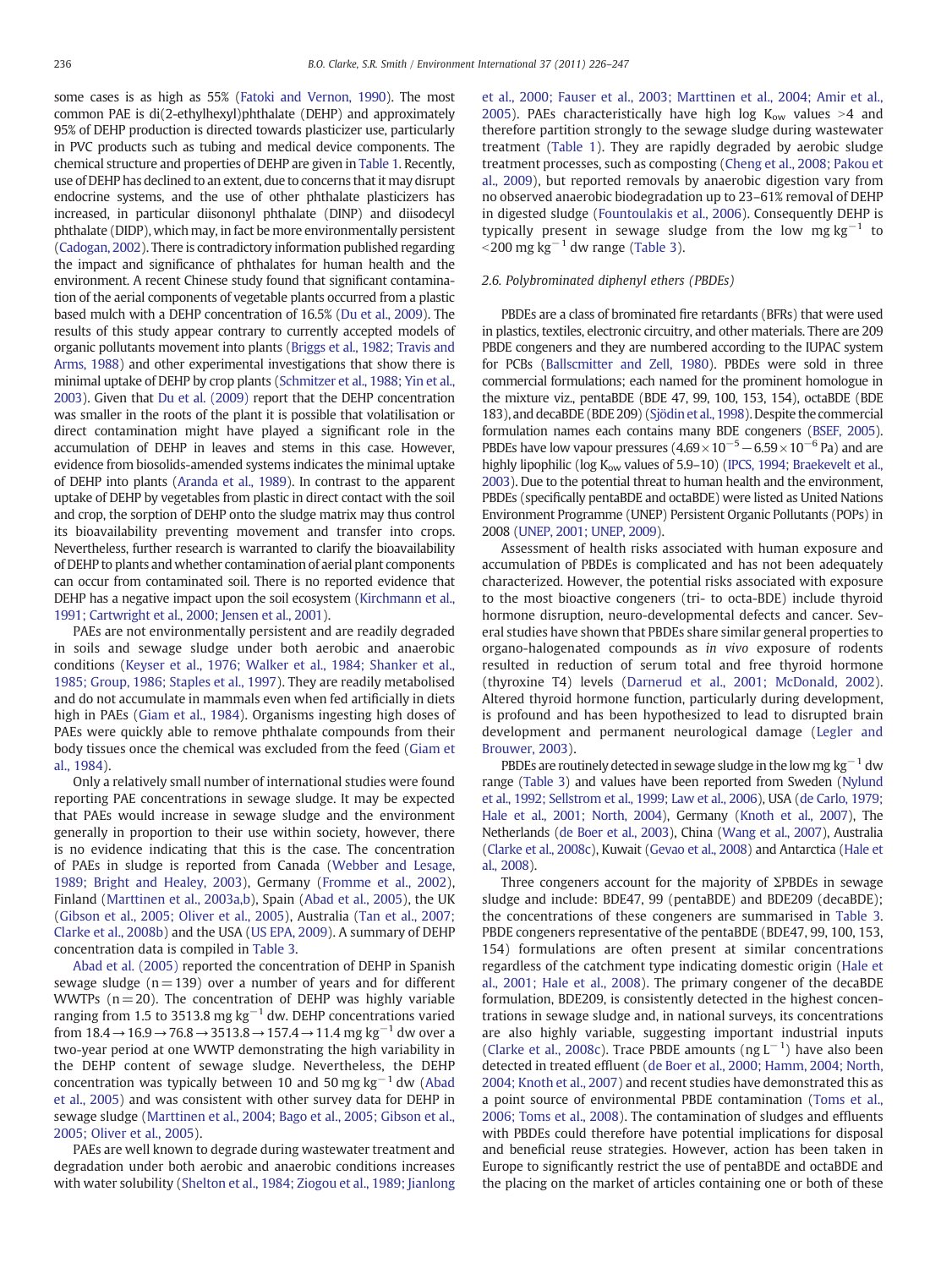substances taking effect from 15 August 2004 [\(EPCEU, 2003](#page-18-0)). PentaBDE is also a WFD PHS ([EPCEU, 2001](#page-18-0)). Therefore, emissions to wastewater and presence in sludge are expected to decrease through source controls thus reducing the significance of these compounds for agricultural recycling of biosolids.

#### 2.7. Polychlorinated alkanes (PCAs)

Technical mixtures of polychlorinated alkanes (PCAs), often referred to as chlorinated paraffins (CPs), are a class of industrial chemicals comprising of chlorinated straight-chain hydrocarbons. They have been produced since the 1930s for use as extreme pressure lubricant additives, plasticizers, flame retardants, and paint additives [\(IPCS, 1996\)](#page-19-0). World production of PCAs was estimated to be 300,000 t in 1985 [\(IPCS, 1996\)](#page-19-0) and a similar amount was produced in 2009 [\(Eurochlor, 2009](#page-18-0)). They are manufactured in the European Union, North America, South Africa, Australia, India, China, Taiwan and Japan [\(Eurochlor, 2009](#page-18-0)). Following their widespread and unrestricted use, PCAs are now present in a range of environmental compartments [\(Campbell and McConnell, 1980\)](#page-17-0). They have been detected in human milk ([Thomas et al., 2006](#page-20-0)), environmental samples [\(Campbell and](#page-17-0) [McConnell, 1980](#page-17-0); [Bayen et al., 2006](#page-17-0)) and in air over the UK, including remote regions ([Peters et al., 2000\)](#page-20-0). The International Agency for Research into Cancer (IARC) has classified PCAs as Class 2B "possibly carcinogenic to humans" ([IARC, 1998](#page-19-0)).

PCAs are chlorinated linear chain alkanes with the general formula  $C_xH_{(2x+2)-y}C_x$ . They are produced from the n-alkane fractions derived from petroleum distillation by chlorination, with the degree of chlorination ranging between 30% and 72% by weight ([IPCS, 1996](#page-19-0)). They are divided into three groups: short-chain PCAs (noted as sPCAs or SCCPs) comprising 10 to 13 carbon atoms, medium-chain PCAs (mPCAs or MCCPs) comprising 14 to 17 carbon atoms and long-chain PCAs (lPCAs or LCCPs) with 18 or more carbon atoms. PCAs are viscous liquid or yellowish dense oils, except for some lPCAs (C20- to C30- with a chlorine content of  $>70\%$ ) which are solid and are practically insoluble in water ([IPCS, 1996](#page-19-0)). There are many possible positions for the chlorine atoms and presence of chiral carbon atoms lead to a large number of potential positional isomers, enantiomers and diastereoisomers. PCAs therefore represent a difficult analytical problem because of the complexity inherent in industrial mixtures. The total number of possible congeners is unknown, but far exceeds 10,000 [\(Eljarrat and Barceló,](#page-18-0) [2006](#page-18-0)).

Reports of PCA concentrations in sewage sludge samples are very limited in the literature [\(Table 3\)](#page-6-0). In the early 1990s sPCAs were measured in two German sludge samples from an industrial area, which contained 65 and 47 mg kg<sup>-1</sup> dw of sPCAs [\(Rieger and Ballschmiter,](#page-20-0) [1995](#page-20-0)). Concentrations of mPCAs in samples of digested sludge  $(n=9)$ from the UK were in the range 1.8 to 93 mg kg<sup>-1</sup>dw [\(Nicholls et al.,](#page-19-0) [2001](#page-19-0)). In another UK survey ( $n=14$ ), sPCAs and mPCAs concentrations were between 7–200 mg kg<sup>-1</sup> dw and 30–9700 mg kg<sup>-1</sup> dw, respectively [\(Stevens et al., 2003](#page-20-0)). Comparison of data from the limited amount of information available is difficult.

sPCAs are an identified WFD PHS and are therefore subject to controls that should ultimately lead to the cessation or phasing out of discharges, emissions and losses to the environment ([EPCEU, 2001](#page-18-0)). Nevertheless, concentrations of PCAs reported in sludge remain significantly higher than the regulated PCBs, which are typically<1 mg kg<sup>-1</sup>dw in sludge.

A preliminary human health exposure assessment, comparing the ratio of the PCA contaminant concentration in biosolids to the tolerable daily intake of 100  $\mu$ g kg<sup>−1</sup> day<sup>−1</sup>, demonstrated that PCAs could potentially represent a risk to human health from worse case exposure by the direct ingestion pathway for biosolids ([IPCS, 1996](#page-19-0)). The mean concentration in UK sludge was used for the calculations (1800 mg kg<sup> $-1$ </sup>dw from [Stevens et al., 2003\)](#page-20-0). Thus, the direct ingestion of 100 mg day−<sup>1</sup> of sludge [\(US EPA, 1997\)](#page-20-0) by a child with a body weight of 15 kg would contribute 12% of the child's tolerable daily intake of PCAs. By contrast, a 15 kg child suffering from the pica medical condition (deliberate ingestion of soil) is assumed to ingest 10 g of soil per day [\(US EPA, 1997\)](#page-20-0) and would therefore be exposed to 514% of their tolerable daily exposure to PCAs. The concentrations of PCAs in sewage sludge, evidence of accumulation in human and environmental biota, as well as toxicity data indicate that further research is necessary to assess the risk to human health and the environment from the industrial use of this chemical group.

#### 2.8. Polychlorinated naphthalenes (PCNs)

Technical mixtures of PCNs have been used since the early 1900s as dielectric fluids, engine oil additives, electroplating masking compounds, wood preservatives, lubricants, and for dye production [\(Falandysz, 1998\)](#page-18-0). The historical use of PCNs precedes PCBs, however their applications are similar. They are also structurally similar and have similar physico-chemical properties. There are 75 PCN congeners, substituted with one to eight chlorine atoms per naphthalene molecule [\(Table 1](#page-3-0)). They were voluntarily phased out in the 1970s in the USA, but global production of PCN mixtures was estimated to be approximately 150,000 t in the 1990s ([Falandysz, 1998\)](#page-18-0).

PCNs are ubiquitous environmental contaminants sharing many of the characteristics of UNEP POPs [\(Alcock and Jones, 1999](#page-17-0)): bioaccumulation [\(Falandysz, 1998](#page-18-0)), toxicity ([Blankenship et al., 2000\)](#page-17-0), longrange atmospheric transport [\(Harner et al., 1998\)](#page-18-0) and environmental persistence. Several PCN congeners exhibit dioxin-like toxicity and have been assigned TEF values similar to the coplanar PCBs [\(Blankenship](#page-17-0) [et al., 2000; Villeneuve et al., 2000](#page-17-0)). There are three known main sources of PCNs in the environment: technical PCN formulations, technical PCB formulations, and thermal (e.g. combustion, roasting, metal reclamation) and other processes (e.g. chloro-alkali industry) in the presence of chlorine [\(Falandysz, 1998](#page-18-0)).

Very limited data on PCN concentrations in sludge was found in the literature [\(Table 3\)](#page-6-0), with reports from Sweden ([Nylund et al.,](#page-19-0) [1992\)](#page-19-0), the UK ([Stevens et al., 2003](#page-20-0)) and recently, China [\(Guo et al.,](#page-18-0) [2008\)](#page-18-0). In the early 1990s, the ΣPCN (9 congeners) concentration in sewage sludge from Sweden ranged between 3.2 and 5.9  $\mu$ g kg<sup>-1</sup> dw [\(Nylund et al., 1992](#page-19-0)). Slightly higher concentrations were reported in the UK where the mean ∑PCN value was 83  $\mu$ g kg<sup>-1</sup> dw and range was 50 to 190  $\mu$ g kg<sup>-1</sup> dw ([Stevens et al., 2003\)](#page-20-0). Total PCN concentrations in sludge samples from eight Chinese WWTPs, measured for  $>$  70 of the 75 PCN congeners, were between 1.48 and 21.21 μg  $kg^{-1}$  dw, and the 'dioxin' toxicity equivalence (TEQ) was in the range 0.11–2.45 ng WHO<sub>05</sub> kg<sup>-1</sup>dw ([Guo et al., 2008](#page-18-0)). This contribution of dioxin-like PCNs is not high when compared to recently reported dioxin-like compound concentrations in English and European sludges ([Stevens et al., 2001\)](#page-20-0).

#### 2.9. Polydimethylsiloxanes (PDMSs)

Polydimethylsiloxanes (PDMSs) are man-made organosilicone compounds that range from low molecular weight volatile materials to high molecular weight polymeric substances ([Fendinger et al.,](#page-18-0) [1997\)](#page-18-0). They are widely used in industrial applications and consumer products, such as textile treatments, household and personal care products and antifoams for food processing or WWTP ([Griessbach and](#page-18-0) [Lehmann, 1999](#page-18-0)). These applications all result in discharges to WWTP and the potential to enter the environment as a component of effluents and in sewage sludge ([Fendinger et al., 1997\)](#page-18-0). PDMSs have been detected in environmental samples such as surface water, sediments and fish tissue [\(Watanabe et al., 1984, 1988](#page-21-0)). PDMSs have low ecological toxicity, which occurs at higher concentrations than those observed in the environment ([Hobbs et al., 1975](#page-19-0)), and are not considered to pose an ecologically significant threat ([Frye, 1988\)](#page-18-0).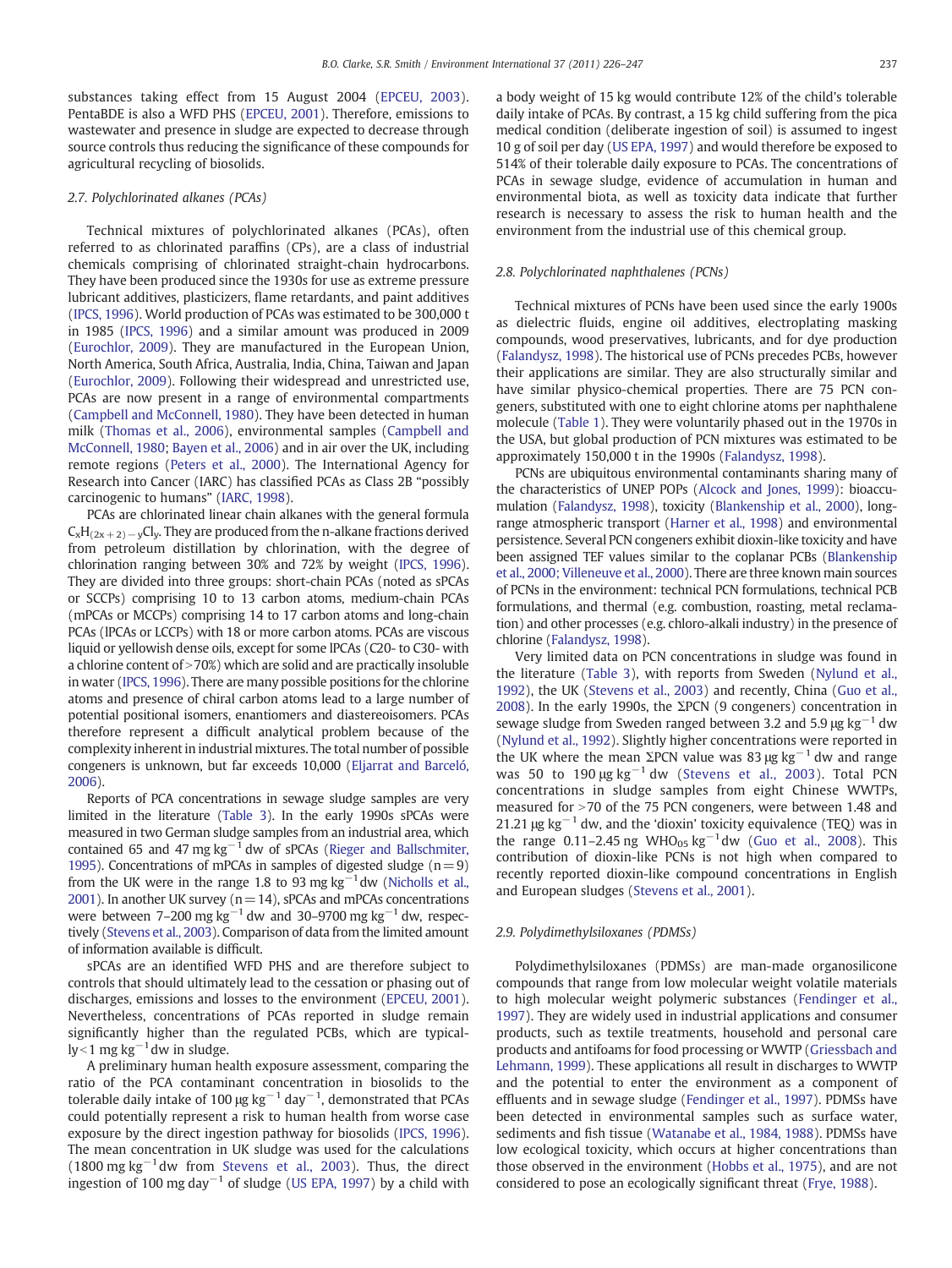PDMSs have a very low water solubility and are primarily removed by sorption to solids during wastewater treatment [\(Varaprath et al.,](#page-21-0) [1996; Fendinger et al., 1997](#page-21-0)). At least 94% of PDMSs are unchanged during wastewater treatment because of high chemical and thermal stabilities ([Watts et al., 1995; Fendinger et al., 1997](#page-21-0)). PDMSs are not toxic to wastewater microbial communities and do not affect treatment performance [\(Watts et al., 1995](#page-21-0)). PDMSs not removed on the sludge solids are present in wastewater treatment effluent as a component of the suspended solids ([Fendinger et al., 1997](#page-18-0)) and this accounts for their environmental distribution in sediments and surface waters ([Watanabe et al., 1988\)](#page-21-0).

PDMSs degrade in the soil environment as a result of abiotic processes rather than biodegradation, and have a half-life estimated to range from 4 to 28 days ([Carpenter et al., 1995; Lehmann and](#page-17-0) [Miller, 1996; Lehmann et al., 1998; Griessbach and Lehmann, 1999](#page-17-0)). Increased soil moisture retards the degradation of PDMSs in soil [\(Griessbach and Lehmann, 1999](#page-18-0)). Clays appear to be the component responsible for catalysing oligomerization and hydrolysis reactions of PDMSs in soil ([Buch and Ingebrigtson, 1979; Xu et al., 1998\)](#page-17-0). A multiyear field dissipation study and laboratory studies, to evaluate the persistence or degradation of PDMSs in biosolids-amended soils, found that soil moisture was the factor controlling the persistence or degradation of PDMSs and that there was no direct effect of biosolids on PDMS persistence or degradation [\(Traina et al., 2002\)](#page-20-0). As may be expected, the half-life for PDMS determined under field conditions (876 to 1443 days) was longer than that estimated in laboratory studies and this was attributed to the higher moisture contents of the field soils ([Traina et al., 2002](#page-20-0)). PDMSs eventually mineralise in soil to carbon dioxide and silicic acid ([Stevens, 1998\)](#page-20-0). A study examining the ecotoxicity of PDMS found no effects on seed germination, seed survival, plant yields or soil microorganisms ([Tolle et al., 1995](#page-20-0)).

Few studies have reported the concentrations of PDMSs present in sewage sludge ([Table 3\)](#page-6-0). The most comprehensive study available [\(Fendinger et al., 1997](#page-18-0)) indicated PDMS concentrations in US sludges were in the range 290 and 5155 mg  $kg^{-1}$  dw with a mean value of 1120 mg kg<sup>-1</sup> dw. This is approaching a magnitude higher than the concentration (144 mg kg<sup>-1</sup> dw) reported in a Japanese sludge [\(Watanabe et al., 1984\)](#page-21-0). Further work would appear to be necessary to determine the concentrations of PDMSs in sewage sludges internationally.

#### 2.10. Perfluorochemicals (PFCs)

Perfluorochemicals (PFCs) are a family of anthropogenic chemicals that have been used since the late 1950s to make products resistant to heat, oil, stains, grease and water. Common applications include nonstick cookware, breathable membranes for clothing, stain-resistant carpets and fabrics, components of fire fighting foam, surfactants and other industrial applications ([US EPA, 2008](#page-21-0)). They have been used in many industry sectors, including the aerospace, automotive, building/ construction, chemical processing, electronics, semiconductors, and textile industries [\(US EPA, 2008](#page-21-0)).

PFCs are persistent and widely dispersed in the environment [\(Giesy and Kannan, 2001; Kannan et al., 2001](#page-18-0)). Accumulation of PFCs has been detected in ocean animals, such as birds and mammals, and in human tissues throughout the world ([Olsen et al., 2003; Kannan](#page-20-0) [et al., 2004](#page-20-0)). The human and environmental toxicological response to such exposure is not known, but could include endocrine disruption [\(Lau et al., 2004](#page-19-0)).

The chemical structures of PFCs make them very resistant to degradation in the environment; the carbon–fluorine bonds are extremely strong and are stronger relative to other commonly used halogens viz., bromine and chlorine. Consequently, perfluorocarbon chains do not readily biodegrade and any biodegradation may be limited to attached hydrocarbon moieties. The two most common groups of PFCs that are measured and detected in environmental matrices are:

- Perfluoroalkyl sulphonates (PFASs) perfluorooctane sulphonate (PFOS), perfluorohexane sulphonate (PFHxS), perfluorooctane sulphonamide (PFOSA)
- Perfluoroalkyl carboxylates (PFACs) perfluorooctanoic acid (PFOA), perflurorononanoic acid (PFNA), perfluorodecanoic acid (PFDA), perfluoroundecanoic acid (PFUnDA), perfluorododecanoic acid (PFDoDA)

PFASs and PFACs are synthetic chemicals that do not occur naturally in the environment ([US EPA, 2008](#page-21-0)). They are employed as a base chemical in the preparation of fluoropolymers and upon degradation can release the environmentally persistent monomers [\(Boulanger et al., 2005](#page-17-0)).

Directive 2006/122/EC ([EPCEU, 2006\)](#page-18-0) places restrictions on the marketing and use of PFOS and there are also voluntary reductions on PFOA although it is still manufactured. PFOS is also under review for possible identification as a WFD Priority Substance or PHS [\(EPCEU,](#page-18-0) [2008\)](#page-18-0). The EU is currently assessing PFOA and, whilst there are no restrictions in place in the EU at present, a ban could be imposed in the future. However, these substances have been extensively used in the built environment and therefore could represent a significant, longterm diffuse input into wastewater and sludge.

The earliest available report of PFCs in sewage sludge is a study of sludges collected from six USA cities [\(3M Environmental Laboratory,](#page-17-0) [2001\)](#page-17-0). PFOS and PFOA were the most common PFCs present and were detected in all samples analysed at the low  $\mu$ g kg<sup>-1</sup> dw range [\(Table 3\)](#page-6-0). A sludge sample was tested from a WWTP serving a fluorochemical manufacturer and this correlated with substantial increases in PFOS (2980  $\mu$ g kg<sup>-1</sup> dw) and PFOA (173  $\mu$ g kg<sup>-1</sup> dw) concentrations. This study demonstrated that PFCs, in particular PFOS and PFOA, are likely to be present in sludge in Western countries where PFCs are manufactured and used. Domestic sources are also likely to be a major contributor of PFCs in sewage sludge.

Other studies in the USA [\(Schultz et al., 2006; Sinclair and Kannan,](#page-20-0) [2006; Loganathan et al., 2007\)](#page-20-0) and Europe [\(Bossi et al., 2008](#page-17-0)) report similar concentration ranges. No differences in PFC levels were apparent in sludges from urban and rural WWTPs, however, major seasonal variations in concentrations were observed ([Loganathan et](#page-19-0) [al., 2007](#page-19-0)). Whilst PFCs have been investigated at WWTPs in other countries ([Alzaga and Bayona, 2004; Boulanger et al., 2005\)](#page-17-0), sewage sludge concentrations have mainly been reported in the US. This is largely a consequence of the analytical difficulties associated with quantification of PFCs in sewage sludge matrices.

Mass balance studies of PFCs at WWTP commonly report higher mass loadings of PFOA and PFOS in WWTP effluent compared to raw influent [\(Schultz et al., 2006; Sinclair and Kannan, 2006; Loganathan](#page-20-0) [et al., 2007](#page-20-0)). This suggests the degradation of other fluorinated organic compounds (i.e. fluoropolymers) into PFOA and PFOS may take place during wastewater treatment ([Loganathan et al., 2007](#page-19-0)).

Field investigations have demonstrated that PFCs in sludgeamended soil can be mobilised by rainfall ([Gottschall et al., 2010\)](#page-18-0).

#### 2.11. Quaternary ammonium compounds (QACs)

Quaternary ammonium compounds (QACs) are cationic surfactants. The molecules contain at least one hydrophobic hydrocarbon alkyl chain linked to a positively charged nitrogen atom. The other alkyl groups are typically short-chain substituents such as methyl or benzyl groups. Cationic surfactants are positively charged in aqueous solutions [\(Madsen et al., 2001; Ying, 2006](#page-19-0)). QACs are commonly used in domestic products such as fabric softeners, hair conditioners and other hair preparations. Other applications of cationic surfactants include disinfectants and biocides, emulsifiers, wetting agents, and processing additives. By volume, the most important cationic surfactants in household products are the alkyl ester ammonium salts that are used in fabric softeners [\(Madsen et al., 2001](#page-19-0)).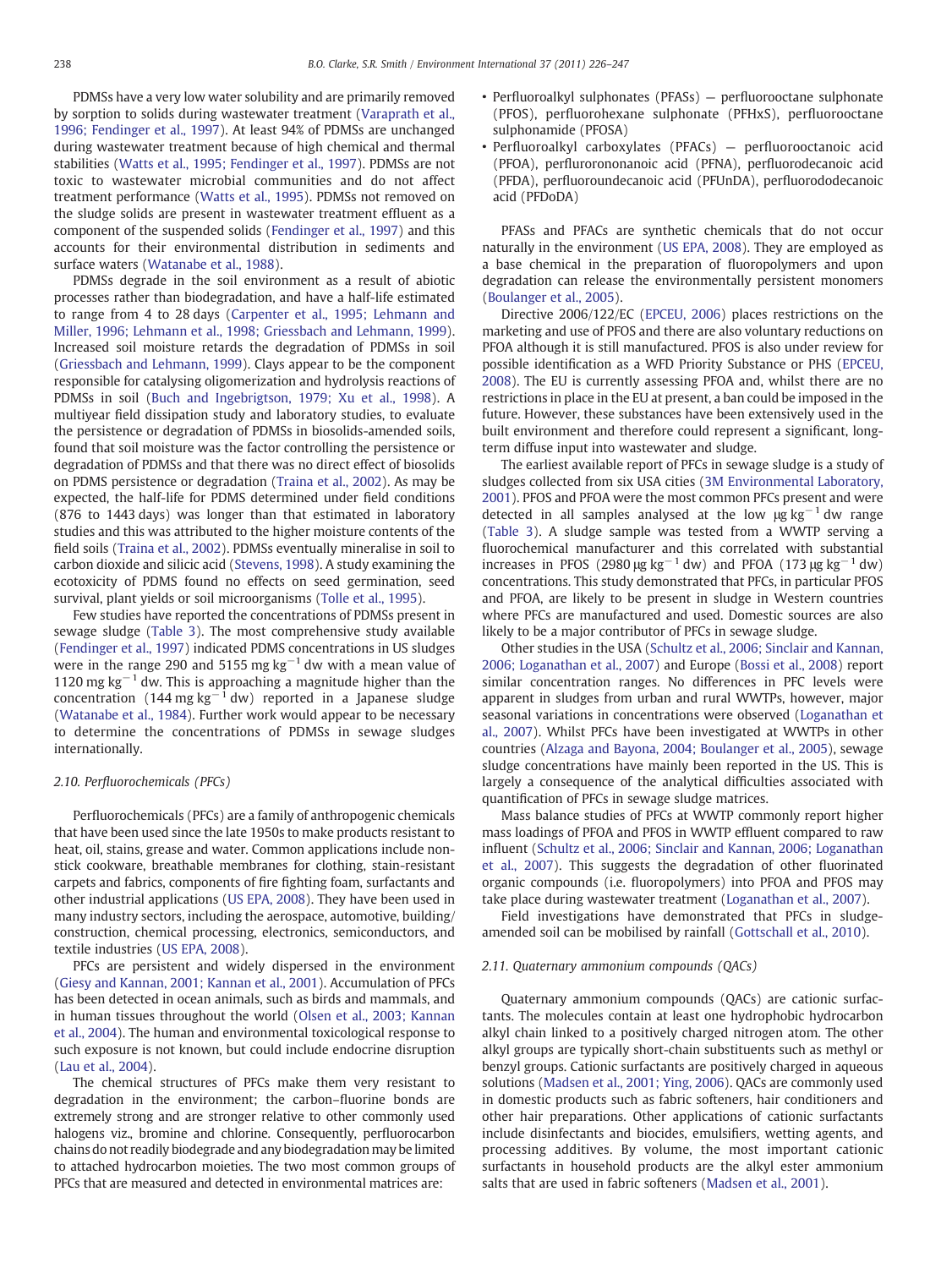Ditallow dimethyl ammonium chloride (DTDMAC) was the most widely used active ingredient in fabric softeners. However DTDMAC is toxic to aquatic organisms ([Roghair et al., 1992; Versteeg et al., 1992](#page-20-0)) and was therefore voluntarily phased out by industry following an ecological risk assessment ([van Leeuwen et al., 1992\)](#page-21-0) in preference of more biodegradable QACs, such as diethyl ester dimethyl ammonium chloride (DEEDMAC) ([Giolando et al., 1995\)](#page-18-0). [Fernandez et al. \(1996\)](#page-18-0) monitored the DTDMAC concentrations in sewage sludge in Switzerland, which declined from 3.67 g kg<sup>-1</sup> dw in 1991 to 0.21 g kg<sup>-1</sup> dw in 1994 due to its replacement with the alternative QACs.

Domestic use of QACs is the primary source of these compounds entering WWTPs. Due to their positive charge, cationic surfactants sorb strongly to the negatively charged surfaces of sludge, soil and sediments ([Madsen et al., 2001; Ying, 2006; Clara et al., 2007\)](#page-19-0), and it is estimated that ∼90% of QACs associate with sludge during wastewater treatment [\(van Leeuwen et al., 1992](#page-21-0)). Removal of QACs in wastewater treatment can also be attributed to biodegradation [\(Nishiyama et al.,](#page-19-0) [1995\)](#page-19-0), where degradation rates are typically reported in days or hours [\(Giolando et al., 1995; Sütterlin et al., 2008](#page-18-0)). WWTP discharges can result in environmental contamination of marine sediments with QACs ([Li and Brownawell, 2009](#page-19-0)).

There are very few reports of QAC concentrations in sludge in the scientific peer-reviewed literature ([Table 3\)](#page-6-0). A recent study from Austria reported that the total QAC concentration was in the range 22 to 103 mg kg−<sup>1</sup> dw ([MartÌnez-Carballo et al., 2007\)](#page-19-0), suggesting further substantial reductions in QACs have taken place compared to earlier work addressing the impact of phasing out DTDMAC [\(Fernandez et al., 1996\)](#page-18-0).

It has been controversially argued that QACs have biocidal properties that may confer antibiotic resistance to bacteria [\(Gaze et al., 2005; Gaze,](#page-18-0) [2008\)](#page-18-0). However, it is difficult to reconcile this firstly because QACs are not disinfectants, but are in fact surfactants with low toxicity and ecotoxicity [\(Giolando et al., 1995\)](#page-18-0). Secondly, modern QAC formulations are designed to rapidly biodegrade during wastewater treatment and anaerobic digestion, and are almost completely removed by these processes [\(Giolando et al., 1995\)](#page-18-0). In soil QACs rapidly degrade with short half-lives (17–40 d) [\(Giolando et al., 1995\)](#page-18-0).

#### 2.12. Steroids

Natural endogenous (17β-oestradiol, oestrone, oestriol) and synthetic steroids (17α-ethinyloestradiol, mestranol) are excreted by humans and WWTP effluent is the primary source of synthetic steroids entering the environment [\(Snyder et al., 2001](#page-20-0)). Livestock (particularly lactating cows) are also a major source of endogenous oestrogen inputs to soil [\(Kolodziej et al., 2004\)](#page-19-0). Over 99% of oestrogenic activity in sewage effluents and surface waters may be attributable to the presence of 17 $\beta$ -oestradiol (E2) and 17 $\alpha$ -ethinyloestradiol (EE2) at concentrations in the ng  $L^{-1}$  range ([Snyder et al.,](#page-20-0) [2001](#page-20-0)). Oestrogenic activity in WWTP effluents has resulted in adverse effects on environmental biota ([Jobling et al., 1998\)](#page-19-0). Natural and synthetic steroids are excreted from the human body as inactive polar conjugates, but are present in sewage influent and effluent as free, active steroids [\(Belfroid et al., 1999\)](#page-17-0). Once released from the body conjugated oestrogens undergo chemical or enzymatic dissociation in bacterial sludge and re-form as active oestrogens [\(Belfroid et al., 1999;](#page-17-0) [Reddy et al., 2005\)](#page-17-0).

Several investigations have examined the fate of oestrogens in WWTPs, however, few studies have measured the concentrations of oestrogenic compounds in sludge due to the analytical difficulties involved ([Gomes et al., 2004](#page-18-0)). The presence of 'free' oestrogens in WWTP effluents and receiving waters is commonly reported [\(Shore et](#page-20-0) [al., 1993; Desbrow et al., 1998; Ternes et al., 1999b](#page-20-0)), demonstrating that the conversion of oestrogen metabolites into active forms occurs somewhere between the domestic discharge and WWTP outlet. However, the degradation of all steroid-like compounds (natural and synthetic) occurs rapidly and typically within a few days or less [\(Ternes et al., 1999a; Korner et al., 2000; Layton et al., 2000;](#page-20-0) [Hashimoto and Murakami, 2009](#page-20-0)). Natural oestrogens biodegrade in the order: 17β-oestradiol→oestrone→oestriol and at a faster rate compared to synthetic mestranol and 17α-ethinyloestradiol [\(Ternes](#page-20-0) [et al., 1999a\)](#page-20-0). Research at full-scale WWTPs indicates that operational retention times may only allow partial degradation as concentrations of oestrone measured in treated effluent are frequently increased compared to the influent raw wastewater [\(Barontri et al., 2000](#page-17-0)).

Mass balance studies of WWTPs consistently show high removal rates of oestrogens during wastewater treatment, equivalent to: 64–99.9% for 17β-oestradiol, and 78–83% for oestrone and 17α-ethinyloestradiol [\(Ternes et al., 1999b](#page-20-0)). While many studies do not distinguish between degradation and sludge partitioning [\(Schlusener and Bester, 2008](#page-20-0)), laboratory experiments indicate the high biodegradability of steroids [\(Ternes et al., 1999a\)](#page-20-0). Such laboratory studies indicate that degradation processes contribute significantly to steroid removal [\(Ternes et al., 1999a](#page-20-0)). The removal rate of the natural hormones 17β-oestradiol, oestrone and  $17\alpha$ -ethinyloestradiol during wastewater treatment was >90% and only 5% of the mass of oestrogens entering the WWTP was sorbed to the final digested sewage sludge, indicating high biodegradability in the WWTP [\(Andersen et al., 2003\)](#page-17-0).

Few studies have reported steroid concentrations in sewage sludge due to analytical difficulties, as well as high degradation rates. The concentrations of oestrone (<2–37  $\mu$ g kg<sup>-1</sup> dw), 17β-oestradiol (5– 49 μg kg<sup>-1</sup> dw), 17α-ethinyloestradiol (<4–17 μg kg<sup>-1</sup> dw) and mestranol (<2  $\mu$ g kg<sup>-1</sup> dw) were measured by [Ternes et al. \(2002\)](#page-20-0) in German sludges [\(Table 3\)](#page-6-0). A recent survey of US sludges  $(n=84)$ quantified 25 steroids [\(US EPA, 2009](#page-21-0)), but only three steroid compounds (i.e., campesterol, cholestanol, and coprostanol) were found [\(US EPA, 2009\)](#page-21-0). 17 $\alpha$ -ethinyloestradiol was not detected in any sample and five hormones were found in fewer than six samples. Other oestrogenic steroids were not frequently detected and when detected were in the low  $\mu$ g kg<sup>-1</sup> dw concentration range [\(US EPA, 2009](#page-21-0)).

These low concentrations, combined with fast biodegradation rates in WWTP mass balance and laboratory studies suggest that steroids are unlikely to pose a risk to human health or the environment when land applying biosolids.

#### 2.13. Synthetic musks

Synthetic musks are inexpensive substitutes for natural musks and have been used since the 1930s as fragrances in a variety of domestic and industrial products viz., detergent, cosmetics, shampoo, perfume, food and cigarette additives [\(Rimkus, 1999\)](#page-20-0). Synthetic musks can be broadly categorised into two groups: nitromusks and polycyclic musks. Nitro musks were the first commonly used synthetic musks, but their use was reduced in the 1950s due to evidence of toxicity to humans and the environment ([Tas et al., 1997\)](#page-20-0). They were largely replaced with the polycyclic musks, which account for approximately 85% of worldwide production, while nitro musks account for the remaining 15% [\(Tas et al., 1997](#page-20-0)).

The most commonly used synthetic musks are:

- nitromusks musk moskene (MM), musk tibetene (MT), musk xylene (MX), musk ketone (MK) and musk ambrette (MA).
- polycyclic musks Galaxolide™ (HHCB), Tonalide™ (AHTN), Celestolide™ (ADBI), Phantolide™ (AHMI), Cashmeran™ (DPMI) and Traseolide™ (ATII).

The majority of synthetic musk applications occur in the domestic environment and are found in personal care products that will be released into the sewer after use and, consequently, the principal source of synthetic musks to the environment is thought to be WWTP effluents and sludges ([Rimkus, 1999](#page-20-0)). WWTP mass balance studies indicate removal rates of between 83 and 91%, whereas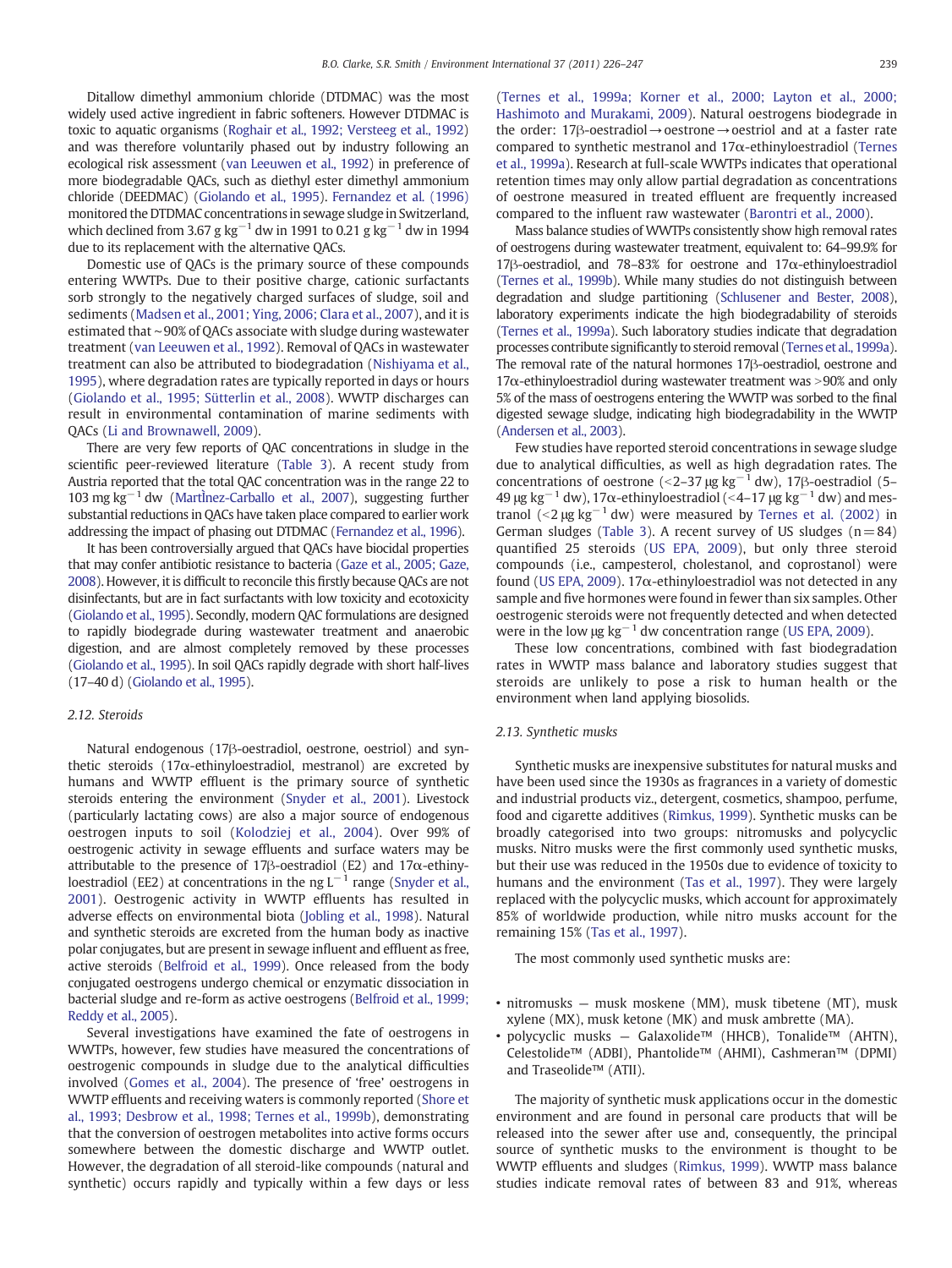<span id="page-14-0"></span>approximately 40% of AHTN and HHCB were eliminated during anaerobic sludge digestion ([Balk and Ford, 1999a](#page-17-0)). The concentrations of synthetic musks in sewage sludge have been reported from Switzerland [\(Herren and Berset, 2000\)](#page-18-0), Germany [\(Heberer, 2002](#page-18-0)), Spain [\(Llompart et al., 2003\)](#page-19-0), UK [\(Stevens et al., 2003\)](#page-20-0), China [\(Zeng et](#page-21-0) [al., 2005](#page-21-0)) and Hong Kong ([Shek et al., 2008\)](#page-20-0).

The nitromusks (MA, MX, MM, and MT) were generally not detected in these studies and when present were found at low  $\mu$ g kg<sup>-1</sup> dw values. This is consistent with use patterns of nitromusks that have largely been replaced by the polycyclic musks ([Rimkus, 1999\)](#page-20-0). MX is currently under review for possible identification as a WFD Priority Substance or PHS [\(EPCEU, 2008](#page-18-0)).

The polycyclic musks most frequently detected and at the highest concentrations in sludge are HHCB (0.1–81 mg kg<sup>-1</sup> dw) and AHTN (0.03–16 mg kg<sup>-1</sup> dw) ([Table 3](#page-6-0)). Again, this is consistent with use patterns as, together, HHCB and AHTN account for >95% of the market share of polycyclic musks [\(Tas et al., 1997\)](#page-20-0). Current German proposals are to set biosolids limits for HHCB and AHTN of 10 mg  $kg^{-1}$  dw and 15 mg kg–<sup>1</sup> dw, respectively ([BMU, 2007\)](http://www.bmu.de/files/pdfs/allgemein/application/pdf/novellierung_klaerschlammverordnung.pdf). Other polycyclic musks (ADBI, DPMI) are typically present in lower concentration ranges  $\left($  < 1 mg kg<sup> $-1$ </sup> dw). The mean HHCB concentration in UK sewage sludges (27 mg kg<sup>-1</sup> dw) was larger than in other European sludges, such as Switzerland  $(4.85 \text{ mg kg}^{-1} \text{dw})$ , Germany  $(8.26 \text{ mg kg}^{-1} \text{dw})$  or Spain  $(0.16 \text{ mg kg}^{-1} \text{dw})$ . However, concentrations of HHCB measured in sludge in China and Hong Kong are similar to the UK. Soil ecotoxicity studies report a PNEC for HHCB and AHTN of 0.32 mg kg<sup>-1</sup> dw that incorporates a fifty fold safety factor and is based upon earthworm and springtail no observable effects concentrations of 45 mg  $kg<sup>-1</sup>$  dw for both chemicals ([Balk and Ford, 1999b\)](#page-17-0). The concentrations of these compounds found in biosolids are relatively high when compared to other POPs and therefore, further investigation is warranted to elucidate their fate, behaviour, and persistence in biosolids-amended soils [\(Stevens et al., 2003](#page-20-0)).

#### 2.14. Triclosan and triclocarban

Triclosan (TCS; 5-chloro-2-[2,4-dichloro-phenoxy]-phenol) and triclocarban (TCC; 3,4,4′-trichlorocarbanilide) are antimicrobial agents widely used in personal care products such as shampoos, soaps, deodorants, cosmetics, skin-care lotions and creams, mouth rinses, and toothpastes. These domestic applications are likely to be the major source of TCS and TCC to WWTPs [\(Bester, 2003](#page-17-0)). The amount of TCS and TCC used in consumer products typically ranges from 0.1 to 0.3% (w/w). At these levels they exhibit a broad-spectrum activity against bacteria, molds and yeasts [\(McAvoy et al., 2002](#page-19-0)).

TCS and TCC are both relatively hydrophobic, with  $log K<sub>OW</sub>$  values at neutral pH of 3.5–4.8 and 4.9, respectively [\(Halden and Paull, 2005;](#page-18-0) [Snyder et al., 2010](#page-18-0)). The octanol–water distribution of TCS, however, depends on the pH of the environmental matrix that the compounds are exposed to, since the hydroxyl groups (–OH) in the molecule are capable of deprotonation allowing water solubility.

Mass balance studies at WWTP show the incomplete removal of TCC and TCS during wastewater treatment ([Heidler et al., 2006;](#page-18-0) [Sapkota et al., 2007\)](#page-18-0). Therefore, TCS and TCC are released into the environment in WWTP effluents and by land application of biosolids. Consequently, they are regularly detected in surface waters receiving WWTP inputs ([Halden and Paull, 2004; Halden and Paull, 2005](#page-18-0)). However, they can also be found upstream of WWTP discharges indicating environmental persistence ([Sapkota et al., 2007\)](#page-20-0). Potential environmental problems from the release of TCC and TCS from WWTP effluent in surface water include bioaccumulation in algae and snails [\(Coogan et al., 2007; Coogan and La Point, 2008](#page-17-0)), algal growth inhibiting effects ([Yang et al., 2008\)](#page-21-0) and endocrine disruption ([Ahn](#page-17-0) [et al., 2008\)](#page-17-0).

A mass balance for TCC at a WWTP showed that approximately 75% of the initial mass of TCC was recovered in sludge, with a concentration of 51 mg kg<sup>-1</sup> dw ([Heidler and Halden, 2007\)](#page-18-0). It is commonly reported that TCS and TCC partition to sludge during wastewater treatment [\(Ying and Kookana, 2007](#page-21-0)). Mass balance studies indicate that losses of between 48 and 65% occur possibly due to volatilization or biodegradation ([Bester, 2003; Heidler and](#page-17-0) [Halden, 2007\)](#page-17-0), but biodegradation is the more likely removal mechanism ([Ying and Kookana, 2007\)](#page-21-0). Laboratory studies have also confirmed the degradation of TCS ([Federle et al., 2002; Stasinakis et](#page-18-0) [al., 2007](#page-18-0)). Biosolids were identified as a source of TCS in agricultural soil contributing to the bioaccumulation of TCS in earthworm tissue with bioaccumulation factors ranging from 0.05 to 27 [\(Kinney et al.,](#page-19-0) [2008\)](#page-19-0). Furthermore, two recent studies have detected the movement of several pharmaceuticals and personal care products from agricultural areas amended with biosolids into tile drainage water [\(Lapen et](#page-19-0) [al., 2008\)](#page-19-0) and runoff ([Topp et al., 2008\)](#page-20-0). Water run-off experiments found that TCS leached only from surface applied biosolids and not



**Fig. 1.** Typical concentrations of selected 'emerging' organic contaminants in sewage sludge (mg kg<sup>-1</sup> dw).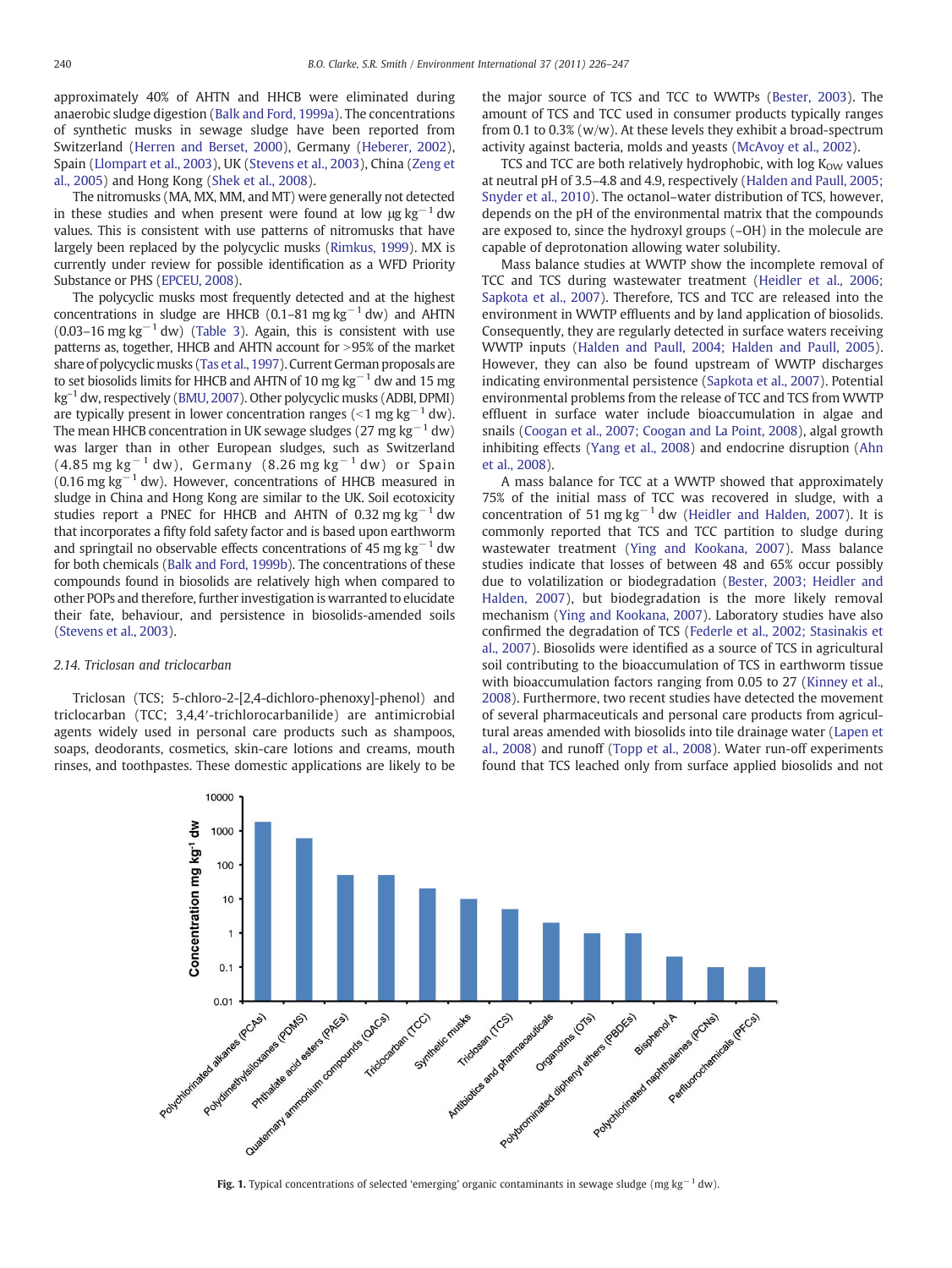#### Table 4

Assessment matrix to determine research priorities for selected 'emerging' organic contaminants in sewage sludge with respect to their potential significance for agricultural utilisation.

| Emerging organic contaminant                 | Persistent in soil<br>$(>6$ months)<br>$2 - yes$<br>1 — uncertain<br>$0 - no$ | Human food<br>chain<br>$2 - possible$<br>$1 -$ uncertain<br>$0 - no$ | Ecological<br>bioaccumulation<br>$2 - \text{ves}$<br>$1 -$ possible<br>$0 - no$ | Soil<br>ecotoxicity<br>$2 - yes$<br>$1$ – uncertain<br>$0 - no$ | Research quality<br>3 - lack of empirical data<br>$2$ – few reported studies<br>$1 - a$ number of consistent studies<br>$0$ – many consistent studies | Score<br>(11) |
|----------------------------------------------|-------------------------------------------------------------------------------|----------------------------------------------------------------------|---------------------------------------------------------------------------------|-----------------------------------------------------------------|-------------------------------------------------------------------------------------------------------------------------------------------------------|---------------|
| Antibiotics and pharmaceuticals <sup>a</sup> |                                                                               |                                                                      |                                                                                 |                                                                 |                                                                                                                                                       |               |
| Benzothiazoles                               |                                                                               |                                                                      |                                                                                 |                                                                 |                                                                                                                                                       |               |
| Bisphenol A                                  |                                                                               |                                                                      |                                                                                 |                                                                 |                                                                                                                                                       |               |
| Organotins                                   |                                                                               |                                                                      |                                                                                 |                                                                 |                                                                                                                                                       |               |
| Phthalate acid esters (PAEs)                 |                                                                               |                                                                      |                                                                                 |                                                                 |                                                                                                                                                       |               |
| Polybrominated diphenyl ethers (PBDEs)       |                                                                               |                                                                      |                                                                                 |                                                                 |                                                                                                                                                       |               |
| Polychlorinated alkanes (PCAs)               |                                                                               |                                                                      |                                                                                 |                                                                 |                                                                                                                                                       |               |
| Polychlorinated naphthalenes (PCNs)          |                                                                               |                                                                      |                                                                                 |                                                                 |                                                                                                                                                       |               |
| Polydimethylsiloxanes (PDMSs)                |                                                                               |                                                                      |                                                                                 |                                                                 |                                                                                                                                                       |               |
| Perfluorochemicals (PFCs)                    |                                                                               |                                                                      |                                                                                 |                                                                 |                                                                                                                                                       |               |
| Quaternary ammonium compounds (QACs)         |                                                                               |                                                                      |                                                                                 |                                                                 |                                                                                                                                                       |               |
| Steroids                                     |                                                                               |                                                                      |                                                                                 |                                                                 |                                                                                                                                                       |               |
| Synthetic musks                              |                                                                               |                                                                      |                                                                                 |                                                                 |                                                                                                                                                       |               |
| Triclosan                                    |                                                                               |                                                                      |                                                                                 |                                                                 |                                                                                                                                                       |               |
| Triclocarban                                 |                                                                               |                                                                      |                                                                                 |                                                                 |                                                                                                                                                       |               |

The chemical properties of antibiotics and pharmaceuticals and subsequent behaviour in the environment can vary greatly. The scores are considered generally for antibiotics and pharmaceuticals, certain exceptions such as carbamazepine may exhibit longer soil persistence.

from subsurface application. Therefore, land application practices for biosolids in the UK are likely to prevent surface water contamination from TCS or TCC, although a potential risk to groundwater by leaching has been suggested [\(Topp et al., 2008](#page-20-0)).

Reports of TCS and TCC concentrations in activated sludges and biosolids have been reported from the USA [\(McAvoy et al., 2002;](#page-19-0) [Heidler et al., 2006; Kinney et al., 2006; Sapkota et al., 2007; US EPA,](#page-19-0) [2009\)](#page-19-0), Germany [\(Bester, 2003](#page-17-0)), Spain [\(Morales et al., 2005](#page-19-0)), Canada [\(Chu and Metcalfe, 2007\)](#page-17-0), Australia [\(Ying and Kookana, 2007](#page-21-0)) and Greece [\(Gatidou et al., 2007; Pothitou and Voutsa, 2008; Stasinakis et](#page-18-0) [al., 2008](#page-18-0)). The ranges of concentrations reported for TCS and TCC are 0.5–16 mg kg<sup>-1</sup> dw and 4–50 mg kg<sup>-1</sup> dw, respectively [\(Table 3](#page-6-0)). Recent biosolids surveys in the USA show that TCC and TCS are routinely detected in biosolids and that the concentrations are higher than previously reported ([McAvoy et al., 2002; Heidler et al., 2006;](#page-19-0) [Kinney et al., 2006; Sapkota et al., 2007; US EPA, 2009\)](#page-19-0).

#### 3. Assessment and ranking of emerging contaminants

#### 3.1. Typical concentrations of organic contaminants in sewage sludge

A summary of reported concentrations of the selected 'emerging' contaminants examined here is presented in [Fig. 1.](#page-14-0) The concentrations in [Fig. 1](#page-14-0) are presented on a logarithmic scale in descending order of reported mean concentrations, ranging from PCAs (g kg<sup>-1</sup> dw) to PFCs ( $\mu$ g kg<sup>-1</sup> dw). The concentrations of the industrial chemical PCAs are much higher compared to contaminants from domestic sources i.e., QACs, TCS. These concentrations suggest significant industrial discharges of PCAs occur into the wastewater collection system. Chemicals utilized in the domestic environment were in the next 'high-level' concentration range (PAEs, QACs, TCC, synthetic musks, TCS), followed by less commonly used industrial and domestic chemicals (OTs, PBDEs, PCNs, PFCs).

#### 3.2. Matrix assessment

Research and monitoring priorities were identified from an assessment matrix consisting of five criteria applied to the selected 'emerging' contaminants (Table 4). These included:

- environmental persistence in soil environment  $(>6$  months);
- potential for human health impacts resulting from the land application biosolids;
- evidence or likelihood of bioaccumulation in humans or the environment;
- evidence of ecotoxicity, and
- the quality of empirical data and trends on the contaminant in biosolids internationally.

#### 3.3. Assessment results

The 'emerging' contaminants were ranked in decreasing order of priority as follows (maximum possible score of 11):

- perfluorinated chemicals (10)
- polychlorinated alkanes (9), polychlorinated naphthalenes (9)
- polybrominated diphenyl ethers (7), organotins (7), triclosan (7), triclocarban (7)
- benzothiazoles (6)
- antibiotics and pharmaceuticals (5)
- synthetic musks (3)
- bisphenol A (2), quaternary ammonium compounds (2), steroids (2)
- phthalate acid esters (1), polydimethylsiloxanes (1).

PFCs represent a potentially major environmental uncertainty. They have been detected in human blood [\(Olsen et al., 2003](#page-20-0)) and environmental samples ([Giesy and Kannan, 2001](#page-18-0)) throughout the world. They have a unique chemistry that facilitates a degree of water solubility, which is not observed with other POPs. Thus, the barriers that normally prevent human and ecological exposures to POPs in biosolids-amended soil may not prevent movement of PFCs. For example, increased water solubility raises the likelihood of exposure through all pathways — water contamination, plant accumulation and grazing animal accumulation ([Chaney et al., 1996\)](#page-17-0). Water contamination and plant accumulation are considered to be the priority pathways of concern, as grazing animal accumulation is not unique to PFCs. Whilst measures are in place in Europe to restrict the major exposure risks to PFOS [\(EPCEU, 2006\)](#page-18-0), and could be extended to PFOA in future, transfer to biosolids could continue to occur over a long period due to the ubiquitous use of these substances within the built environment.

PCAs and PCNs were both detected in recent surveys of UK biosolids [\(Stevens et al., 2003](#page-20-0)). PCAs were found at relatively high concentrations (mean concentration 1800 mg  $kg^{-1}$  dw), while PCNs were typically less than 1 mg kg<sup> $-1$ </sup> dw. By comparing the concentrations of these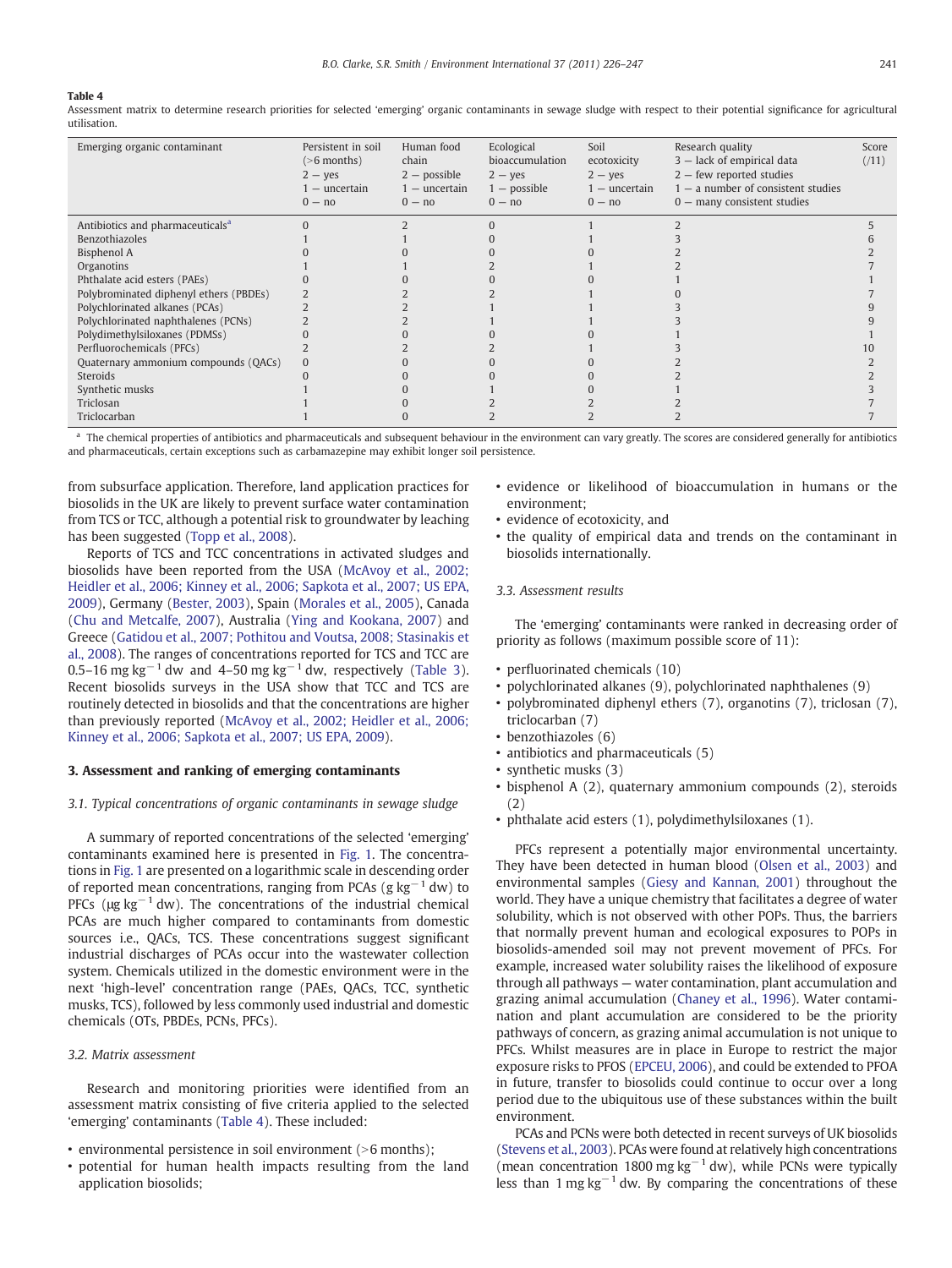compounds to PCBs and PCDD/Fs it is apparent that PCAs warrant further investigation, as the concentrations of PCAs are three orders of magnitude higher than those of PCBs found in contemporary sewage sludge. Also, there is mounting evidence that PCAs are accumulating in the human population and the impact of these chemicals on human health and the environment has not yet been explored [\(Nicholls et al.,](#page-19-0) [2001; Thomas et al., 2006](#page-19-0)). A preliminary human health exposure assessment indicated that the concentrations of PCAs in sludge could be harmful to human health through the direct ingestion exposure pathway. The concentrations of PCNs are small in contrast and are unlikely to pose a threat to human health or the environment at the concentrations measured in sewage sludge internationally.

PBDEs have been the subject of increasing international research [\(Clarke et al., 2008c\)](#page-17-0). PBDE concentrations in biosolids may be similar throughout the world, however, manufacturing can add significant quantities of PBDEs to the burden derived from domestic sources [\(Fabrellas et al., 2004\)](#page-18-0). Furthermore, restrictions applied to the pentaand octa-PBDE commercial formulations may increase demand and consumption of the decaBDE formulation. The deca-formulation is the source of BDE 209, the major congener detected in sludges internationally and field studies have shown that this compound is persistent in the environment [\(Eljarrat et al., 2008](#page-18-0)).

Antimicrobial agents TCS and TCC have received increasing research attention internationally ([Singer et al., 2002; Ying and Kookana, 2007](#page-20-0)) and are capable of ecological toxicity ([Yang et al., 2008](#page-21-0)) and bioaccumulation in environmental biota [\(Kinney et al., 2008](#page-19-0)). However, a recent risk assessment ([Reiss et al., 2009](#page-20-0)) showed that TCS was unlikely to pose a significant problem for sensitive environmental compartments from the agricultural use of biosolids. Nevertheless, field studies have demonstrated that TCS and TCC may exhibit some environmental persistence in biosolids-amended soil ([Topp et al., 2008; Cha and](#page-20-0) [Cupples, 2009](#page-20-0)). The biodegradation of these compounds is reported in laboratory [\(McAvoy et al., 2002](#page-19-0)) and WWTP studies [\(Ying and Kookana,](#page-21-0) [2007](#page-21-0)), but further evaluation of the persistence and toxicity of TCS and TCC in biosolids-amended soil is required. It is also important to recognise that the primary route of human exposure to TCS and TCC will occur in the domestic environment and not as a result of land applying biosolids.

Organotin compounds were present in small concentrations in biosolids in the studies reported, but are potentially ecotoxic. There are limited empirical biosolids measurements internationally, so it is difficult to draw definitive conclusions about typical biosolids concentrations. Furthermore, they warrant further investigation to determine their significance in biosolids-amended soil.

Limit values for benzothiazoles in sludge are proposed and under consideration by the German Government. However, there are insufficient data concerning these chemicals to make an informed assessment of their potential significance. Nevertheless, benzothiazoles have not been detected in environmental media and laboratory studies indicate that they are biodegradable ([de Wever and](#page-17-0) [Verachtert, 1997; Gaja and Knapp, 1998\)](#page-17-0). Therefore, it would appear that there are no specific scientific grounds for regulating this group of OCs in biosolids. Nevertheless, further research is required to determine typical concentrations in sewage sludge, environmental persistence, ecological toxicity and persistence in biosolids-amended soil.

A recent risk assessment completed in Norway evaluated over 1400 pharmaceutical compounds based upon a tired approach where chemicals were screened against consumption, volume wastewater of influent, human metabolism, biodegradation and behaviour in WWTP [\(Eriksen et al., 2009\)](#page-18-0). Fourteen pharmaceuticals were identified for further risk assessment investigation as the only compounds that potentially may pose risk to human health or the environment. These were: atorvastatin, carisoprodol, chlorprothixene, ciprofloxacin, dipyridamole, fexofenadinesotalol, gabapentin, levetiracetam, losartan, mesalazin, metoprolol, ranitidin and tetracycline. The estimated soil concentrations of drug substances (PEC) were low (concentration range

0.01–1 mg kg<sup>-1</sup> dw) and well below the estimated PNEC values. Therefore [Eriksen et al. \(2009\)](#page-18-0) concluded that drug substances in sewage sludge constitute a low risk to the soil compartment.

The polycyclic musks are unlikely to pose a risk to human health from land application of biosolids and the majority of human exposure will occur in the domestic environment. The environmental risk assessment of AHTN and HHCB indicates that these substances are unlikely to pose a significant hazard to the ecosystem at the concentrations likely to be found in biosolids-amended soil [\(Balk](#page-17-0) [and Ford, 1999a,1999b\)](#page-17-0). Therefore, proposals for AHTN and HHCB contaminant limits in biosolids appear unfounded. However, further research is warranted to understand the ecological risk of polycyclic musks with respect to fate, mobility and persistence given the relatively high concentrations of these compounds detected in sludge.

Four high-volume production chemicals were included for assessment and all were indicated as having a low research priority. Concern has been raised over QACs due to potential development of antibiotic resistance and endocrine disruption for bisphenol A and phthalates. However, these chemicals are not environmentally persistent, they biodegrade rapidly and humans are routinely exposed to these compounds through more important pathways via dermal and ingestion routes in the domestic environment. PDMS is another high-volume production chemical that is not considered to pose a risk to humans or the environment when land applying biosolids due to low toxicity.

Steroid concentrations in sludge were only found in two international studies. There are analytical difficulties that may prevent the detection and measurement of this group of compounds, however, they are also readily degradable and are therefore not present in significant quantities in stabilised biosolids.

#### 4. Conclusions

There are 50 million chemicals entered in the Chemical Abstracts Registry and of these 143,000 chemicals are registered with the European Chemicals Agency for industrial use ([ECHA, 2009; Toussant,](#page-18-0) [2009\)](#page-18-0). Once discharged from industrial, domestic and urban sources into the urban wastewater collection system they may transfer to the residual sewage sludge during wastewater treatment. Continued vigilance is therefore required to monitor and determine the significance and implications of 'emerging' OCs for the land application of treated wastewater biosolids. The significance of a selection of key contaminants for the agricultural use of biosolids was examined here based upon persistence, human health impacts, bioaccumulation, ecotoxicity and quality of published research for the given chemicals. The concentrations of the 'emerging' OCs in biosolids were also considered.

Two chemical classes warrant particular note. These are the PFCs and PCAs. PFCs are an emerging environmental concern as they have been detected in human blood [\(Olsen et al., 2003](#page-20-0)) and environmental samples ([Giesy and Kannan, 2001\)](#page-18-0) throughout the world. They have a unique chemistry for a chemical defined as a POP that facilitates a degree of water solubility, and therefore, there is an increased likelihood of exposure through all pathways (water contamination, plant accumulation and grazing animal accumulation) compared to other POPs ([Chaney et al., 1996\)](#page-17-0). PCAs were found at relatively high concentrations in sludge (mean concentration 1800 mg kg<sup>-1</sup> dw). Comparison of the concentrations of these compounds to PCBs and PCDD/Fs shows that the PCA content in sludge is three orders of magnitude higher than PCB values for instance, and signals the importance of further investigations into the significance of PCAs in biosolids for land application.

Recycling biosolids on land is recognised internationally as the most sustainable option for managing the residual sludge from urban wastewater treatment and most risk assessments demonstrate that this practice does not place human health at risk from the OCs studied.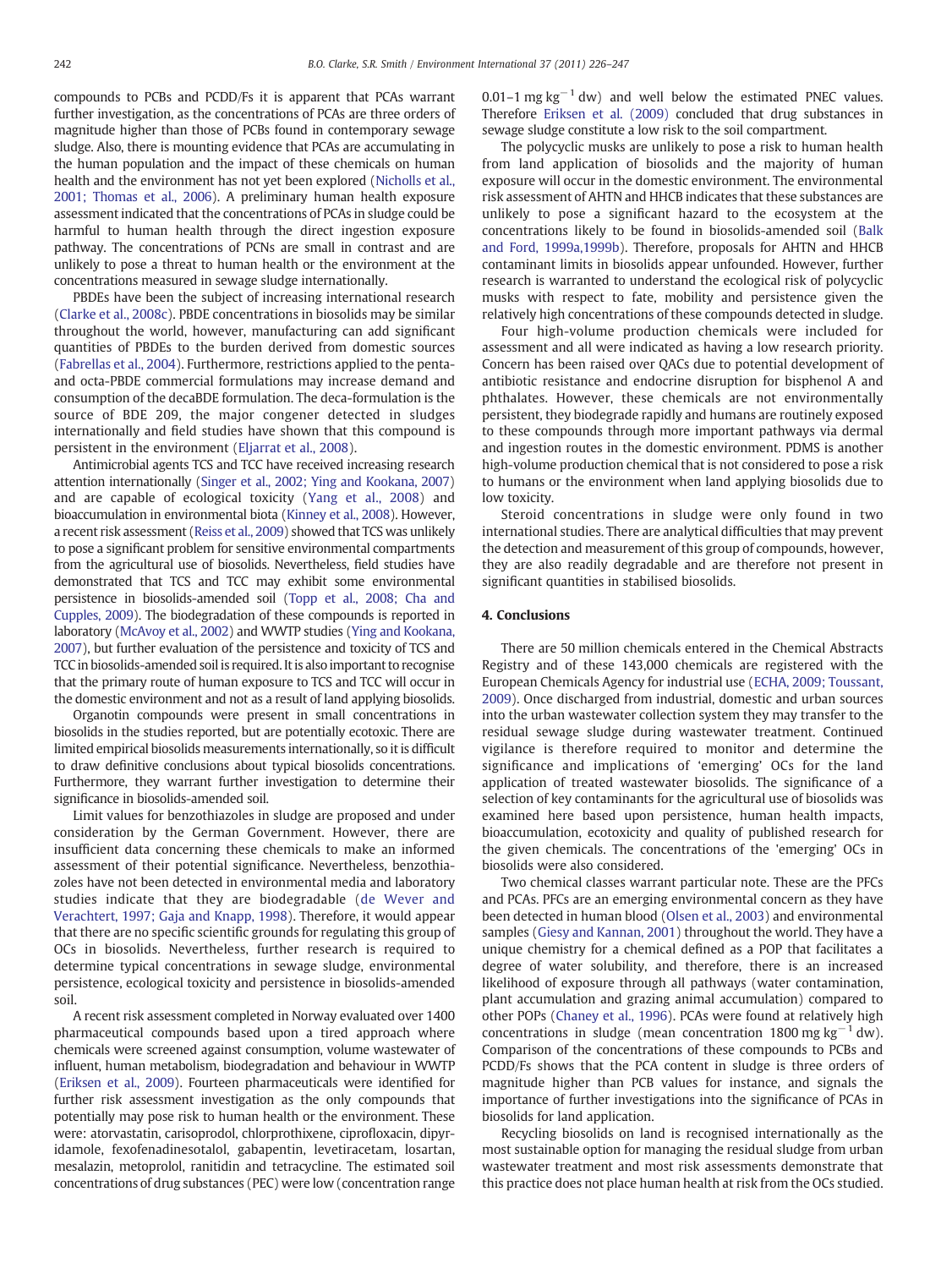<span id="page-17-0"></span>However, continued vigilance in assessing the significance and implications of 'emerging' OCs in sludge is necessary to support and ensure the long-term sustainability and security of the beneficial agricultural route for biosolids management. The research and monitoring priorities for 'emerging' OCs in sludge we have identified and discussed here would further contribute to the technical evidence base to protect human health and the environment when sewage sludge biosolids are recycled in agriculture as soil improvers and fertilisers.

#### References

- 3M Environmental Laboratory (2001) Environmental Monitoring Multi-City Study Water, Sludge, Sediment, POTW Effluent and Landfill Leachate Samples 3M, United States.
- Abad E, Martinez K, Planas C, Palacios O, Caixach J, Rivera J. Priority organic pollutant assessment of sludges for agricultural purposes. Chemosphere 2005;61:1358.
- Ahn KC, Zhao B, Chen J, Cherednichenko G, Sanmarti E, Denison MS, et al. In vitro biologic activities of the antimicrobials triclocarban, its analogs, and triclosan in bioassay screens: receptor-based bioassay screens. Environ Health Perspect 2008;116:1203–10.
- Alcock RE, Jones KC. Polychlorinated biphenyls in digested UK sewage sludges. Chemosphere 1993;26:2199.
- Alcock R, Jones K. New directions: "new" organic compounds in the environment. Atmos Environ 1999;33:1645–6.
- Alcock RE, Bacon J, Bardget RD, Beck AJ, Haygarth PM, Lee RGM, et al. Persistence and fate of polychlorinated biphenyls (PCBs) in sewage sludge-amended agricultural soils. Environ Pollut 1996;93:83.
- Alexander M. Aging, bioavailability, and overestimation of risk from environmental pollutants. Environ Sci Technol 2000;34:4259–65.
- Alzaga R, Bayona JM. Determination of perfluorocarboxylic acids in aqueous matrices by ion-pair solid-phase microextraction-in-port derivatization–gas chromatography– negative ion chemical ionization mass spectrometry. J Chromatogr A 2004;1042: 155–62.
- Alzieu C. Environmental problems caused by TBT in France: assessment, regulations, prospects. Mar Environ Res 1991;32:7-17.
- Amir S, Hafidi M, Merlina G, Hamdi H, Jouraiphy A, El Gharous M, et al. Fate of phthalic acid esters during composting of both lagooning and activated sludges. Process Biochem 2005;40:2183–90.
- Andersen H, Siegrist H, Halling-Sorensen B, Ternes TA. Fate of estrogens in a municipal sewage treatment plant. Environ Sci Technol 2003;37:4021–6.
- Andrade NA, Mcconnell LL, Torrents A, Ramirez M. Persistence of polybrominated diphenyl ethers in agricultural soils after biosolids applications. J Agric Food Chem 2010;58:3077–84.
- Andreozzi R, Raffaele M, Nicklas P. Pharmaceuticals in STP effluents and their solar photodegradation in aquatic environment. Chemosphere 2003;50:1319–30.
- Aparicio I, Santos JL, Alonso E. Limitation of the concentration of organic pollutants in sewage sludge for agricultural purposes: a case study in South Spain. Waste Manage 2009:29:1747-53.
- Aranda JM, O'connor GA, Eiceman GA. Effects of sewage sludge on di-(2-ethylhexyl) phthalate uptake by plants. J Environ Qual 1989;18:45–50.
- Bago B, Martin Y, Mejia G, Broto-Puig F, Diaz-Ferrero J, Agut M, et al. Di-(2-ethylhexyl) phthalate in sewage sludge and post-treated sludge: quantitative determination by HRGC-MS and mass spectral characterization. Chemosphere 2005;59:1191–5.
- Balk F, Ford RA. Environmental risk assessment for the polycyclic musks AHTN and HHCB in the EU: I. Fate and exposure assessment. Toxicol Lett 1999a;111:57–79.
- Balk F, Ford RA. Environmental risk assessment for the polycyclic musks, AHTN and HHCB: II. Effect assessment and risk characterisation. Toxicol Lett 1999b;111: 81–94.
- Ballscmitter K, Zell M. Analysis of polyhlorinated biphenyls (PCB) by glass capillary gas chromatography. Fresenius J Anal Chem 1980;302:20–31.
- Bancon-Montigny C, Lespes G, Potin-Gautier M. Improved routine speciation of organotin compounds in environmental samples by pulsed flame photometric detection. J Chromatogr A 2000;896:149–58.
- Barontri CRC, D'ascenzo G, Di Corcia A, Gentili A, Samperi R. Monitoring natural and synthetic estrogens at activated sludge sewage treatment plants and in a receiving river water. Environ Sci Technol 2000;34:5059–66.
- Bayen S, Obbard JP, Thomas GO. Chlorinated paraffins: a review of analysis and environmental occurrence. Environ Int 2006;32:915–29.
- Belfroid AC, van der Horst A, Vethaak AD, Schafer AJ, Rijs GBJ, Wegener J, et al. Analysis and occurrence of estrogenic hormones and their glucuronides in surface water and waste water in The Netherlands. Sci Total Environ 1999;225:101–8.
- Bester K. Triclosan in a sewage treatment process balances and monitoring data. Water Res 2003;37:3891–6.
- Blankenship AL, Kannan K, Villalobos SA, Villeneuve DL, Falandysz J, Imagawa T, et al. Relative potencies of individual polychlorinated naphthalenes and halowax mixtures to induce Ah receptor-mediated responses. Environ Sci Technol 2000;34:3153–8.
- BMU (2007) BUNDESMINISTREIUM FUER UMWELT (BMU), Novellierung der Klaerschlammverordnung, http://www.bmu.de/files/pdfs/allgemein/application/pdf/ novellierung\_klaerschlammverordnung.pdf. Accessed 20 July 2010.
- Bossi R, Strand J, Sortkjær O, Larsen MM. Perfluoroalkyl compounds in Danish wastewater treatment plants and aquatic environments. Environ Int 2008;34:443–50.
- Boulanger B, Vargo JD, Schnoor JL, Hornbuckle KC. Evaluation of perfluorooctane surfactants in a wastewater treatment system and in a commercial surface protection product. Environ Sci Technol 2005;39:5524–30.
- Boxall ABA, Johnson P, Smith EJ, Sinclair CJ, Stutt E, Levy LS. Uptake of veterinary medicines from soils into plants. J Agric Food Chem 2006;54:2288–97.
- Braekevelt E, Tittlemier SA, Tomy GT. Direct measurement of octanol–water partition coefficients of some environmentally relevant brominated diphenyl ether congeners. Chemosphere 2003;51:563–7.
- Briggs GG, Bromilow RH, Evans AA. Relationships between lipophilicity and root uptake and translocation of non-ionised chemicals by barley. Pesticide Sci 1982;13: 495–504.
- Bright DA, Healey N. Contaminant risks from biosolids land application: contemporary organic contaminant levels in digested sewage sludge from five treatment plants in Greater Vancouver, British Columbia. Environ Pollut 2003;126:39–49.
- BSEF (2005) Bromine Science and Environmental Forum Bromine Science and Environment forum, Accessed 9th July 2008 <[www.bsef.com](http://www.bsef.com)>
- Buch RR, Ingebrigtson DN. Rearrangement of poly (dimethylsiloxane) fluids on soil. Environ Sci Technol 1979;13:676–9.
- Cadogan D. Health and environmental impact of phthalates. Plastics Addit Compounding 2002;4:28–9.
- Campbell I, McConnell G. Chlorinated paraffins and the environment. 1. Environmental occurrence. Environ Sci Technol 1980;14:1209–14.
- Carpenter JC, Cella JA, Dorn SB. Study of the degradation of polydimethylsiloxanes on soil. Environ Sci Technol 1995;29:864–8.
- Cartwright CD, Thompson IP, Burns RG. Degradation and impact of phthalates plasticizers on soil microbial communities. Environ Toxicol Chem 2000;19:1253–61.
- CEC (1986) Council Directive of 12 June 1986 on the protection of the environment, and in particular of the soil, when sewage sludge is used in agriculture (86/278/EEC). Official Journal of the European Communities No. L 181/6–12, Brussels.
- CEC (1991) Council Directive of 21 May 1991 concerning urban waste water treatment (91/271/EEC). Official Journal of the European Communities No. L 135/40–52, Brussels.
- Cha J, Cupples AM. Detection of the antimicrobials triclocarban and triclosan in agricultural soils following land application of municipal biosolids. Water Res 2009;43:2522–30.
- Chaney RL, Ryan JA, O'Connor GA. Organic contaminants in municipal biosolids: risk assessment, quantitative pathways analysis, and current research priorities. Sci Total Environ 1996;185:187–216.
- Chau YK, Zhang S, Maguire RJ. Occurrence of butyltin species in sewage and sludge in Canada. Sci Total Environ 1992;121:271–81.
- Cheng H-F, Kumar M, Lin J-G. Degradation kinetics of di-(2-ethylhexyl) phthalate (DEHP) and organic matter of sewage sludge during composting. J Hazard Mater 2008;154:55–62.
- Chu S, Metcalfe CD. Simultaneous determination of triclocarban and triclosan in municipal biosolids by liquid chromatography tandem mass spectrometry. J Chromatogr A 2007;1164:212–8.
- Clara M, Scharf S, Scheffknecht C, Gans O. Occurrence of selected surfactants in untreated and treated sewage. Water Res 2007;41:4339–48.
- Clarke B, Porter N, Symons R, Blackbeard J, Ades P, Marriott P. Dioxin-like compounds in Australian sewage sludge — review and national survey. Chemosphere 2008a;72: 1215–28.
- Clarke B, Porter N, Symons R, Blackbeard J, Ades P, Marriott P. Persistent organic pollutants in Australian sewage sludge. AWA biosolids speciality conference. Adelaide, Australia; 2008b.
- Clarke B, Porter N, Symons R, Marriott P, Ades P, Stevensen G, et al. Polybrominated diphenyl ethers and polybrominated biphenyls in Australian sewage sludge. Chemosphere 2008c;73:980–9.
- Clarke BO, Porter NA, Marriott PJ, Blackbeard JR. Investigating the levels and trends of organochlorine pesticides and polychlorinated biphenyl in sewage sludge. Environ Int 2010;36:323–9.
- Coogan MA, Edziyie RE, La Point TW, Venables BJ. Algal bioaccumulation of triclocarban, triclosan, and methyl-triclosan in a North Texas wastewater treatment plant receiving stream. Chemosphere 2007;67:1911–8.
- Coogan MA, La Point TW. Snail boaccumulation of triclocarban, triclosan, and methyltriclosan in a North Texas, USA, stream affected by wastewater treatment plant runoff. Environ Toxicol Chem 2008;27:1788–93.
- Dargnat C, Teil M-J, Chevreuil M, Blanchard M. Phthalate removal throughout wastewater treatment plant: case study of Marne Aval station (France). Sci Total Environ 2009;407:1235–44.
- Darnerud PO, Eriksen GS, Johannesson T, Larsen PB, Viluksela M. Polybrominated diphenyl ethers: occurances, dietary exposure, and toxicology. Environ Health Perspect 2001;109(suppl 1):48–68.
- Daughton CG, Ternes TA. Pharmaceuticals and personal care products in the environment: agents of subtle change? Environ Health Perspect 1999;107: 907–38.
- de Boer J, Horst A, Wester PG. PBDEs and PBBs in suspended particulate matter, sediments, sewage treatment plant in- and effluents and biota from the Netherlands. Organohalogen Comp 2000;27:85–8.
- de Boer J, Wester PG, van der Horst A, Leonards PEG. Polybrominated diphenyl ethers in influents, suspended particulate matter, sediments, sewage treatment plant and effluents and biota from the Netherlands. Environ Pollut 2003;122:63–74.
- de Carlo VJ. Studies of brominanted chemicals in the environment. Ann NY Acad Sci 1979;320:678–81.
- de Wever H, Verachtert TH. Biodegradation and toxicity of benzothiazoles. Water Res 1997;31:2673–84.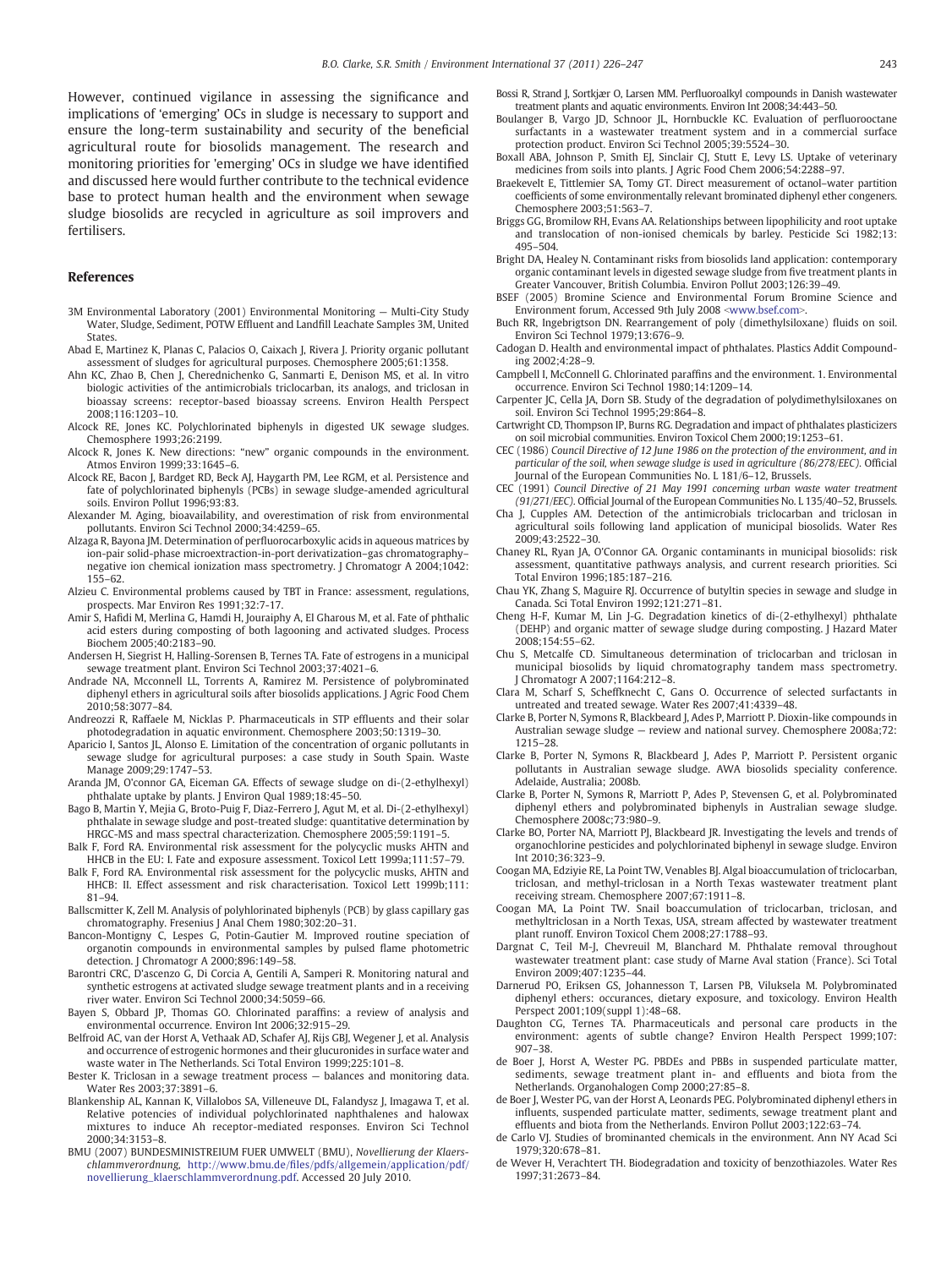<span id="page-18-0"></span>Dean RB, Suess MJ. The risk to health of chemicals in sewage sludge applied to land. Waste Manage Res 1985;3:251–78.

- Desbrow C, Routledge E, Brighty G, Sumpter J, Waldock M. Identification of estrogenic chemicals in STW effluent. 1. Chemical fractionation and in vitro biological screening. Environ Sci Technol 1998;32:1549–58.
- Dolliver H, Kumar K, Gupta S. Sulfamethazine uptake by plants from manure-amended soil. J Environ Qual 2007;36:1224–30.
- Dorn PB, Chou C-S, Gentempo JJ. Degradation of bisphenol A in natural waters. Chemosphere 1987;16:1501–7.
- Drillia P, Stamatelatou K, Lyberatos G. Fate and mobility of pharmaceuticals in solid matrices. Chemosphere 2005;60:1034–44.
- Du QZ, Fu XW, Xia HL. Uptake of di-(2-ethylhexyl)phthalate from plastic mulch film by vegetable plants. Food Addit Contam A Chem Anal Control Expo Risk Assess 2009;26:1325–9.
- EC. Scientific committee on consumer products opinion on triclocarban. Brussels: European Commission, Health & Consumer Protection Directorate-General; 2005.
- ECHA (2009) List of pre-registered substances. European Chemicals Agency (ECHA), Helsinki, Accessed 22nd October 2009 <[http://echa.europa.eu/home\\_en.asp](http://echa.europa.eu/home_en.asp)>.
- Eljarrat E, Barceló D. Quantitative analysis of polychlorinated n-alkanes in environmental samples. TrAC Trends Anal Chem 2006;25:421–34.
- Eljarrat E, Marsh G, Labandeira A, Barcelo D. Effect of sewage sludges contaminated with polybrominated diphenylethers on agricultural soils. Chemosphere 2008;71:1079–86.
- EPCEU (2001) Decision No 2455/2001/EC of the European Parliament and of the Council of 20 November 2001 establishing the list of priority substances in the field of water policy and amending Directive 2000/60/EC. The European Parliament and the Council of the European Union, Official Journal of the European Communities L 331/1-5, Brussels.
- EPCEU (2003) Directive 2003/11/EC of the European Parliament and of the Council of 6 February 2003 amending for the 24th time Council Directive 76/769/EEC relating to restrictions on the marketing and use of certain dangerous substances and preparations (pentabromodiphenyl ether, octabromodiphenyl ether). The European Parliament and the Council of the European Union, Official Journal of the European Union L42/45–46., Brussels.
- EPCEU (2006) Directive 2006/122/EC of The European Parliament and of the Council of 12 December 2006 amending for the 30th time Council Directive 76/769/EEC on the approximation of the laws, regulations and administrative provisions of the Member States relating to restrictions on the marketing and use of certain dangerous substances and preparations (perfluorooctane sulfonates). The European Parliament and the Council of the European Union, Official Journal of the European Communities L 372/32–34, Brussels.
- EPCEU (2008) Directive 2008/105/EC of the European Parliament and of the Council of 16 December 2008 on environmental quality standards in the field of water policy, amending and subsequently repealing Council Directives 82/176/EEC, 83/513/EEC, 84/156/EEC, 84/491/EEC, 86/280/EEC and amending Directive 2000/60/EC of the European Parliament and of the Council. The European Parliament and the Council of the European Union, Official Journal of the European Union L348/84–93, Brussels.
- Eriksen GS, Amundsen CE, Bernhoft A, Eggen T, Grave K, Halling-Sørensen B, et al. Risk assessment of contaminants in sewage sludge applied on Norwegian soils. Norway: Panel on Contaminants in the Norwegian Scientific Committee for Food Safety; 2009.
- Eurochlor (2009) Chlorinated paraffins. Chlorine Online Information Resource, Euro Chlor, Accessed 1st September 2009 <[http://www.eurochlor.org/paraf](http://www.eurochlor.org/paraffins)fins>.
- European Commission (2010) Sewage sludge. European Commission, Brussels. Accessed 25th May 2010 <<http://ec.europa.eu/environment/waste/sludge/index.htm>>.
- Fabrellas B, Larrazabal D, Martinez MA, Eljarrat E, Barcelo D. Presence of polybrominated diphenyl ethers in Spanish sewage sludges: important contribution of deca-BDE. Organohalogen Comp 2004;66:3755–60.
- Falandysz J. Polychlorinated naphthalenes: an environmental update. Environ Pollut 1998;101:77–90.
- Fatoki OS, Vernon F. Phthalate esters in rivers of the greater Manchester area, U.K. Sci Total Environ 1990;95:227–32.
- Fauser P, Vikelsoe J, Sorensen PB, Carlsen L. Phthalates, nonylphenols and LAS in an alternately operated wastewater treatment plant—fate modelling based on measured concentrations in wastewater and sludge. Water Res 2003;37:1288–95.
- Federle TW, Kaiser SK, Nuck BA. Fate and effects of triclosan in activated sludge. Environ Toxicol Chem 2002;21:1330–7.
- Fendinger NJ, McAvoy DC, Eckhoff WS, Price BB. Environmental occurrence of polydimethylsiloxane. Environ Sci Technol 1997;31:1555–63.
- Fent K. Ecotoxicology of organotin compounds. Crit Rev Toxicol 1996a;26:3-117.
- Fent K. Organotin compounds in municipal wastewater and sewage sludge: contamination, fate in treatment process and ecotoxicological consequences. Sci Total Environ 1996b;185:151–9.
- Fent K, Mueller MD. Occurrence of organotins in municipal wastewater and sewage sludge and behavior in a treatment plant. Environ Sci Technol 1991;25:489–93.
- Fent K, Hunn J, Renggli D, Siegrist H. Fate of tributyltin in sewage sludge treatment. Mar Environ Res 1991;32:223–31.
- Fent G, Hein WJ, Moendel MJ, Kubiak R. Fate of 14C-bisphenol A in soils. Chemosphere 2003;51:735–46.
- Fernandez P, Alder AC, Suter MJF, Giger W. Determination of the quaternary ammonium surfactant ditallowdimethylammonium in digested sludges and marine sediments by supercritical fluid extraction and liquid chromatography with postcolumn ion-pair formation. Anal Chem 1996;68:921–9.
- Fountoulakis MS, Stamatelatou K, Batstone DJ, Lyberatos G. Simulation of DEHP biodegradation and sorption during anaerobic digestion of secondary sludge. Water Sci Technol 2006;54:119–28.
- Fromme H, Kuchler T, Otto T, Pilz K, Muller J, Wenzel A. Occurrence of phthalates and bisphenol A and F in the environment. Water Res 2002;36:1429.
- Frye CL. The environmental fate and ecological impact of organosilicon materials: a review. Sci Total Environ 1988;73:17–22.
- Fürhacker M, Schard S, Weber H. Bisphenol A: emissions from point sources. Chemosphere 2000;41:751–6.
- Gaja MA, Knapp JS. Removal of 2-mercaptobenzothiazole by activated sludge: a cautionary note. Water Res 1998;32:3786–9.
- Gatidou G, Thomaidis NS, Stasinakis AS, Lekkas TD. Simultaneous determination of the endocrine disrupting compounds nonylphenol, nonylphenol ethoxylates, triclosan and bisphenol A in wastewater and sewage sludge by gas chromatography–mass spectrometry. J Chromatogr A 2007;1138:32–41.
- Gaze WH. Is pollution driving antibiotic resistance? Planet Earth (quarterly magazine of the Natural Environment Research Council); 2008. p. 14–5. Winter.
- Gaze WH, Abdouslam N, Hawkey PM, Wellington EMH. Incidence of class 1 integrons in a quaternary ammonium compound-polluted environment. Antimicrob Agents Chemother 2005;49:1802–7.
- Gevao B, Muzaini S, Helaleh M. Occurrence and concentrations of polybrominated diphenyl ethers in sewage sludge from three wastewater treatment plants in Kuwait. Chemosphere 2008;71:242–7.
- Giam CS, Powers MA, Leonard JE. Phthalic acid esters. In: Hutzinger, editor. Handbook of environmental chemistry 3 part C. Springer; 1984.
- Gibson R, Wang M-J, Padgett E, Beck AJ. Analysis of 4-nonylphenols, phthalates, and polychlorinated biphenyls in soils and biosolids. Chemosphere 2005;61: 1336–44.
- Giesy JP, Kannan K. Global distribution of perfluorooctane sulfonate in wildlife. Environ Sci Technol 2001;35:1339–42.
- Giolando ST, Rapaport RA, Larson RJ, Federle TW, Stalmans M, Masscheleyn P. Environmental fate and effects of DEEDMAC: a new rapidly biodegradable cationic surfactant for use in fabric softeners. Chemosphere 1995;30:1067–83.
- Gobel A, Thomsen A, Mcardell CS, Alder AC, Giger W, Theif N, et al. Extraction and determination of sulfonamides, macrolides, and trimethoprim in sewage sludge. J Chromatogr A 2005;1085:179–89.
- Golet EM, Alder AC, Hartmann A, Ternes TA, Giger W. Trace determination of fluoroquinolone antibacterial agents in urban wastewater by solid-phase extraction and liquid chromatography with fluorescence detection. Anal Chem 2001;73:3632–8.
- Golet EM, Strehler A, Alder AC, Giger W. Determination of fluoroquinolone antibacterial agents in sewage sludge and sludge-treated soil using accelerated solvent extraction followed by solid-phase extraction. Anal Chem 2002;74:5455–62.
- Golet EM, Xifra I, Siegrist H, Alder AC, Giger W. Environmental exposure assessment of fluoroquinolone antibacterial agents from sewage to soil. Environ Sci Technol 2003;37:3243–9.
- Gomes RL, Avcioglu E, Scrimshaw MD, Lester JN. Steroid-estrogen determination in sediment and sewage sludge: a critique of sample preparation and chromatographic/mass spectrometry considerations, incorporating a case study in method development. TrAC Trends Anal Chem 2004;23:737–44.
- Gomes RL, Scrimshaw MD, Lester JN. Fate of conjugated natural and synthetic steroid estrogens in crude sewage and activated sludge batch studies. Environ Sci Technol 2009;43:3612–8.
- Gottschall N, Topp E, Edwards M, Russell P, Payne M, Kleywegt S, et al. Polybrominated diphenyl ethers, perfluorinated alkylated substances, and metals in tile drainage and groundwater following applications of municipal biosolids to agricultural fields. Sci Total Environ 2010;408:873–83.
- Griessbach EFC, Lehmann RG. Degradation of polydimethylsiloxane fluids in the environment — a review. Chemosphere 1999;38:1461–8.
- Group EF. Environmental fate and aquatic toxicology studies on phthalate esters. Environ Health Perspect 1986;65:337–40.
- Guo L, Zhang B, Xiao K, Zhang Q, Zheng M. Levels and distributions of polychlorinated naphthalenes in sewage sludge of urban wastewater treatment plants. Chin Sci Bull 2008;53:508–13.
- Halden RU, Paull DH. Analysis of triclocarban in aquatic samples by liquid chromatography electrospray ionization mass spectrometry. Environ Sci Technol 2004;38:4849–55.
- Halden RU, Paull DH. Co-occurrence of triclocarban and triclosan in U.S. water resources. Environ Sci Technol 2005;39:1420–6.
- Hale R, Guardia ML, Harvey E, Gaylor M, Mainor T, Duff W. Persistent pollutants in landapplied sludges. Nature 2001;412:140–1.
- Hale RC, Kim SL, Harvey E, La Guardia MJ, Mainor TM, Bush EO, et al. Antarctic research bases: local sources of polybrominated diphenyl ether (PBDE) flame retardants. Environ Sci Technol 2008;42:1452–7.
- Hamm S. Polybrominated diphenyl ethers in sewage sludge and effluents of sewage plants from a central region of Germany. Organohalogen Comp 2004;66:1629–34.
- Harner T, Kylin H, Bidleman TF, Halsall C, Strachan WMJ, Barrie LA, et al. Polychlorinated naphthalenes and coplanar polychlorinated biphenyls in Arctic air. Environ Sci Technol 1998;32:3257–65.
- Harris CA, Henttu P, Parker MG, Sumpter JP. The estrogenic activity of phthalate esters In vitro. Environ Health Perspect 1997;105:802–11.
- Hashimoto T, Murakami T. Removal and degradation characteristics of natural and synthetic estrogens by activated sludge in batch experiments. Water Res 2009;43:573–82.
- Heberer T. Occurrence, fate, and assessment of polycyclic musk residues in the aquatic environment of urban areas — a review. Acta Hydrochim Hydrobiol 2002;30:227–43.
- Heemken OP, Reincke H, Stachel B, Theobald N. The occurrence of xenoestrogens in the Elbe river and the North Sea. Chemosphere 2001;45:245–59. Heidler J, Halden RU. Mass balance assessment of triclosan removal during
- conventional sewage treatment. Chemosphere 2007;66:362–9.
- Heidler J, Sapkota A, Halden RU. Partitioning, persistence, and accumulation in digested sludge of the topical antiseptic triclocarban during wastewater treatment. Environ Sci Technol 2006;40:3634–9.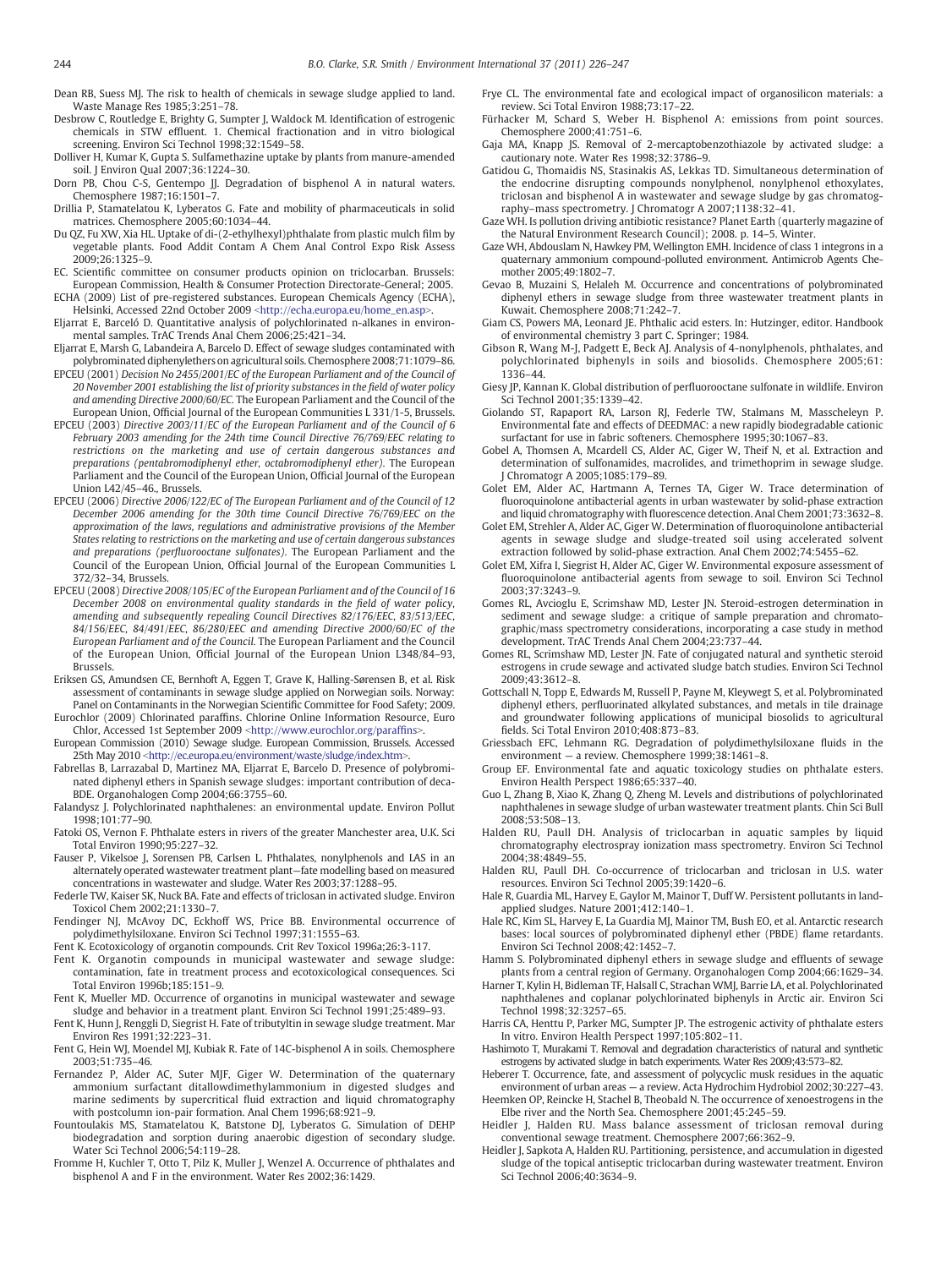- <span id="page-19-0"></span>Heroult J, Nia Y, Denaix L, Bueno M, Lespes G. Kinetic degradation processes of butyland phenyltins in soils. Chemosphere 2008;72:940–6.
- Herren D, Berset JD. Nitro musks, nitro musk amino metabolites and polycyclic musks in sewage sludges: quantitative determination by HRGC-ion-trap-MS/MS and mass spectral characterization of the amino metabolites. Chemosphere 2000;40:565–74.
- Hirsch R, Ternes T, Haberer K, Kratz K-L. Occurrence of antibiotics in the aquatic environment. Sci Total Environ 1999;225:109–18.
- Hobbs EJ, Keplinger ML, Calandra JC. Toxicity of polydimethylsiloxanes in certain environmental systems. Environ Res 1975;10:397–406.
- Hoch M. Organotin compounds in the environment an overview. Appl Geochem  $2001:16:719-43$
- Hundal LS, Cox A, Granato TC, Abedin Z. Levels of dioxins in soil and corn tissues after 30 years of biosolids application. J Environ Qual 2008;37:1497–500.
- IARC (1998) IARC Monographs on the Evaluation of Carcinogenic Risks to Humans; Volume 48 Some Flame Retardants and Textile Chemicals, and Exposures in the Textile Manufacturing Industry. World Health Organization, International Agency for Research on Cancer, Lyon, France. <[http://monographs.iarc.fr/ENG/Monographs/](http://monographs.iarc.fr/ENG/Monographs/vol18/volume18.pdf) [vol18/volume18.pdf](http://monographs.iarc.fr/ENG/Monographs/vol18/volume18.pdf)>
- IPCS (1990) Environmental Health Criteria 116: Tributyltin Compounds. International Programme on Chemical Safety, Geneva, Switzerland. <[http://www.inchem.org/](http://www.inchem.org/documents/ehc/ehc/ehc116.htm#SectionNumber:1.1) [documents/ehc/ehc/ehc116.htm#SectionNumber:1.1](http://www.inchem.org/documents/ehc/ehc/ehc116.htm#SectionNumber:1.1)>.
- IPCS (1992) Environmental Health Criteria 131: Diethylhexyl phthalate. International Programme on Chemical Safety, Switzerland, Geneva. <[http://www.inchem.org/](http://www.inchem.org/documents/ehc/ehc/ehc131.htm) [documents/ehc/ehc/ehc131.htm](http://www.inchem.org/documents/ehc/ehc/ehc131.htm)>
- IPCS. Environmental health criteria 162: brominated diphenyl ethers. Geneva, Switzerland: International Programme on Chemical Safety; 1994.
- IPCS. Environmental health criteria 181: chlorinated paraffins. Geneva, Switzerland: International Programme on Chemical Safety; 1996.
- IPCS. Poisons information monograph G022 (Group PIM): quaternary ammonium compounds. Switzerland, Geneva: International Programme on Chemical Safety; 1999.
- IPCS. Concise international chemical assessment document (CICAD) chlorinated napthalenes no. 34. Geneva: World Health Organisation, International Program on Chemical Safety; 2001.
- Jackson AP, Eduljee GH. An assessment of the risks associated with PCDDs and PCDFs following the application of sewage sludge to agricultural land in the UK. Chemosphere 1994;29:2523–43.
- Jensen J, Langevelde JV, Pritzl G, Krogh PH. Effects of di(2-ethylhexyl) phthalate and dibutyl phthalate on the collembolan Folsomia fimetaria. Environ Toxicol Chem 2001;20:1085–91.
- Jianlong W, Lujun C, Hanchang S, Yi Q. Microbial degradation of phthalic acid esters under anaerobic digestion of sludge. Chemosphere 2000;41:1245–8.
- Jobling S, Nolan M, Tyler C, Brightly G, Sumpter J. Widespread sexual disruption in wild fish. Environ Sci Technol 1998;32:2498–506.
- Kannan K, Franson JC, Bowerman WW, Hansen KJ, Jones PD, Giesy JP. Perfluorooctane sulfonate in fish-eating water birds including bald eagles and albatrosses. Environ Sci Technol 2001;35:3065–70.
- Kannan K, Corsolini S, Falandysz J, Fillmann G, Kumar KS, Loganathan BG, et al. Perfluorooctanesulfonate and related fluorochemicals in human blood from several countries. Environ Sci Technol 2004;38:4489–95.
- Keyser P, Pujar BG, Eaton RW, Ribbons DW. Biodegradation of the phthalates and their esters by bacteria. Environ Health Perspect 1976;18:159–66.
- Kinney CA, Furlong ET, Zaugg SD, Burkhardt MR, Werner SL, Cahill JD, et al. Survey of organic wastewater contaminants in biosolids destined for land application. Environ Sci Technol 2006;40:7207–15.
- Kinney CA, Furlong ET, Kolpin DW, Burkhardt MR, Zaugg SD, Werner SL, et al. Bioaccumulation of pharmaceuticals and other anthropogenic waste indicators in earthworms from agricultural soil amended with biosolid or swine manure. Environ Sci Technol 2008;42:1863–70.
- Kirchmann H, Åström H, Jönsäll G. Organic pollutants in sewage sludge 1. Effect of toluene, naphthalene, 2-metholnaphthalene, 4-n-nonylphenol and di-2-ethylhexyl phthalate on soil biological processes and their decomposition in soil. Swed J Agric Res 1991;21:107–13.
- Kloepfer A, Jekel M, Reemtsma T. Determination of benzothiazoles from complex aqueous samples by liquid chromatography–mass spectrometry following solidphase extraction. J Chromatogr A 2004;1058:81–8.
- Knoth W, Mann W, Meyer R, Nebhuth J. Polybrominated diphenyl ether in sewage sludge in Germany. Chemosphere 2007;67:1831–7.
- Kolodziej EP, Harter T, Sedlak DL. Dairy wastewater, aquaculture, and spawning fish as sources of steroid hormones in the aquatic environment. Environ Sci Technol 2004;38:6377–84.
- Kolpin DW, Furlong ET, Meyer MT, Thurman EM, Zaugg SD, Barber LB, et al. Pharmaceuticals, hormones, and other organic wastewater contaminants in U.S. Streams, 1999–2000: a national reconnaissance. Environ Sci Technol 2002;36: 1202–11.
- Korner W, Bolz U, Süssmut W, Hiller G, Schuller W, Hanf V, et al. Input/output balance of estrogenic active compounds in a major municipal sewage plant in Germany. Chemosphere 2000;40:1131–42.
- Kupper T, Berset JD, Etter-Holzer R, Furrer R, Tarradellas J. Concentrations and specific loads of polycyclic musks in sewage sludge originating from a monitoring network in Switzerland. Chemosphere 2004;54:1111–20.
- Lai KM, Scrimshaw MD, Lester JN. Prediction of the bioaccumulation factors and body burden of natural and synthetic estrogens in aquatic organisms in the river systems. Sci Total Environ 2002;289:159–68.
- Lapen DR, Topp E, Metcalfe CD, LI H, Edwards M, Gottschall N, et al. Pharmaceutical and personal care products in tile drainage following land application of municipal biosolids. Sci Total Environ 2008;399:50–65.
- Lau C, Butenhoff JL, Rogers JM. The developmental toxicity of perfluoroalkyl acids and their derivatives. Toxicol Appl Pharmacol 2004;198:231–41.
- Law RJ, Allchin CR, de Boer J, Covaci A, Herzke D, Lepom P, et al. Levels and trends of brominated flame retardants in the European environment. Chemosphere 2006;64:187–208.
- Layton AC, Gregory BW, Seward JR, Schultz TW, Sayler GS. Mineralization of steroidal hormones by biosolids in wastewater treatment systems in Tennessee U.S.A. Environ Sci Technol 2000;34:3925–31.
- Lee YJ, Ryu H-Y, Kim H-K, Min CS, Lee JH, Kim E, et al. Maternal and fetal exposure to bisphenol A in Korea. Reprod Toxicol 2008;25:413–9.
- Legler J, Brouwer A. Are brominated flame retardants endocrine disruptors? Environ Int 2003;29:879–85.
- Lehmann RG, Miller JR. Volatilization and sorption of dimethylsilanediol in soil. Environ Toxicol Chem 1996;15:1455–60.
- Lehmann RG, Miller JR, Xu S, Singh UB, Reece CF. Degradation of silicone polymer at different soil moistures. Environ Sci Technol 1998;32:1260–4.
- Lemos M, van Gestel C, Soares A. Endocrine disruption in a terrestrial isopod under exposure to bisphenol A and vinclozolin. J Soils Sed 2009;9:492–500.
- Li X, Brownawell BJ. Analysis of quaternary ammonium compounds in estuarine sediments by LC–ToF–MS: very high positive mass defects of alkylamine ions as powerful diagnostic tools for identification and structural elucidation. Anal Chem 2009;81:7926–35.
- Li Y-J, Song T-B, Cai Y-Y, Zhou J-S, Song X, Zhao X, et al. Bisphenol A exposure induces apoptosis and upregulation of Fas/FasL and caspase-3 expression in the testes of mice. Toxicol Sci 2009;108:427–36.
- Lindberg RH, Wennberg P, Johansson MI, Tysklind M, Andersson BAV. Screening of human antibiotic substances and determination of weekly mass flows in five sewage treatment plants in sweden. Environ Sci Technol 2005;39: 3421–9.
- Llompart M, Garcìa-Jares C, Salgado C, Polo M, Cela R. Determination of musk compounds in sewage treatment plant sludge samples by solid-phase microextraction. J Chromatogr A 2003;999:185–93.
- Loganathan BG, Sajwan KS, Sinclair E, Senthil Kumar K, Kannan K. Perfluoroalkyl sulfonates and perfluorocarboxylates in two wastewater treatment facilities in Kentucky and Georgia. Water Res 2007;41:4611–20.
- Madsen, T., Boyd, H. B., Nylen, D., Rathmann-Pedersen, A., Petersen, G. I. & Simonsen, F. (2001) Environmental and health assessment of substances in household detergents and cosmetic detergent products. Environmental Project No. 615, Final Report. IN DANISH ENVIRONMENTAL PROTECTION AGENCY (Ed.).
- Marcic C, Le Hecho I, Denaix L, Lespes G. TBT and TPhT persistence in a sludged soil. Chemosphere 2006;65:2322–32.
- Martìnez-Carballo E, Gonzalez-Barreiro C, Sitka A, Kreuzinger N, Scharf S, Gans O. Determination of selected quaternary ammonium compounds by liquid chromatography with mass spectrometry. Part II. Application to sediment and sludge samples in Austria. Environ Pollut 2007;146:543–7.
- Marttinen SK, Kettunen RH, Rintala JA. Occurrence and removal of organic pollutants in sewages and landfill leachates. Sci Total Environ 2003a;301:1-12.
- Marttinen SK, Kettunen RH, Sormunen KM, Rintala JA. Removal of bis(2-ethylhexyl) phthalate at a sewage treatment plant. Water Res 2003b;37:1385–93.
- Marttinen SK, Hanninen K, Rintala JA. Removal of DEHP in composting and aeration of sewage sludge. Chemosphere 2004;54:265-72.
- McArdell CS, Molnar E, Suter MJF, Giger W. Occurrence and fate of macrolide antibiotics in wastewater treatment plants and in the Glatt Valley Watershed, Switzerland. Environ Sci Technol 2003;37:5479–86.
- McAvoy DC, Schatowitz B, Jacob M, Hauk A, Eckhoff WS. Measurement of triclosan in wastewater treatment systems. Environ Toxicol Chem 2002;21:1323–9.
- McDonald TA. A perspective on the potential health risks of PBDEs. Chemosphere 2002;46:745–55.
- McIntyre A, Lester J. Occurrence and distribution of persistent organochlorine compounds in U.K. sewage sludges. Water Air Soil Pollut 1984;23:397–415.
- Meesters RJW, Schroder HF. Simultaneous determination of 4-nonylphenol and bisphenol A in sewage sludge. Anal Chem 2002;74:3566–74.
- Morales S, Canosa P, Rodrìguez I, Rubì E, Cela R. Microwave assisted extraction followed by gas chromatography with tandem mass spectrometry for the determination of triclosan and two related chlorophenols in sludge and sediments. J Chromatogr A 2005;1082:128–35.
- Mueller MD. Comprehensive trace level determination of organotin compounds in environmental samples using high-resolution gas chromatography with flame photometric detection. Anal Chem 1987;59:617–23.
- Newbold RR, Jefferson WN, Padilla-Banks E. Prenatal exposure to bisphenol A at environmentally relevant soses adversely affects the murine female reproductive tract later in life. Environ Health Perspect 2009;117:879–85.
- Nicholls CR, Allchin CR, Law RJ. Levels of short and medium chain length polychlorinated n-alkanes in environmental samples from selected industrial areas in England and Wales. Environ Pollut 2001;114:415–30.
- NICNAS. Triclosan. Canberra: Australian Government, Department of Health and Ageing, National Industrial Chemicals Notification and Assessment Scheme; 2008.
- Nie Y, Qiang Z, Zhang H, Adams C. Determination of endocrine-disrupting chemicals in the liquid and solid phases of activated sludge by solid phase extraction and gas
- chromatography–mass spectrometry. J Chromatogr A 2009;1216:7071–80. Nishiyama N, Toshima Y, Ikeda Y. Biodegradation of alkyltrimethylammonium salts in activated sludge. Chemosphere 1995;30:593–603.
- North KD. Tracking polybrominated diphenyl ether releases in a wastewater treatment plant effluent, Palo Alto, California. Environ Sci Technol 2004;38:4484–8.
- Nwosu VC. Antibiotic resistance with particular reference to soil microorganisms. Res Microbiol 2001;152:421–30.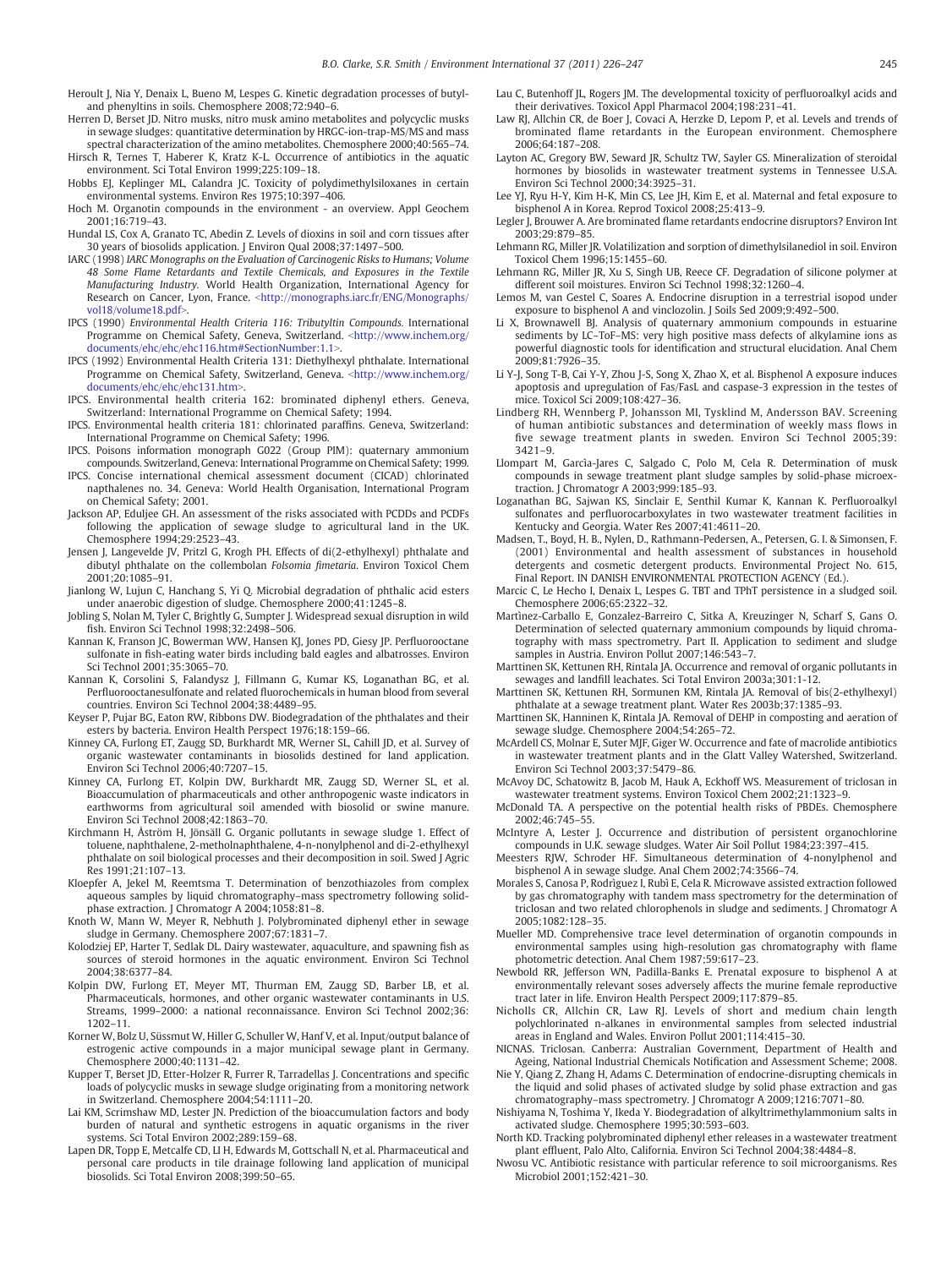<span id="page-20-0"></span>Nylund K, Asplund L, Jansson B, Jonsson P, Litzen K, Sellstrom U. Analysis of some polyhalogenated organic pollutants in sediment and sewage sludge. Chemosphere 1992;24:1721–30.

O'Connor GA, Kiehl D, Eiceman GA, Ryan JA. Plant uptake of sludge-borne PCBs. J Environ Qual 1990;19:113–8.

OECD. Co-operation on existing chemicals hazard assessment of perfluorooctane sulfonate (PFOS) and its salts. Paris: Organisation for Economic Co-operation and Development; 2002.

- Oehlmann J, Oetken M, Schulte-Oehlmann U. A critical evaluation of the environmental risk assessment for plasticizers in the freshwater environment in Europe, with special emphasis on bisphenol A and endocrine disruption. Environ Res  $2008:108:140-9$
- Oliver R, May E, Williams J. The occurrence and removal of phthalates in a trickle filter STW. Water Res 2005;39:4436–44.
- Olsen GW, Church TR, Miller JP, Burris JM, Hansen KJ, Lundberg JK, et al. Perfluorooctanesulfonate and other fluorochemicals in the serum of American Red Cross adult blood donors. Environ Health Perspect 2003;111:1892–901.
- Pakou C, Kornaros M, Stamatelatou K, Lyberatos G. On the fate of LAS, NPEOs and DEHP in municipal sewage sludge during composting. Bioresour Technol 2009;100: 1634–42.
- Peters AJ, Tomy GT, Jones KC, Coleman P, Stern GA. Occurrence of C10–C13 polychlorinated n-alkanes in the atmosphere of the United Kingdom. Atmos Environ 2000;34:3085–90.
- Plagellat C, Kupper T, de Alencastro LF, Grandjean D, Tarradellas J. Biocides in sewage sludge: quantitative determination in some swiss wastewater treatment plants. Bull Environ Contam Toxicol 2004;73:794–801.
- Pothitou P, Voutsa D. Endocrine disrupting compounds in municipal and industrial wastewater treatment plants in Northern Greece. Chemosphere 2008;73:1716–23.

Reddy CM, Quinn JG. Environmental chemistry of benzothiazoles derived from rubber. Environ Sci Technol 1997;31:2847–53.

- Reddy S, Iden CR, Brownawell BJ. Analysis of steroid conjugates in sewage influent and effluent by liquid chromatography–tandem mass spectrometry. Anal Chem 2005;77:7032–8.
- Reiss R, Lewis G, Griffin J. An ecological risk assessment for triclosan in the terrestrial environment. Environ Toxicol Chem 2009;28:1546–56.
- Rieger R, Ballschmiter K. Semivolatile organic compounds polychlorinated dibenzo-pdioxins (PCDD), dibenzofurans (PCDF), biphenyls (PCB), hexachlorobenzene (HCB), 4, 4'-DDE and chlorinated paraffins (CP) – as markers in sewer films. Fresenius J Anal Chem 1995;352:715–24.
- Rimkus GG. Polycyclic musk fragrances in the aquatic environment. Toxicol Lett 1999;111:37–56.
- Roghair CJ, Buijze A, Schoon HNP. Ecotoxicological risk evaluation of the cationic fabric softener DTDMAC. I. Ecotoxicological effects. Chemosphere 1992;24:599–609.
- Roslev P, Vorkamp K, Aarup J, Frederiksen K, Nielsen PH. Degradation of phthalate esters in an activated sludge wastewater treatment plant. Water Res 2007;41:969–76.
- Rysz M, Alvarez PJJ. Amplification and attenuation of tetracycline resistance in soil bacteria: aquifer column experiments. Water Res 2004;38:3705–12.
- Sapkota A, Heidler J, Halden RU. Detection of triclocarban and two co-contaminating chlorocarbanilides in US aquatic environments using isotope dilution liquid chromatography tandem mass spectrometry. Environ Res 2007;103:21–9.
- Schlusener MP, Bester Kai. Behavior of steroid hormones and conjugates during wastewater treatment — a comparison of three sewage treatment plants. CLEAN Soil Air Water 2008;36:25–33.
- Schmitzer JL, Scheunert I, Korte F. Fate of bis(2-ethylhexyl) [14C]phthalate in laboratory and outdoor soil-plant systems. J Agric Food Chem 1988;36:210-5.
- Schowanek D, Carr R, David H, Douben P, Hall J, Kirchmann H, et al. A risk-based methodology for deriving quality standards for organic contaminants in sewage sludge for use in agriculture — conceptual framework. Regul Toxicol Pharmacol 2004;40:227–51.
- Schultz MM, Higgins CP, Huset CA, Luthy RG, Barofsky DF, Field JA. Fluorochemical mass flows in a municipal wastewater treatment facility. Environ Sci Technol 2006;40:7350–7.
- Sellstrom U, Kierkegaard A, Alsberg T, Jonsson P, Wahlberg C, Wit CD. Brominated flame retardants in sediments from European estuaries, the Baltic Sea and in sewage sludge. Organohalogen Comp 1999;40:383–6.
- Sellstrom U, de Wit CA, Lundgren N, Tysklind M. Effect of sewage-sludge application on concentrations of higher-brominated diphenyl ethers in soils and earthworms. Environ Sci Technol 2005;39:9064–70.
- Sengeløv G, Agersø Y, Halling-Sørensen B, Baloda SB, Andersen JS, Jensen LB. Bacterial antibiotic resistance levels in Danish farmland as a result of treatment with pig manure slurry. Environ Int 2003;28:587–95.
- Sewart A, Harrad SJ, McLachlan MS, Mcgrath SP, Jones KC. PCDD/Fs and non-o-PCBs in digested U.K. sewage sludges. Chemosphere 1995;30:51.
- Shanker R, Ramakrishma C, Seth PK. Degradation of some phthalic acid esters in soil. Environ Pollut A Ecol Biol 1985;39:1–7.
- Shek WM, Murphy MB, Lam JCW, Lam PKS. Synthetic polycyclic musks in Hong Kong sewage sludge. Chemosphere 2008;71:1241–50.
- Shelton DR, Boyd SA, Tiedje JM. Anaerobic biodegradation of phthalic acid esters in sludge. Environ Sci Technol 1984;18:93–7.
- Shore LS, Gurevitz M, Shemesh M. Estrogen as an environmental pollutant. Bull Environ Contam Toxicol 1993;51:361–6.
- Sinclair E, Kannan K. Mass loading and fate of perfluoroalkyl surfactants in wastewater treatment plants. Environ Sci Technol 2006;40:1408–14.
- Singer H, Muller S, Tixier C, Pillonel L. Triclosan: Occurrence and fate of a widely used biocide in the aquatic environment: field measurements in wastewater treatment plants, surface waters, and lake sediments. Environ Sci Technol 2002;36: 4998–5004.
- Sjödin A, Jakobsson E, Kierkegaard A, Marsh G, Sellstrom U. Gas chromatographic identification and quantification of polybrominated diphenyl ethers in a commercial product, Bromkal 70-5DE. J Chromatogr A 1998;822:83–9.
- Sjöström E, Collins CD, Smith SR, Shaw G. Degradation and plant uptake of nonylphenol (NP) and nonylphenol-12-ethoxylate (NP12EO) in four contrasting agricultural soils. Environ Pollut 2008;156:1284–9.
- Snyder SA, Villeneuve DL, Snyder EM, Giesy JP. Identification and quantification of estrogen receptor agonists in wastewater effluents. Environ Sci Technol 2001;35: 3620–5.
- Snyder EH, O'Connor GA, McAvoy DC. Measured physicochemical characteristics and biosolids-borne concentrations of the antimicrobial triclocarban (TCC). Sci Total Environ 2010;408:2667–73.
- Sohoni P, Sumpter J. Several environmental oestrogens are also anti-androgens. J Endocrinol 1998;158:327–39.
- Spies RB, Anderesen BD, JR DWR. Benzothiazoles in estuarine sediments as indicators of street runoff. Nature 1987:327:697
- Staples CA, Peterson DR, Parkerton TF, Adams WJ. The environmental fate of phthalate esters: a literature review. Chemosphere 1997;35:667.
- Staples CA, Dome PB, Klecka GM, Oblock ST, Harris LR. A review of the environmental fate, effects, and exposures of bisphenol A. Chemosphere 1998;36:2149–73.
- Stasinakis AS, Thomaidis NS, Nikolaou A, Kantifes A. Aerobic biodegradation of organotin compounds in activated sludge batch reactors. Environ Pollut 2005;134:431–8.
- Stasinakis AS, Petalas AV, Mamais D, Thomaidis NS, Gatidou G, Lekkas TD. Investigation of triclosan fate and toxicity in continuous-flow activated sludge systems. Chemosphere 2007;68:375–81.
- Stasinakis AS, Gatidou G, Mamais D, Thomaidis NS, Lekkas TD. Occurrence and fate of endocrine disrupters in Greek sewage treatment plants. Water Res 2008;42:1796–804.
- Steen I. Phosphorus recovery phosphorus availability in the 21st century, management of a non-renewable resource. Phosphorus Potassium 1998;217
- Stevens C. Environmental degradation pathways for the breakdown of polydimethylsiloxanes. J Inorg Biochem 1998;69:203–7.
- Stevens J, Green NJL, Jones KC. Survey of PCDD/Fs and non-ortho PCBs in UK sewage sludges. Chemosphere 2001;44:1455.
- Stevens JL, Northcott GL, Stern GA, Tomy GT, Jones KC. PAHs, PCBs, PCNs, organochlorine pesticides, synthetic musks, and polychlorinated n-alkanes in U.K. sewage sludge: Survey results and implications. Environ Sci Technol 2003;37:462–7.
- Sütterlin H, Alexy R, Coker A, Kümmerer K. Mixtures of quaternary ammonium compounds and anionic organic compounds in the aquatic environment: elimination and biodegradability in the closed bottle test monitored by LC–MS/ MS. Chemosphere 2008;72:479–84.
- Tan BLL, Hawker DW, Müller JF, Leusch FDL, Tremblay LA, Chapman HF. Comprehensive study of endocrine disrupting compounds using grab and passive sampling at selected wastewater treatment plants in South East Queensland, Australia. Environ Int 2007;33:654–69.
- Tas JW, Balk F, Ford RA, van de Plassche EJ. Environmental risk assessment of musk ketone and musk xylene in the Netherlands in accordance with the EU-TGD. Chemosphere 1997;35:2973–3002.
- Ternes TA, Kreckel P, Mueller J. Behaviour and occurrence of estrogens in municipal sewage treatment plants—II. Aerobic batch experiments with activated sludge. Sci Total Environ 1999a;225:91–9.
- Ternes TA, Stumpf M, Mueller J, Haberer K, Wilken RD, Servos M. Behavior and occurrence of estrogens in municipal sewage treatment plants—I. Investigations in Germany, Canada and Brazil. Sci Total Environ 1999b;225:81–90.
- Ternes TA, Andersen H, Gilberg D, Bonerz M. Determination of estrogens in sludge and sediments by liquid extraction and GC/MS/MS. Anal Chem 2002;74:3498–504.
- Thiele-Bruhn S. Pharmaceutical antibiotic compounds in soils a review. J Plant Nutr Soil Sci 2003;166:145–67.
- Thomas GO, Farrar D, Braekevelt E, Stern G, Kalantzi OI, Martin FL, et al. Short and medium chain length chlorinated paraffins in UK human milk fat. Environ Int 2006;32:34–40.
- Tolle DA, Frye CL, Lehmann RG, Zwick TC. Ecological effects of PDMS-augmented sludge amended to agricultural microcosms. Sci Total Environ 1995;162:193–207.
- Toms L, Mueller J, Mortimer M, Symons R, Stevenson G, Gaus C. Assessment of concentrations of polybrominated diphenyl ether flame retardants in aquatic environments in Australia. Canberra: Australian Government, Department of the Environment and Water Resources; 2006.
- Toms LL, Mortimer M, Symons RK, Paepke O, Mueller JF. Polybrominated diphenyl ethers (PBDEs) in sediment by salinity and land-use type from Australia. Environ Int 2008;34:58–66.
- Topp E, Monteiro SC, Beck A, Coelho BB, Boxall ABA, Duenk PW, et al. Runoff of pharmaceuticals and personal care products following application of biosolids to an agricultural field. Sci Total Environ 2008;396:52–9.
- Toussant M. Editorial: a scientific milestone. Chem Eng News 2009;87:3.
- Traina SJ, Fendinger NJ, Mcavoy DC, Kerr KM, Gupta S. Fate of polydimethylsilicone in biosolids-amended field plots. J Environ Qual 2002;31:247–55.
- Travis CC, Arms AD. Bioconcentration of organics in beef, milk, and vegetation. Environ Sci Technol 1988;22:271–4.
- UNEP. Stockholm convention of persistent organic pollutants. Stockholm, Sweden: United Nations Environment Programme; 2001.
- UNEP (2009) Governments unite to step-up reduction on global DDT reliance and add nine new chemicals under international treaty. United Nations Environment Programme, Geneva, Accessed 3rd July 2009 <[http://chm.pops.int/Convention/Pressrelease/](http://chm.pops.int/Convention/Pressrelease/COP4Geneva8May2009/tabid/542/language/en-US/Default.aspx) [COP4Geneva8May2009/tabid/542/language/en-US/Default.aspx](http://chm.pops.int/Convention/Pressrelease/COP4Geneva8May2009/tabid/542/language/en-US/Default.aspx)N. US EPA (1984) Fifteenth Report of the Interagency Testing Committee to the
- Administrator; Receipt of Report and Request for Comments Regarding Priority List of Chemicals, US Environmental Protection Agency, Washington.